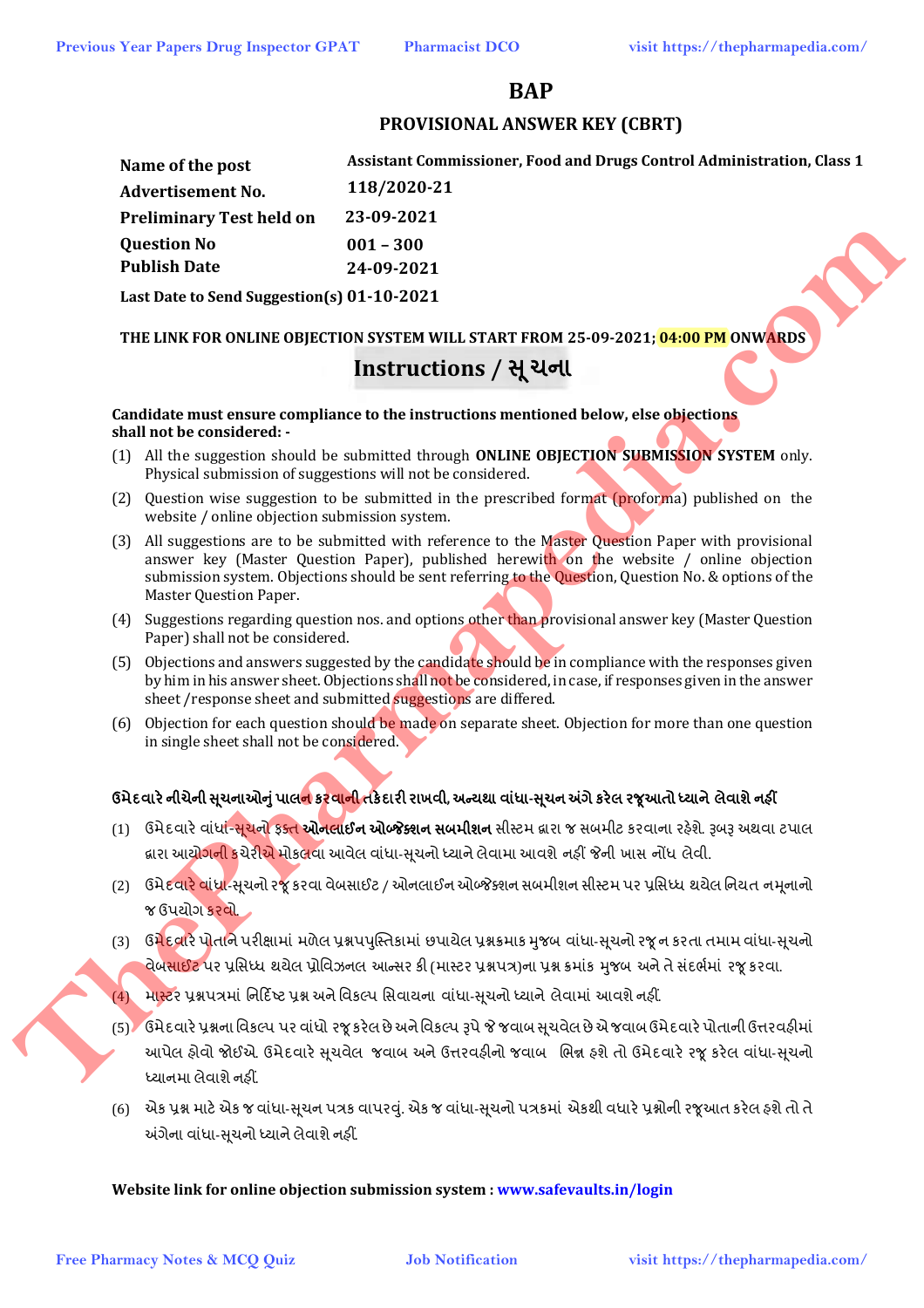**Pharmacist DCO** ભારતમાં સૌ પ્રથમ સિંક્રોનસ (Synchronous) સેન્સસ કયાં વર્ષમાં હાથ ધરવામાં આવેલ હતું ?  $001.$  $(A)$  1861  $(B)$  1871  $(C)$  1881  $(D)$  1891 ગુજરાત રાજ્યમાં સૌથી વધારે સાક્ષરતા દર કયાં જીલ્લાનો છે ? [High Literacy Rate] અને ક્યાં જીલ્લામાં વસ્તીની  $002.$ ગીચતા (Density) સૌથી ઓછી છે? (A) સુરત, કચ્છ (B) અમદાવાદ, સુરેન્દ્રનગર (D) વડોદરા, બનાસકાંઠા (C) સુરત, સુરત ભારતના રાજ્યો/રાજધાનીને યોગ્ય રીતે જોડો.  $003.$ 1. અરુણાચલ પ્રદેશ a. અગરતલા  $h.$   $\frac{5}{2}$  $2.$  આસામ $.$ **3. કેરળા** c. દિસપુર 4. ત્રિપુરા d. તિરુવંતપુરમ (A)  $1 - c$ ,  $2 - d$ ,  $3 - a$ ,  $4 - b$ (B)  $1 - b$ ,  $2 - c$ ,  $3 - d$ ,  $4 - a$ (D)  $1 - a$ ,  $2 - b$ ,  $3 - c$ ,  $4 - d$ (C)  $1 - d$ ,  $2 - a$ ,  $3 - b$ ,  $4 - c$ 

1. કેન્દ્રીય પ્રદેશ અંદામાન અને નિકોબારની રાજધાની પોર્ટ બ્લેયર છે.  $004.$ 

- 2. લદાખની રાજધાની જમ્મુ છે.
- 3. લક્ષદ્રીપની રાજધાની અગતી (Agatti) છે.
- ઉપરોક્ત વાક્યો ચકાસો.

(C) માત્ર 2 વાક્ય યોગ્ય છે.

- (A) 1. 2 અને 3 વાક્ય યોગ્ય છે.
- B) માત્ર 1 વાક્ય યોગ્ય છે.
- (D) માત્ર 3 વાક્ય યોગ્ય છે.
- 1. દાદરા અને નગર હવેલી અને દમણ અ<mark>ને દીવ</mark> ની કુલ જમીનનો વિસ્તાર 491 ચો.કિ.મી છે અને ઘનતા 700 ની છે. 005.

2. 26 જાન્યુઆરી 2020 ના રોજ, <mark>દાદરા અને</mark> નગર હવેલી અને દમણ અને દીવના નવા કેન્દ્રશાસિત પ્રદેશની રચના કરવામાં આવેલી હતી.

ઉપરોક્ત વાક્યો ચકાસો.

(C) માત્ર 2 વાક્ય યોગ્ય છે.

- (A) 1 અને 2 બન્ને વાક્યો યોગ્ય નથી. (B) માત્ર 1 વાક્ય યોગ્ય છે.
	- **D**) 1 અને 2 બન્ને વાક્યો યોગ્ય છે.
- ભારતના અગત્યના બંદરો (Ports) અને રાજ્યોની (કેન્દ્રશાસીત પ્રદેશની) જોડી પૈકી કઈ જોડી યોગ્ય નથી ? 006.
	- (A) તમિલનાડુ તૃતીકોરીન  $(B)$ ઓડીશા – ઇન્નોરી  $(Ennore)$
- (C) અંદામાન, નિકોબાર ટાપુઓ પોર્ટ બ્લેયર (D) કર્નાટક – મેંગલોર

ભારતના હાયડો પ્રોજેક્ટ અને રાજ્યની જોડીઓ પૈકી કઈ જોડીઓ યોગ્ય છે. 007.

1. તેહરી (Tehri) હાયડ્રો પ્રોજેક્ટ – ઉતરાખંડ

- 2. કોયના (Koyna) હાયડ્રો પ્રોજેક્ટ મહારાષ્ટ્ર
- 3. સરદાર સરોવર ડેમ ગુજરાત
- 4. નાથ્પા જાકારી ડેમ (Nathpa Jhakri Dam) આંધ્રપ્રદેશ
- (A) 1.3 અને 4 (B) 1, 2, 3 અને 4 (C) 2, 3 અને 4  $(D)$ 1, 2 અને 3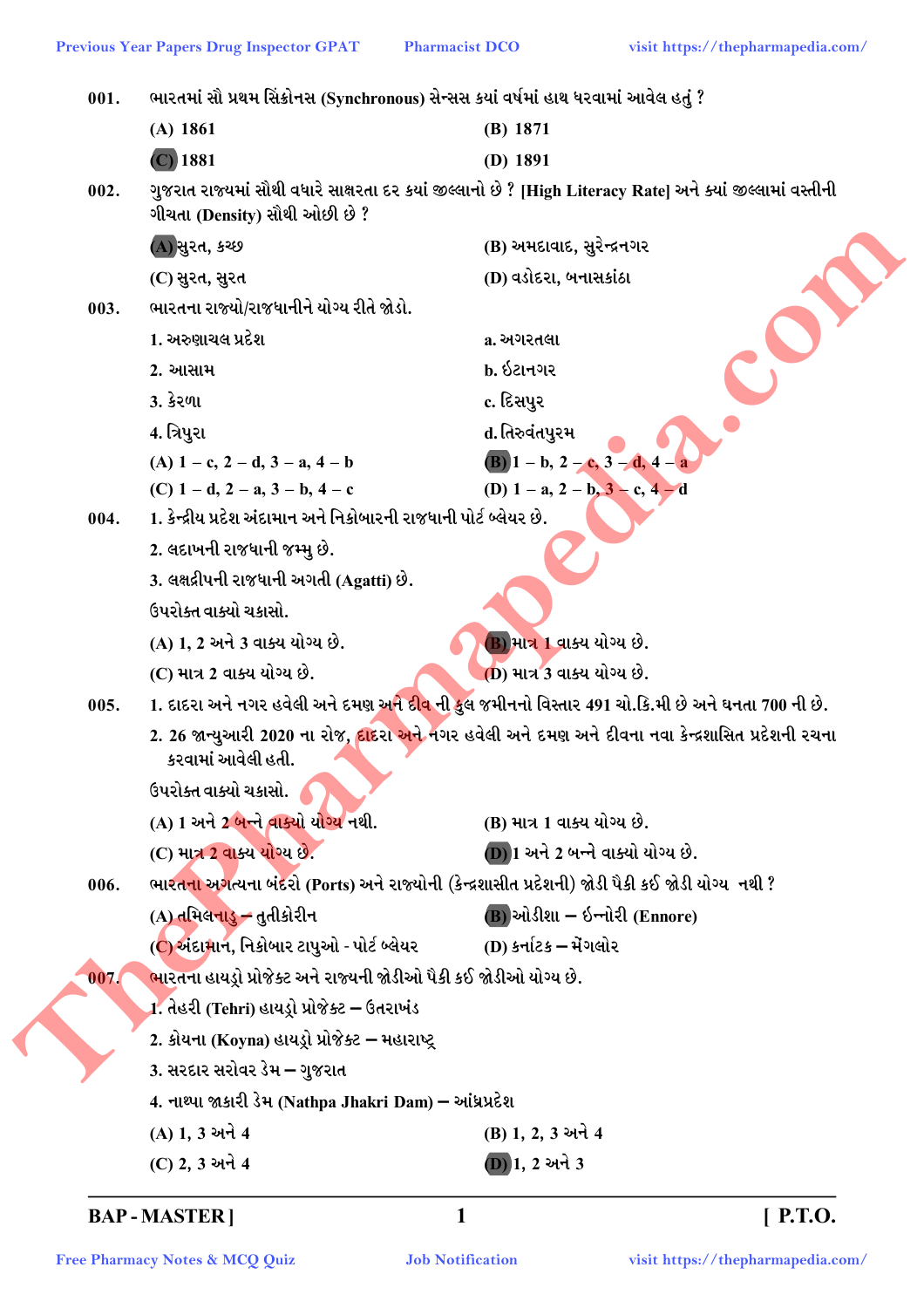| 008. | વિમાની મથક અને સ્થળની જોડીઓ પૈકી કઈ જોડી યોગ્ય નથી ?                                                             |                                                                                                                      |
|------|------------------------------------------------------------------------------------------------------------------|----------------------------------------------------------------------------------------------------------------------|
|      | (A) કડપ્પા (Kadapa) હવાઈ મથક – આંધ્રપ્રદેશ                                                                       |                                                                                                                      |
|      | (B) પાસીઘાટ(Pasighat) હવાઈ મથક – અરુણાચલ                                                                         |                                                                                                                      |
|      | (C)સીલચર (Silchar) હવાઈ મથક – મેઘાલય                                                                             |                                                                                                                      |
|      | (D) જય પ્રકાશ નારાયણ હવાઈ મથક – બિહાર                                                                            |                                                                                                                      |
| 009. | નીચેના પૈકી કઈ કંપનીઓ નવરત્ન કંપનીઓ છે.                                                                          |                                                                                                                      |
|      | 1. કંટેનર કોર્પોરેશન ઓફ ઇન્ડીયા લિમીટેડ (CONCOR)                                                                 |                                                                                                                      |
|      | 2. કોલ ઇન્ડીયા લિમીટેડ                                                                                           |                                                                                                                      |
|      | 3. નેશનલ એલ્યુમિનિયમ કંપની લિમીટેડ (NALCO)                                                                       |                                                                                                                      |
|      | 4. ઓ. એન. જી. સી. (ONGC)                                                                                         |                                                                                                                      |
|      | $(A)$ ી અને 3                                                                                                    | (B) 2 અને 4                                                                                                          |
|      | (C) 1 અને 2                                                                                                      | (D) 1 અને 4                                                                                                          |
| 010. | ગુજરાતના જીલ્લાઓ અને તેના મુખ્ય મથક (Head quarters) ની જોડીઓ પૈ <mark>કી</mark> કઈ જોડી <mark>યોગ્ય</mark> નથી ? |                                                                                                                      |
|      | (A) અરવલ્લી – મોડાસા                                                                                             | (B) ડાંગ – આહવા                                                                                                      |
|      | (C) દેવભૂમિ દ્વારકા – ખંભાળીયા                                                                                   | $(D)$ મહીસાગર – નડીયાદ                                                                                               |
| 011. | ભારતની આદિવાસી જાતો અને તેના રાજ્યની જોડીઓ પૈકી કઈ જોડી <mark>યોગ્ય નથી</mark> ?                                 |                                                                                                                      |
|      | (A) અરુણાચલ પ્રદેશ – અપટાનીસ (Apatanis), અબોર (Abro)                                                             |                                                                                                                      |
|      | (B) આંધ્ર પ્રદેશ – ગોંડ (Gond), કોલમ (Kolam)                                                                     |                                                                                                                      |
|      | $\left($ C) બિહાર – ચકમા                                                                                         |                                                                                                                      |
|      | (D) હિમાચલ પ્રદેશ – ખાસ (Khas), લમ્બા (Lamba), બેટા (Beta)                                                       |                                                                                                                      |
| 012. |                                                                                                                  | ગુજરાતના અરણ્યો (નેશનલ પાર્ક અને વાઈલ્ડ <mark>ુ લાઈફ સેન્ચુ</mark> રી) તથા તેના જીલ્લાઓ / સ્થળોની જોડીઓ પૈકી કઈ જોડી |
|      | યોગ્ય નથી ?                                                                                                      |                                                                                                                      |
|      | (A) જાંબુઘોડા વાઈલ્ડ લાઈફ સેન્ચુર <del>ી – પંચમ</del> હાલ                                                        |                                                                                                                      |
|      | (B) હીંગોલગઢ (Hingolagadh) નેચરલ એજ્યુકેશન સેન્ચુરી – રાજકોટ જીલ્લો                                              |                                                                                                                      |
|      | (C) ખીજડીયા બર્ડ સેન્ચુરી (Khijadiya Bird Sanctuary) – જામનગર                                                    |                                                                                                                      |
|      | (D) ગાગા વાઈલ્ડ લાઈફ સેન્ચુરી (Gaga Wild Life Sanctuary)                                                         |                                                                                                                      |
| 013. | દેશની જંગલ સંપદાના સ્થળો [Sanctuaries] અને તેના રાજ્યોની જોડીઓ પૈકી કઈ જોડી યોગ્ય નથી ?                          |                                                                                                                      |
|      | (A) ર <mark>ણ</mark> શાંભોર (Ranthambroe) નેશનલ પાર્ક – મધ્ય પ્રદેશ                                              |                                                                                                                      |
|      | (B) સુંદરવન (Sundar van) નેશનલ પાર્ક – પશ્ચિમ બંગાળ                                                              |                                                                                                                      |
|      | (C) પેરીયર (Periyar) નેશનલ પાર્ક – કેરળા                                                                         |                                                                                                                      |
|      | (D) માનસ (Manas) નેશનલ પાર્ક – આસામ                                                                              |                                                                                                                      |
| 014. | <mark>ભા</mark> રતના મંદિરો અને તેના સ્થળોની વિગતોની જોડીઓ પૈકી કઈ જોડીઓ યોગ્ય છે ?                              |                                                                                                                      |
|      | 1. બદ્રીનાથ મંદિર  - ચમોલી, ઉતરાખંડ                                                                              |                                                                                                                      |
|      | 2. સુર્ય મંદિર – કોનાર્ક, ઓડીસા                                                                                  |                                                                                                                      |
|      | 3. કેદારનાથ મંદિર – રૂદ્રપ્રયાગ, ઉતરાખંડ                                                                         |                                                                                                                      |
|      | 4. મીનાક્ષી મંદિર – મદુરાઈ, તામિલનાડુ                                                                            |                                                                                                                      |
|      | (A) 1, 3 અને 4                                                                                                   | (B) 1, 2 અને 3                                                                                                       |
|      | (C) 2, 3 અને 4                                                                                                   | $(D)$ 1, 2, 3 અને 4                                                                                                  |

[Contd.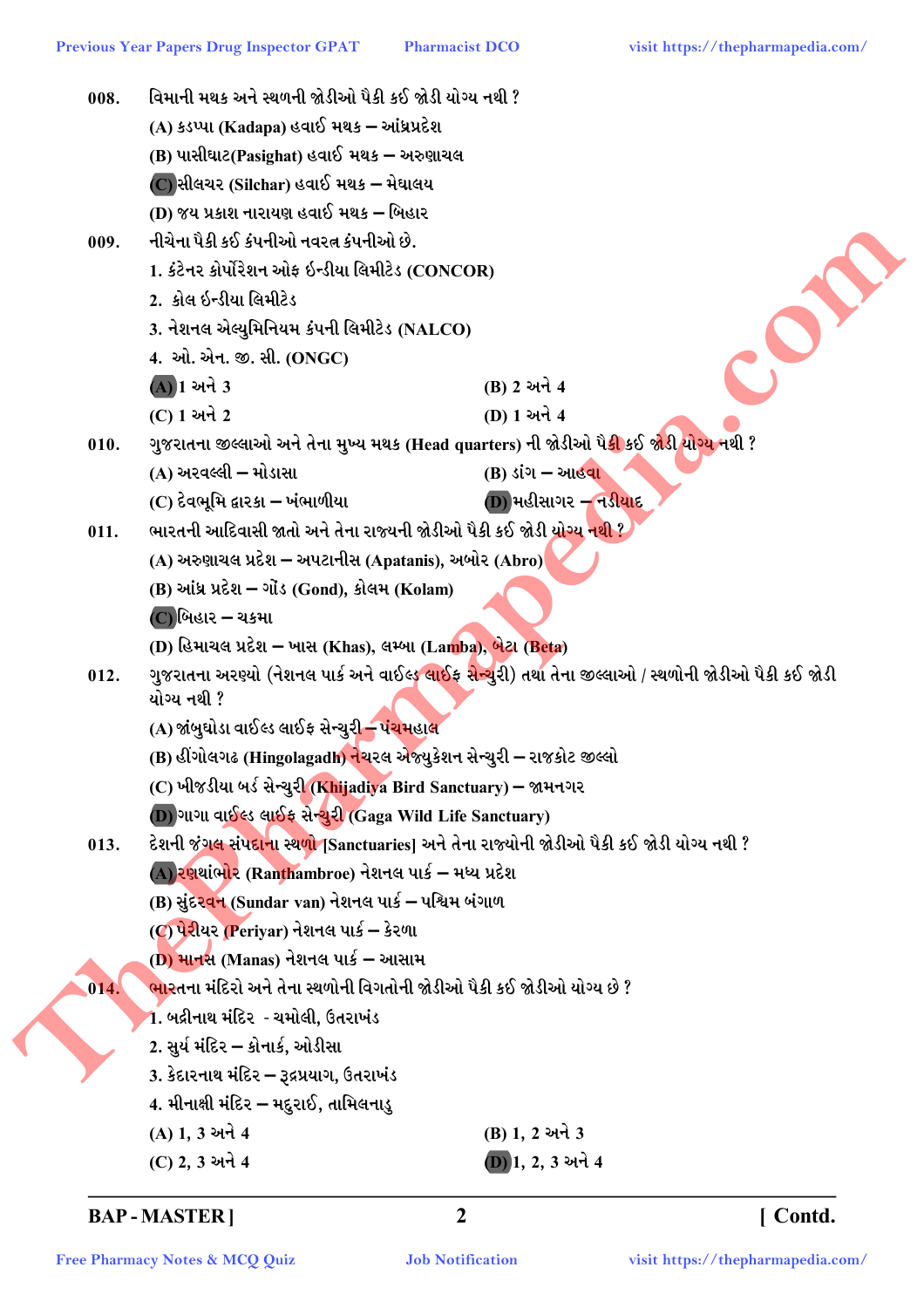| 015. | ભારતમાં પ્રખ્યાત મસ્જિદ અને તેના સ્થાનને યોગ્ય રીતે જોડો.                                        |                                                                                                         |
|------|--------------------------------------------------------------------------------------------------|---------------------------------------------------------------------------------------------------------|
|      | 1. જામા (Jama) મસ્જિદ                                                                            | a. કોલકત્તા                                                                                             |
|      | 2. ચાર મીનાર (Charminar) મસ્જિદ                                                                  | b. પાણીપત                                                                                               |
|      | 3. નખોડા (Nakhoda) મસ્જિદ                                                                        | c. દિલ્હી                                                                                               |
|      | 4. કાબુલી બાગ (Kabuli Bagh) મસ્જિદ                                                               | d. હૈદરાબાદ                                                                                             |
|      | (A) $1 - d$ , $2 - a$ , $3 - b$ , $4 - c$                                                        | (B) $1 - a$ , $2 - b$ , $3 - c$ , $4 - d$                                                               |
|      | (C) $1 - c$ , $2 - d$ , $3 - a$ , $4 - b$                                                        | (D) $1 - d$ , $2 - a$ , $3 - b$ , $4 - c$                                                               |
| 016. | શીખરોની પધ્ધતી હતી.                                                                              | 1. નગારા (Nagara) પ્રકારની સ્થાપત્યમાં, લેટીના (Latina), ફામસના (Phamasna) અને વલ્લભી (Valabi) પ્રકારના |
|      | 2. ઓડીશા પ્રકારના સ્થાપત્યનો સૌથી સારો નમુનો ''સૂર્ય મંદિર'' છે.                                 |                                                                                                         |
|      | 3. સોલંકી પ્રકારના સ્થાપત્યનો વિકાસ ગુજરાત અને રાજસ્થાનમાં થયેલ હતો.                             |                                                                                                         |
|      | ઉપરના વાક્યો ચકાસો.                                                                              |                                                                                                         |
|      | (A) 1 અને 2 યોગ્ય છે.                                                                            | (B) 2 અને 3 યોગ્ય છે.                                                                                   |
|      | (C) 1 અને 3 યોગ્ય છે.                                                                            | <b>D</b> 1, 2 અને 3 યોગ્ય છે.                                                                           |
| 017. | દિવસ ઉજવેલ હતો ?                                                                                 | 26 જાન્યુઆરી 2021 ના રોજ ભારત દેશે કેટલામો ગણતંત્ર દિવસ તથા 15 ઓગસ્ટ 2021 ના રોજ કેટલામો સ્વતંત્રતા     |
|      | (A) 70 અને 73                                                                                    | (B) 71 અને 74                                                                                           |
|      | (C) 72 અને 75                                                                                    | (D) 73 અને 75                                                                                           |
| 018. | ભારતની કલાઓ અને તેની શરૂઆત થયેલ હોય, તે સ્થ <u>ળ / વિસ્તાર ની</u> જોડીઓ પૈકી કઈ જોડી યોગ્ય નથી ? |                                                                                                         |
|      | (A) મધુબની (Madhubani) – બિહાર                                                                   |                                                                                                         |
|      | $(B)$ પહાડ (Pahad) – મધ્યપ્રદેશ                                                                  |                                                                                                         |
|      | (C) કલમકારી (Kalamkari) – આંધ્રપ્રદેશ                                                            |                                                                                                         |
|      | (D) પટાચીત્ર (Patachitra) – ઓ <mark>ડીસા અને પ</mark> શ્ચિમ બંગાળ                                |                                                                                                         |
| 019. | અંગ્રેજીમાં લખનાર, ભારતીય લેખકો અને તેઓની કૃતિ, પૈકી કઈ જોડીઓ યોગ્ય છે ?                         |                                                                                                         |
|      | 1. શ્રી આર.કે.નારાયણ – Malgudi Days                                                              |                                                                                                         |
|      | 2. શ્રી મુલ્ક રાજ આનંદ - The Village                                                             |                                                                                                         |
|      | 3. કિરણ દેસાઈ – The Inheritance of Loss                                                          |                                                                                                         |
|      | 4. विडम शेठ – Two Lives                                                                          |                                                                                                         |
|      | (A) 1, 2, 3 અને 4                                                                                | (B) 1, 2 અને 3                                                                                          |
|      | (C) 1, 2 अने 4                                                                                   | (D) 2, 3 અને 4                                                                                          |
| 020. | હિન્દીના મહાન લેખકો અને તેઓની કૃતિની જોડીઓ પૈકી કઈ જોડીઓ યોગ્ય છે ?                              |                                                                                                         |
|      | 1. પ્રેમચંદ – ગબન, રંગભૂમિ                                                                       |                                                                                                         |
|      | 2. મહાદેવી વર્મા – યમા, નિરજા                                                                    |                                                                                                         |
|      | 3. જયશંકર પ્રસાદ – મેરા પરીવાર, દીપશીખા                                                          |                                                                                                         |
|      | 4. રામધારી સીંગ દીનકર – ઉર્વશી, નીલકુસુમ                                                         |                                                                                                         |
|      | (A) 1, 2 અને 3                                                                                   | (B) 1, 3 અને 4                                                                                          |
|      | (C) 1, 2 અને 4                                                                                   | (D) 2, 3 અને 4                                                                                          |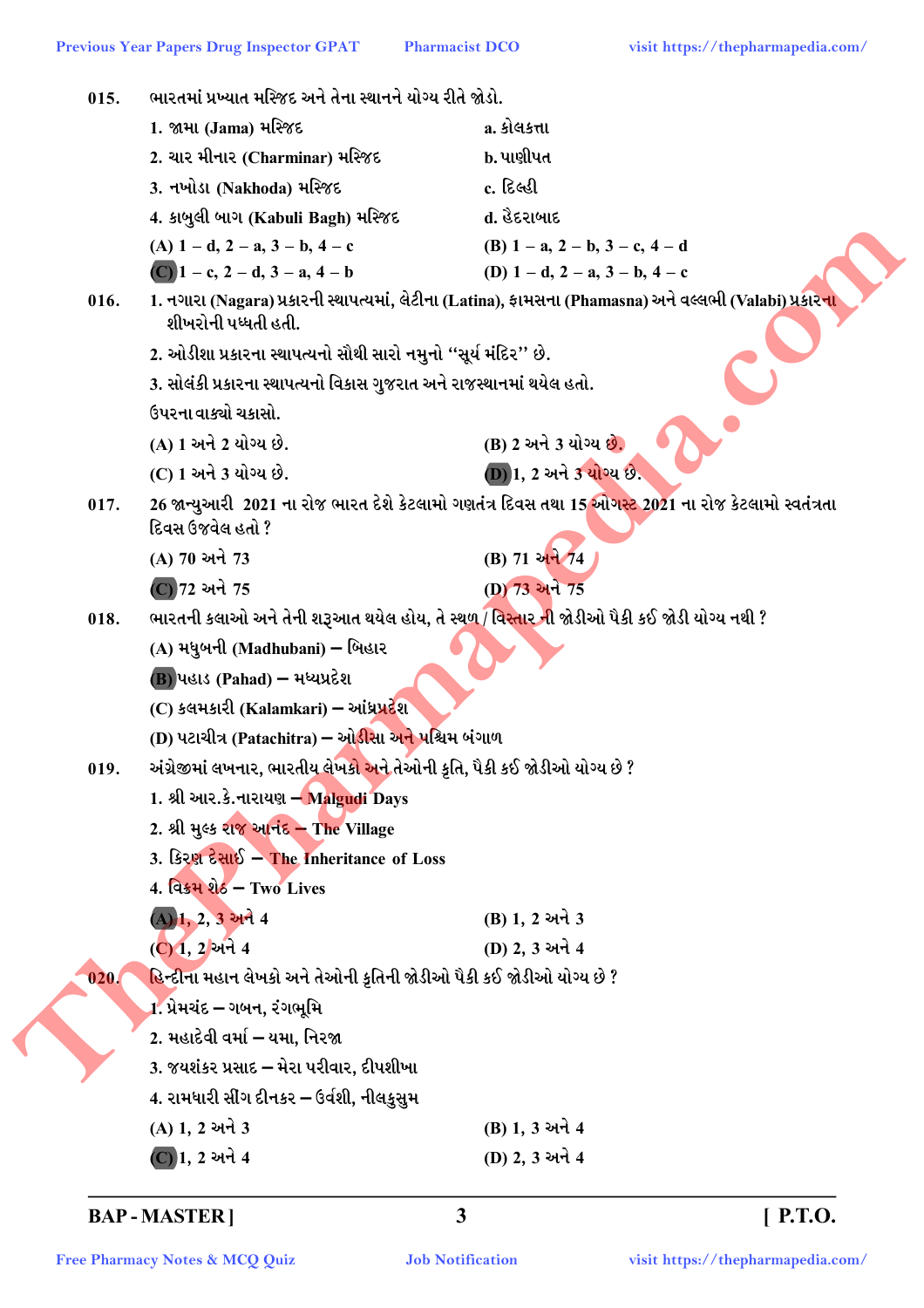**Pharmacist DCO** 

| 021. | ''જનનીના હૈયામાં પોઢંતા પોઢંતા,                                                                         |                                                                                                                       |
|------|---------------------------------------------------------------------------------------------------------|-----------------------------------------------------------------------------------------------------------------------|
|      | પીધો કસુંબીનો રંગ,                                                                                      |                                                                                                                       |
|      | ધોળા ધાવણ કેરી ધારાએ ધારાએ                                                                              |                                                                                                                       |
|      | પામ્યો કસુંબીનો રંગ,                                                                                    |                                                                                                                       |
|      | રાજ મને લાગ્યો કસુંબીનો રંગ ''                                                                          |                                                                                                                       |
|      | આ અમર રચનાના રચૈતા કોણ છે ?                                                                             |                                                                                                                       |
|      | (A)ઝવેરચંદ મેઘાણી                                                                                       | (B) જયન્ત પાઠક                                                                                                        |
|      | (C) બળવંતરાય ક. ઠાકોર                                                                                   | (D) મેઘાણી ગોવર્ધન રામ                                                                                                |
| 022. | ગુજરાતના લેખકો અને તેઓની કૃતિના જોડકાઓ પૈકી કયું જોડકું યોગ્ય નથી ?                                     |                                                                                                                       |
|      | (A) પ્રેમાનંદ – દશમસ્કંધ                                                                                | (B) સુંદરજી બેટાઈ – ઇન્દ્રધનુ                                                                                         |
|      | (C) ઉમાશંકર જોષી – વિશ્વશાંતિ, પ્રાચીના                                                                 | (D) ન્હાનાલાલ કવિ – આરઝૂ, અંતરતમ                                                                                      |
| 023. | મહાન સાહીત્યકાર, કળા પ્રેમી રાજા ભોજ નીચેના પૈકી કયા રાજવંશ (Dynasties) સાથ <mark>ે સંલગ્ન</mark> હતો ? |                                                                                                                       |
|      | (A) કર્કોતા (Karkota)                                                                                   | (B) ઉત્પલા (Utpala)                                                                                                   |
|      | (C) પરમાર / પંવર (Paramara)                                                                             | (D) ગુર્જરા પ્રતીહારા (Gurjara parthihara)                                                                            |
| 024. | નીચેના પૈકી કયા બે મોગલ બાદશાહોએ પોતાની યાદો (Memroies) લખી <mark>છે</mark> ?                           |                                                                                                                       |
|      | (A) બાબર અને હુમાયુ                                                                                     | (B) હુમાયુ અને જહાંગીર                                                                                                |
|      | (C) બાબર અને જહાંગીર                                                                                    | (D) જહાંગીર અને શાહજહાન                                                                                               |
| 025. | ગૌતમ બુધ્ધ (Gautama Buddha) ના પ્રવચન [Discourse] દરમ્યાન કઈ ભાષાનો ઉપયોગ થતો હતો ?                     |                                                                                                                       |
|      | (A) પાલી (Pali)                                                                                         | (B) ભોજપુરી (Bhojpuri)                                                                                                |
|      | (C) મગધી (Magadhi)                                                                                      | (D) સંસ્કૃત (Sanskrit)                                                                                                |
| 026. |                                                                                                         | ઇ.સ. 1820 દરમ્યાન બ્રીટીશ શાસન સામ <mark>ે ઘણો અસંતો</mark> ષ હતો, પરંતુ નીચેના પૈકી કોણે બ્રીટીશરોની સામે વિરોધ/જંગ  |
|      | કરેલ નહતો ?                                                                                             |                                                                                                                       |
|      | (A) એહોમ (Ahoms)                                                                                        | <b>B</b> ) સનથાલ (Santhals)                                                                                           |
|      | (C) पेंगલ पनथीस (Pangal Panthis)                                                                        | (D) રામોશી (Ramosi)                                                                                                   |
| 027. | સ્વતંત્ર ભારતમા સૌ પ્રથમ મહિલ <mark>ા ગ</mark> ર્વનર કોણ હતા ?                                          |                                                                                                                       |
|      | (A) શારદા મુખર્જી                                                                                       | (B) વિજયાલક્ષ્મી પંડીત                                                                                                |
|      | (C) માર્ગરેટ આલ્વા                                                                                      | (D) સરોજીની નાયડુ                                                                                                     |
| 028. |                                                                                                         | 1947 મા <mark>ં લો</mark> ર્ડ માઉન્ટબેટન દ્વારા ભારત પાકીસ્તાનની સીમાઓ (Boundary) નક્કી કરવા માટેના પંચના અધ્યક્ષ કોણ |
|      | હતા $?$                                                                                                 |                                                                                                                       |
|      | (A) લોર્ડ કર્ઝન (Lord Carzon)                                                                           | <b>(B)</b> લોર્ડ વાર્વેલ (Lord Wavel)                                                                                 |
|      | (C) ક્લેમન્ટ એટલી (Clement Attlee)                                                                      | (D) સીરીલ રેડક્લીફ (Cyril Radcliffe)                                                                                  |
| 029. | 1927 માં ''મહાડ સત્યાગ્રહ'' ના મુખ્ય પ્રણેતા કોણ હતા ?                                                  |                                                                                                                       |
|      | (A) મહાત્મા ગાંધી                                                                                       | (B) સરદાર વલ્લભભાઈ પટેલ                                                                                               |
|      | (C)ડૉ. બી.આર. આંબેડકર                                                                                   | (D) જ્યોતિબા ફુલે                                                                                                     |
| 030. | અમૃતસર ખાતેનું સુર્વણ મંદિર કોના દ્વારા બાંધવામાં આવેલ હતું ?                                           |                                                                                                                       |
|      | (A) ગુરૂ ગોવીંદ સીંધ                                                                                    | (B) ગુરૂ નાનક                                                                                                         |
|      | (C) ગુરૂ તેગ બહાદુર                                                                                     | (D)ગુરૂ અર્જુન દેવ                                                                                                    |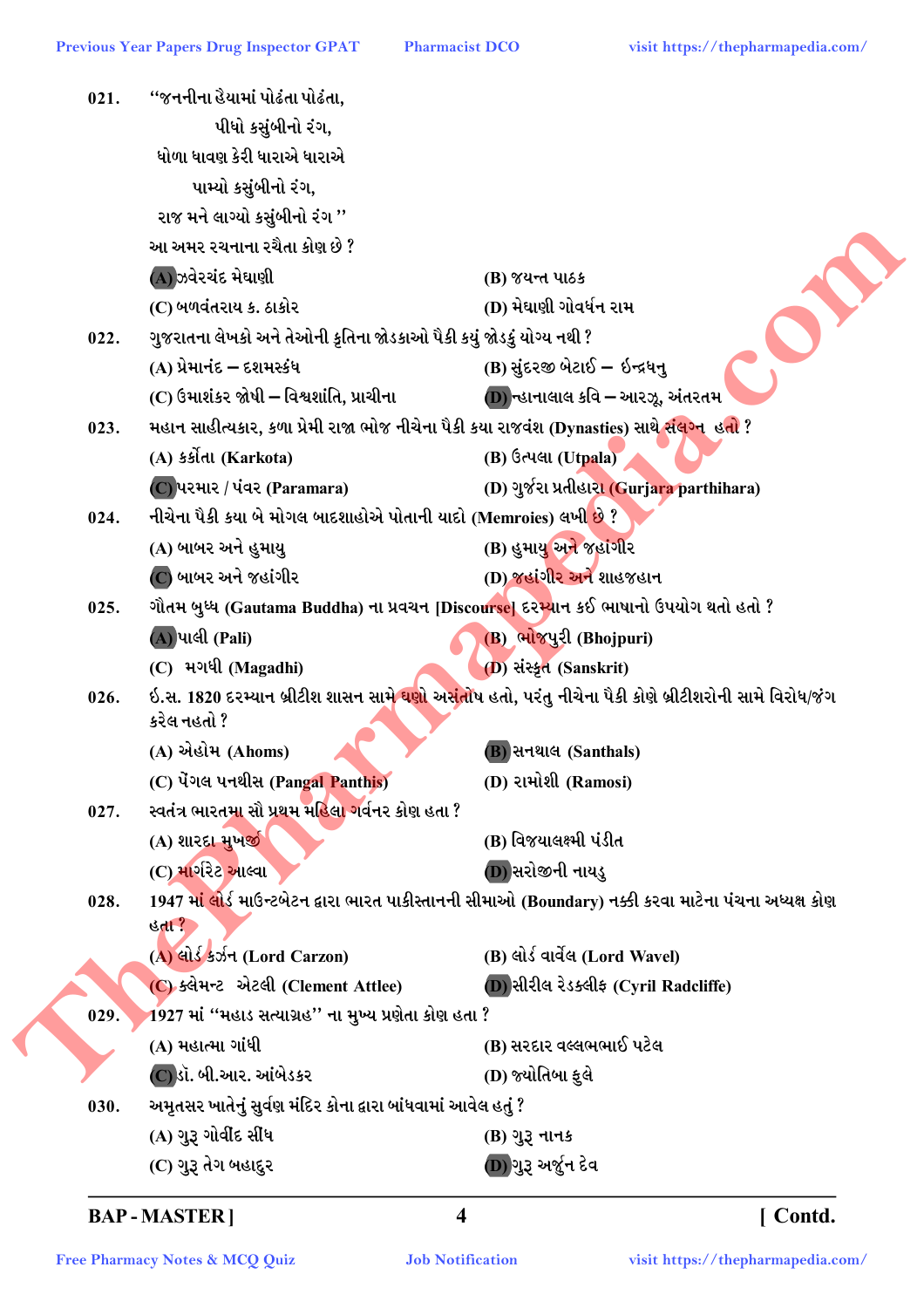| 031. | સ્થાપવામાં આવેલ હતું ?                                                                                    | લોર્ડ ડફરીન દ્વારા 1886 માં સ્થાપવામાં આવેલ આટચીસન કમીશન (Aitichison Commission), કયા હેતુ માટે                          |  |
|------|-----------------------------------------------------------------------------------------------------------|--------------------------------------------------------------------------------------------------------------------------|--|
|      | (A) સુરક્ષા દળોની કાર્યક્ષમતા વધારવા માટે                                                                 | (B) ભારતીય ન્યાયિક પધ્ધતી માટે                                                                                           |  |
|      | (C) ભારતીય વહીવટી સેવા માટે                                                                               | (D) ગરીબી દુર કરવા ઉપાયો જણાવવા માટે                                                                                     |  |
| 032. | ભારતના સત્યાગ્રહો (satyagrah) અને તેના સ્થાનની જોડીઓ પૈકી કઈ યોગ્ય નથી ?                                  |                                                                                                                          |  |
|      | (A) સાબરમતી આશ્રમ <del>–</del> અમદાવાદ, ગુજરત                                                             |                                                                                                                          |  |
|      | (B) સેવાગ્રામ આશ્રમ – ચૌરી ચૌરાહ, ઉતરપ્રદેશ                                                               |                                                                                                                          |  |
|      | (C) મણીભવન – મુંબઈ,  મહારાષ્ટ્ર                                                                           |                                                                                                                          |  |
|      | (D) ગુરૂવાયુર (Guruvayur) – ત્રીસુર, કેરળા                                                                |                                                                                                                          |  |
| 033. | ભારતના આદિવાસી સ્વતંત્ર સેનાનીઓના સંદર્ભમાં વાક્યો ચકાસો અને કયું વાક્ય યોગ્ય નથી.                        |                                                                                                                          |  |
|      | આવનાર છે.                                                                                                 | (A) રાજપીપળા, ગુજરાત ખાતે સૌથી મોટું મ્યુઝીયમ સ્થાપવામાં આવનાર છે. દેશમાં આ પ્રકારના 9 મ્યુ <mark>ઝીયમ બ</mark> નાવવામાં |  |
|      | (B) શહીદ વીર નારાયણ સીંઘની યાદમાં રાયપુર, છતીસગઢ ખાતે મ્યુઝીયમ બાંધવામાં <mark>આવશે.</mark>               |                                                                                                                          |  |
|      | (C) શ્રી બીરસા મુંડાની યાદમાં રાચી, ઝારખંડમાં મ્યુઝીયમ બાંધવામાં આવશે.                                    |                                                                                                                          |  |
|      |                                                                                                           | (D) રાણી ગઈડિન્લ્યુ (Rani Gaidinliu) ની યાદમાં છીદવાડા, મધ્યપ્રદેશમ <mark>ાં મ્યુ</mark> ઝીયમ બાંધવામાં આવશે.            |  |
| 034. | નીચેના મહાનુભાવો અને તેઓના કાર્ય અંગેની વિગતોની જોડી પૈકી કઈ જોડ <mark>ી યોગ્ય ન</mark> થી ?              |                                                                                                                          |  |
|      |                                                                                                           | (A) શ્યામજી ક્રિષ્ણ વર્મા – ઇંગ્લેન્ડ ખાતે ઇન્ડીયા હાઉસના સ્થાપક, જ્યા ભારતના ઘણા સ્વાતંત્ર સૈનિકો રહેલ હતા.             |  |
|      | (B) દાદાભાઈ નવરોજી – The Grand Old Man Of India - ગાંધીજીના અગત્યના સ્વતંત્ર સૈનિક.                       |                                                                                                                          |  |
|      | (C) ઉષા મહેતા – માત્ર 8 વર્ષની ઉમરે "સાયમન ગો બેક" સાયમન વિરોધમાં ભાગ લેનાર.                              |                                                                                                                          |  |
|      |                                                                                                           | (D) અબ્બાસ તૈયાબજી – મહાત્મા ગાંધીની વિચારસ <mark>રણીમાં ન જોડા</mark> નર અને મુંબઈ રાજ્યના મુખ્ય ન્યાયાધીશ              |  |
| 035. | ગુજરાતમાં ''બર્બરકા જિષ્ણુ'' અથવા ''અવંતી <u>કા ના</u> થ'' <mark>તરીખે</mark> કયો રાજા પ્રસિદ્ધ થયેલ છે ? |                                                                                                                          |  |
|      | (A) મૂળરાજ સોલંકી                                                                                         | (B) વનરાજ ચાવડા                                                                                                          |  |
|      | (C)સિદ્ધરાજ જયસિંહ                                                                                        | (D) વિસલદેવ વાઘેલા                                                                                                       |  |
| 036. | મહાત્મા ગાંધીજી કોને પોતાના ગુરૂ <mark>મા</mark> નતા હતા ?                                                |                                                                                                                          |  |
|      | (A) લોકમાન્ય તિલક                                                                                         | (B) ગોપાલકૃષ્ણ ગોખલે                                                                                                     |  |
|      | (C) ટોલ્સ ટોય <b>ુ</b>                                                                                    | (D) લાલા લજપતરાય                                                                                                         |  |
| 037. | અમદાવાદમા શ્ર <mark>ી વ</mark> િનોદ કિનારીવાળા અને શ્રી ઉમાકાંત કડિયા કઈ લડતમાં શહીદ થયેલ હતા ?           |                                                                                                                          |  |
|      | (A) હોમરૂલ ચળવળ                                                                                           | (B) સવિનય કાનુનભંગ                                                                                                       |  |
|      | (C) વ્યક્તિ સત્યાગ્રહ                                                                                     | (D) "હિંદ છોડો " ચળવળ                                                                                                    |  |
| 038. | ડીબેંચર હોલ્ડર એ કંપનીના                                                                                  |                                                                                                                          |  |
|      | (A) શેર હોલ્ડર છે/માલિક છે.                                                                               | (B) લેણદાર છે.                                                                                                           |  |
|      | (C) દેવાદાર છે.                                                                                           | (D) બોર્ડમાં ડીરેકટર છે.                                                                                                 |  |
| 039. | નીચેના પૈકી કોને રાષ્ટ્રીય દેવું (National Debt) ગણવામાં આવતું નથી ?                                      |                                                                                                                          |  |
|      | (A) પ્રોવીડન્ટ ફંડ (Provident Fond)                                                                       | (B) જીવન વીમાની પોલીસીઓ                                                                                                  |  |
|      | (C) નેશનલ સેવીંગ સર્ટીફીકેટ                                                                               | (D) લાંબા ગાળાના સરકારી બોન્ડ                                                                                            |  |
| 040. | "ડેફીસીટ ફાયનાન્સમાં" (Deficit Financing) સરકાર કોની પાસેથી નાણા ઉધાર મેળવે છે ?                          |                                                                                                                          |  |
|      | (A) સ્થાનીક સંસ્થાઓ                                                                                       | (B) મોટા ઉદ્યોગગૃહો                                                                                                      |  |
|      | (C) રીઝર્વ બેંક ઓફ ઇન્ડિયા                                                                                | $(D)$ IMF                                                                                                                |  |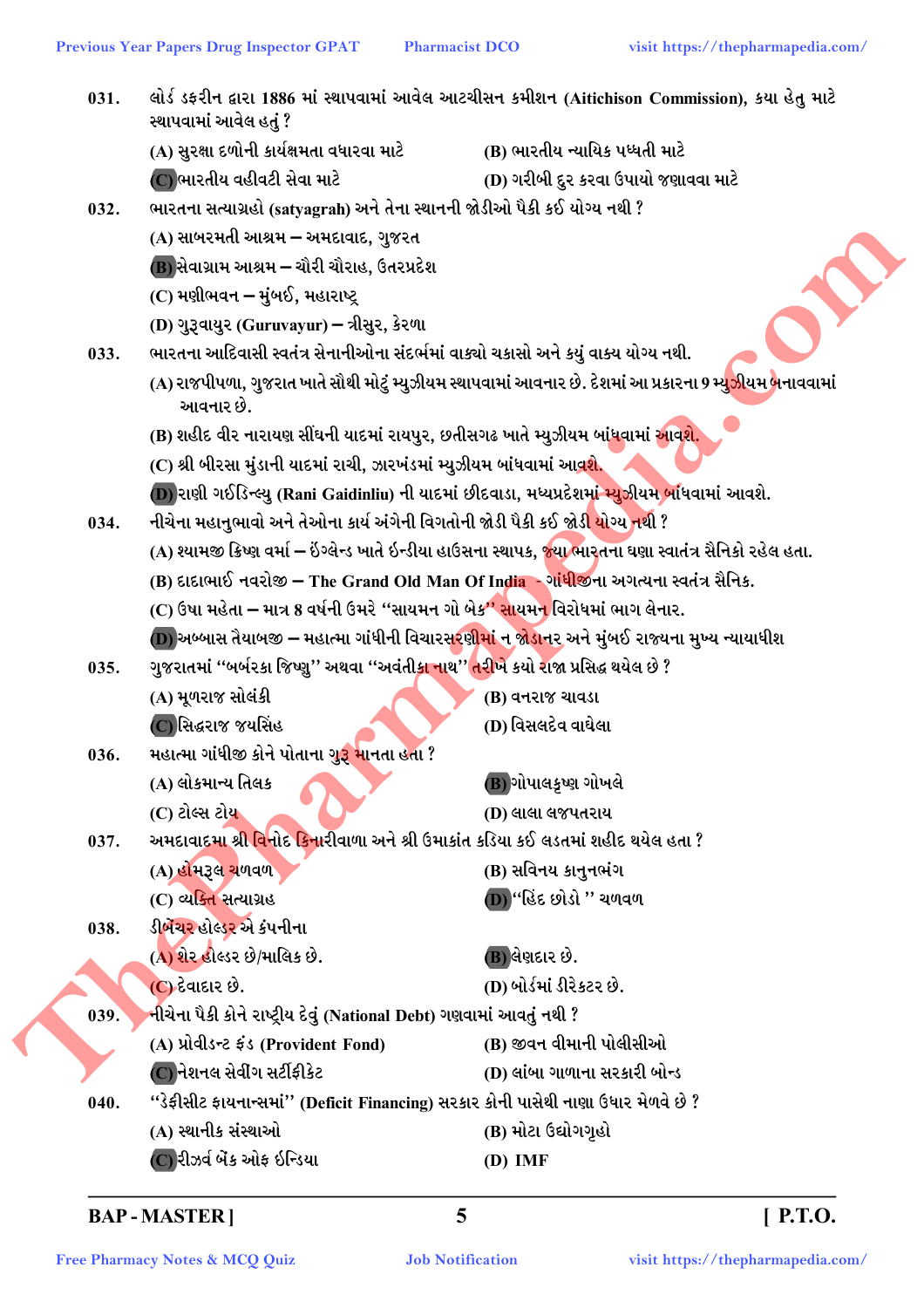હિન્દુસ્તાન શીપયાર્ડ લિમીટેડ (Hindustan Shipyard Ltd.) કઈ જગ્યાએ આવેલ છે ?  $041.$ (A) કોચી (B) વિશાખાપટનમ (D) ચેન્નાઈ  $(C)$  મુંબઈ ''નાયલોન ફેબ્રિકસ સબંધીત આંતરરાષ્ટ્રીય વ્યાપાર'' બાબત કયા મંત્રાલય હેઠળ આવે છે ?  $042.$ (B) રસાયણ અને પેટ્રોરસાયણ મંત્રાલય (A) વસ્ત્ર મંત્રાલય (C)પેટ્રોલીયમ મંત્રાલય (D) વાણીજ્ય મંત્રાલય એકાંકી એકમ (Individual Units) ના અભ્યાસને શું કહેવાય છે ?  $043.$ (A) મેક્રો ઇકોનોમિક્સ (Macro Economics) (B) માયક્રો ઇકોનોમિક્સ (Micro Economics) (D) ડેવલપમેન્ટ ઇકોનોમિક્સ (C) આવક અને રોજગારી થીયરી જે.એમ. કેન્સ (J.M. Keynes) દ્વારા લખવામાં આવેલ પુસ્તકનું શું નામ છે ? 044. (A) વેલ્થ ઓફ નેશન (Wealth of nation) (B) પોલીટીકલ ઈકોનોમી (Political Economy) (C) ધી જનરલ થીયરી ઓફ એમ્પ્લોયમેન્ટ ઇનરેસ્ટ એન્ડ મની (The General theory of Employment, interest and money) (D) ધી થીયરી ઓફ ડીમાન્ડ એન્ડ સપ્લાય (The theory of Demand & supply) ભારતમાં સૌથી પ્રથમ અર્થતંત્રમાં મોટા ફેરફાર ક્યાં વર્ષમાં કરવામાં આવેલા <mark>હતા</mark> ?  $045.$  $(A)$  1991  $(B)$  1993  $(C)$  1998  $(D)$  2001 046. હાલમાં ભારત ''ઈસ ઓફ ડુઈગ બીઝનેસ'' (Ease of Doing Businees) માં ક્યા સ્થાન ઉપર છે અને માન.વડાપ્રધાનની લાગણી ક્યા સ્થાન સુધી પહોચવાની છે ? (A) ૮૩ માં સ્થાને, અને 60 માં સ્થાનની અંદર પહોં<mark>ચવા માંગીએ છીએ</mark>. (B) 73 માં સ્થાને અને 55 સ્થાનની અંદર પહોંચવ<mark>ા માંગીએ</mark> છીએ. (C) 63 માં સ્થાને અને 50 માં સ્થાનની અંદર પહોચવા માંગીએ છીએ. (D) 43 માં સ્થાને અને 40 માં સ્થ<del>ાનની</del> અંદર પહોચવા માંગીએ છીએ. ખેડુતો પોતાની શાકભાજી, ફળોનું સા<mark>રી રી</mark>તે પોશણક્ષમ ભાવથી વેચાણ કરી શકે તે માટે આંધ્રાપ્રદેશમાં જે બજારો કાર્યવત  $047.$ છે તેને શું કહેવાય છે ? (A) અપની **મં**ડી (B) રાયતું બજાર (C) હડપસર મંડી (D) ઉઝવાર મંડી ભારતનું નાણાકિય વર્ષ ક્યા સમય ગાળા માટે હોય છે ?  $048.$ (A) 1 જાન્યુઆરી થી 31 ડીસેમ્બર (B) 1 એપ્રિલ થી 31 માર્ચ (C) 1 જી.ન. થી 31 મે. (D) 1 માર્ચ થી 28/29 ફેબુઆરી .બં<mark>ધારણનાં</mark> આમુખમાં 42 મો સુધારો ક્યારથી અમલમાં મુકવામાં આવેલ હતો ?  $049.$ (A) તા. 3 જાન્યુઆરી, 1977 (B) તા. 3 જાન્યુઆરી, 1978 (C) તા. 3 જાન્યુઆરી, 1979 (D) તા. 3 જાન્યુઆરી, 1980 1. ભારતના બંધારણમાં મુળભુત હકો બાબતની જોગવાઈ ભાગ 3 માં કરવામાં આવેલી છે. 050. 2. ભારતમાં બંધારણની કલમ 12 માં રાજ્યની વ્યાખ્યા આપવામાં આવેલી છે. ઉપરોક્ત વાક્યો ચકાસો. (A) 1 વાક્ય યોગ્ય છે. (B) 2 વાક્ય યોગ્ય છે. (D) 1 અને 2 બંન્ને વાક્યો યોગ્ય નથી.  $\overline{\text{C}}$ ી અને 2 બંન્ને વાક્યો યોગ્ય છે.

```
BAP-MASTER]
```
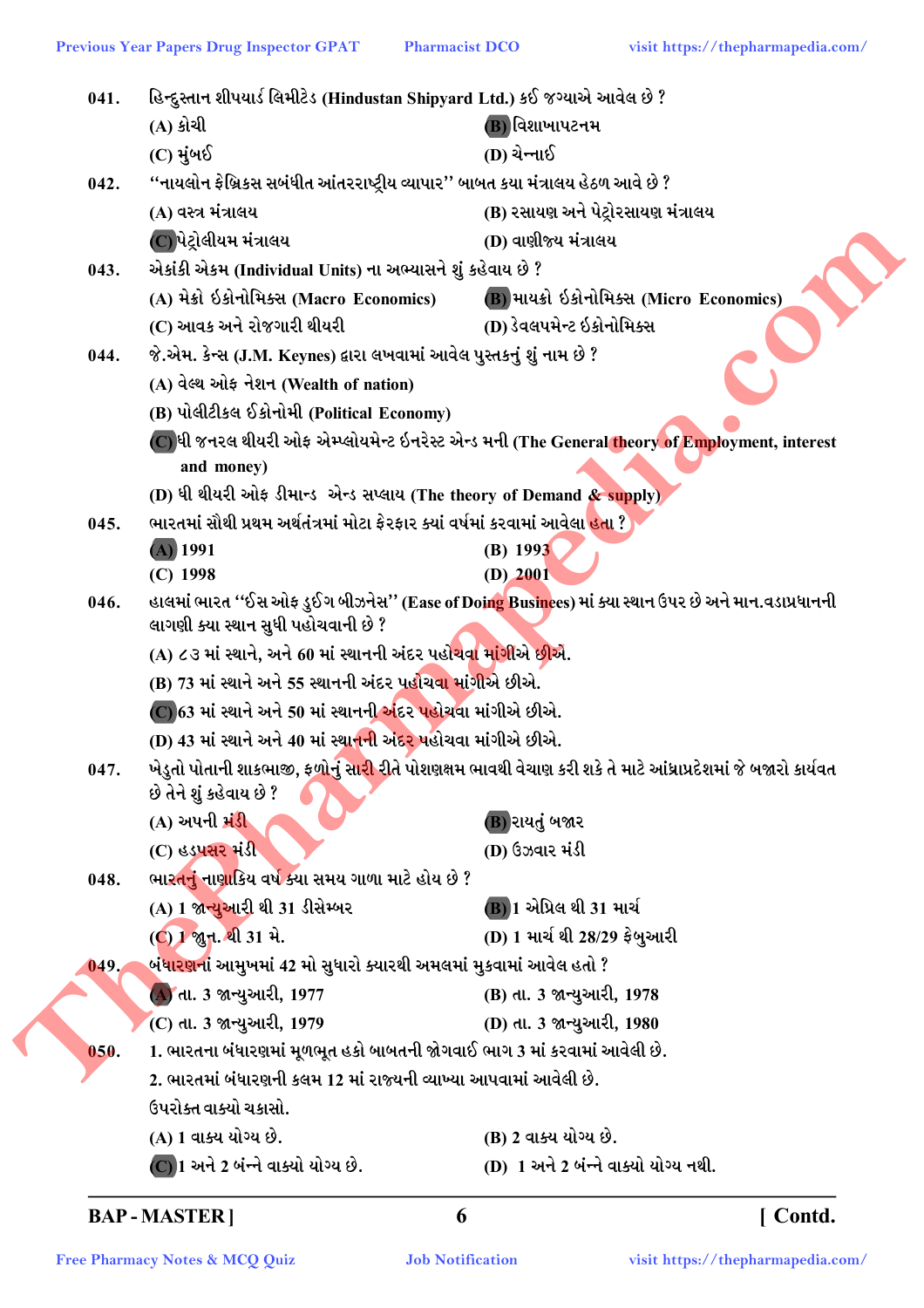- નીચેના પૈકી ક્યું વિધાન યોગ્ય નથી ?  $051.$ 
	- (A) "કાયદા સમક્ષ સમાનતા, ધર્મ જાતિ વગેરે કારણે ભેદભાવના નિશેધની જોગવાઈ" ભારતનાં બંધારણની કલમ 14, 15 માં કરેલ છે.
	- (B) ''વાણી સ્વાતંત્ર વગેરે સબંધી અમુક હક્કોના રક્ષણની જોગવાઈ'' બંધારણની કલમ 19 માં કરેલ છે.

(C) ''શિક્ષણનાં હક્કની જોગવાઈ'' કલમ 31-ક હેઠળ કરવામાં આવેલ છે

(D) કલમ 24 માં ''બાળકોને કારખાના વગેરેમાં નોકરી પર રાખવાના પ્રતિબંધની જોગવાઈ'' કરવામાં આવેલ છે.

- 1. રાજ્યનીતિના માર્ગદર્શક સિદ્ધાંતો અગેની જોગવાઈઓને ન્યાયાલયથી અમલ કરાવી શકાય છે.  $052.$ 
	- 2. લોક કલ્યાણની વૃદ્ધિ માટે રાજ્યે સર્જવાની સામાજિક વ્યવસ્થા માટે આ સિદ્ધાંતો બનાવેલ છે.

3. ''રાજ્યે અનુસરવાના નીતિના સિદ્ધાંતોની જોગવાઈ'' બંધારણની કલમ 52 માં દર્શાવેલ છે ઉપરનાં વાક્યો ચકાસો.

- (A) 1, 2 અને 3 યોગ્ય છે.
- (C) 2 અને 3 યોગ્ય છે.

(D) 1 અને 2 યોગ્ય છે.

(B) 1 અને 3 યોગ્ય છે.

1. બંધારણના 42 માં સુધારાથી કલમ 51 ક હેઠળ ''મૂળભૂત ફરજો'' દાખલ <mark>કરવામાં આવ</mark>ેલ છે.  $053.$ 

2. ''છ થી ચૌદ સુધીના વયના બાળકોને શિક્ષણની તકો પુરી પાડવાન<mark>ી જોગવાઈ'',ભારતના બંધારણના છચાસીમાં (86)</mark> સુધારાથી બંધારણમાં દાખલ કરેલ છે.

(A) 1 અને 2 બન્ને વાક્યો યોગ્ય છે.

(B) માત્ર 1 વાક્ય યોગ્ય છે.

(B) 2.3 અને 4

(D) 1.3 અને 4

(D) 1 અને 2 બન્ને વાક્યો યોગ્ય નથી. (C) માત્ર 2 વાક્ય યોગ્ય છે.

"સંધને માટે એક સંસદ રહેશે". તેમાં કોનો સમાવેશ થાય છે ?  $054.$ 

> <u>3. લોક સભા</u> 4. રાજ્યોની વિધાનસભા 1. માન. રાષ્ટપતિ 2. રાજ્ય સભા

(A) 1, 2, 3 અને 4

 $\overline{C}$ ) 1, 2 અને 3

1. રાજ્યસભા<u>નું</u> વિસર્જન થઈ શકશે નહી પરંતુ દર બીજા વર્ષે, 1/3 સભ્યશ્રીઓ નિવૃત થાય છે  $0.55.$ 

2. પહેલ<mark>ી બેઠકની તારીખ નક્કી</mark> થયેલ તારીખથી 6 (SIX) વર્ષ તે ચાલુ રહેશે

ઉપરોક્ત વાક્યો ચકાસો.

(B) 1 અને 2 બંન્ને યોગ્ય નથી. (A) 1 અને 2 યોગ્ય છે. (C) માત્ર 1 વાક્ય યોગ્ય છે. (D) માત્ર 2 વાક્ય યોગ્ય છે.

<mark>નીચે</mark>ના પૈકી ક્યું વાક્ય યોગ્ય નથી ? 056.

> (A) ભારતના બંધારણના ભાગ-5 પ્રકરણ-1 માં કારોબારી, રાષ્ટ્રપતિ અને ઉપ-રાષ્ટ્રપતિની માટેની જોગવાઈએ દર્શાવેલ  $\mathfrak{G}$

- (B) સંધના સરક્ષણ દળોનું સર્વોપરી અધિપત્ય માન.રાષ્ટ્રપતિમાં નિહિત થાય છે.
- (C) સંસદના બન્ને ગ્રહોના સભ્યો તથા રાજ્યો ની વિધાનસભાના ચુંટાયેલા સભ્યો માન. રાષ્ટ્રપતિની ચૂંટણી કરે છે.
- (D) રાષ્ટ્રપતિના હોદ્દાની મુદત, તેઓ હોદ્દો સંભાળે તે તારીખથી 6 વર્ષની રહે છે .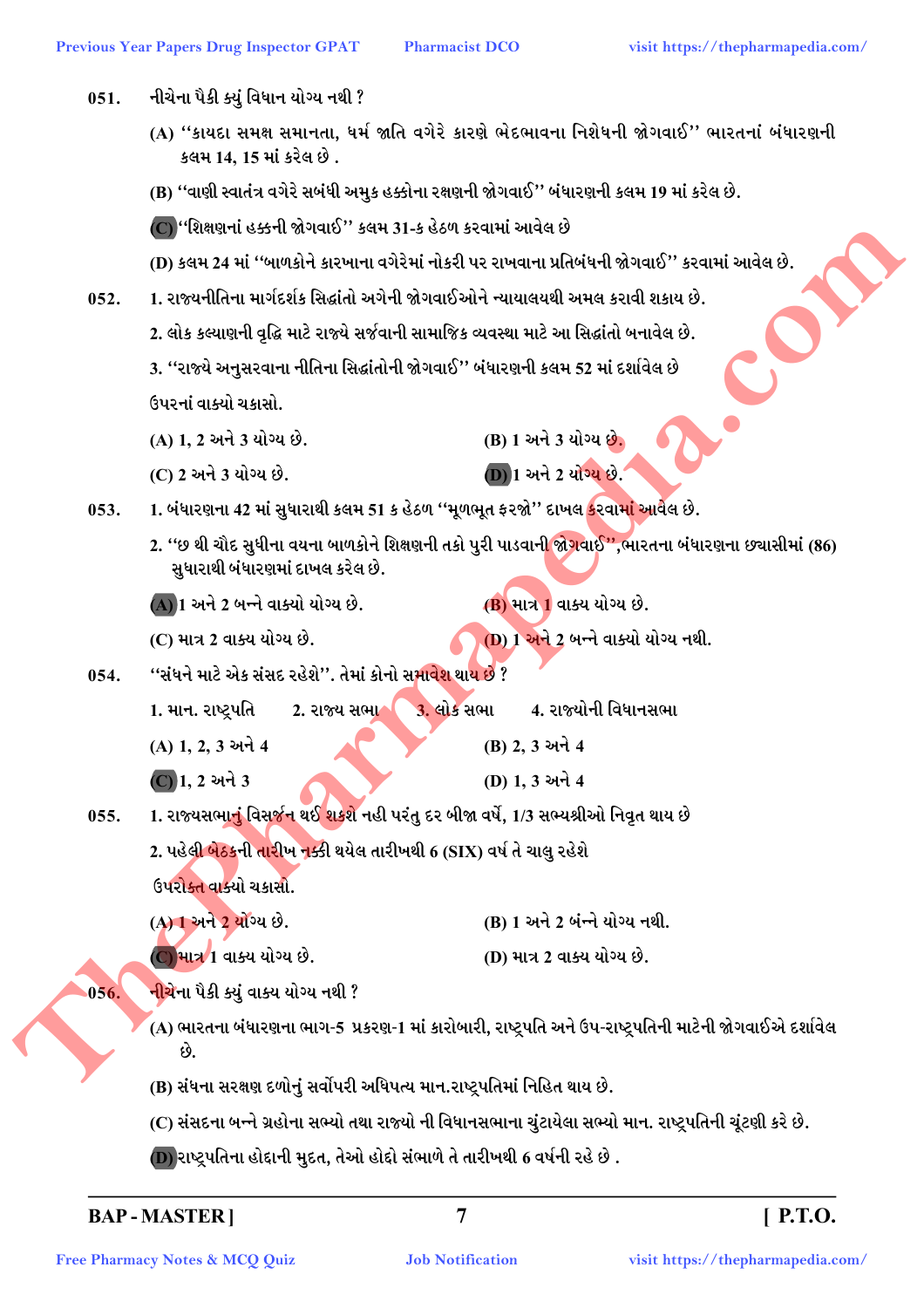

[ Contd.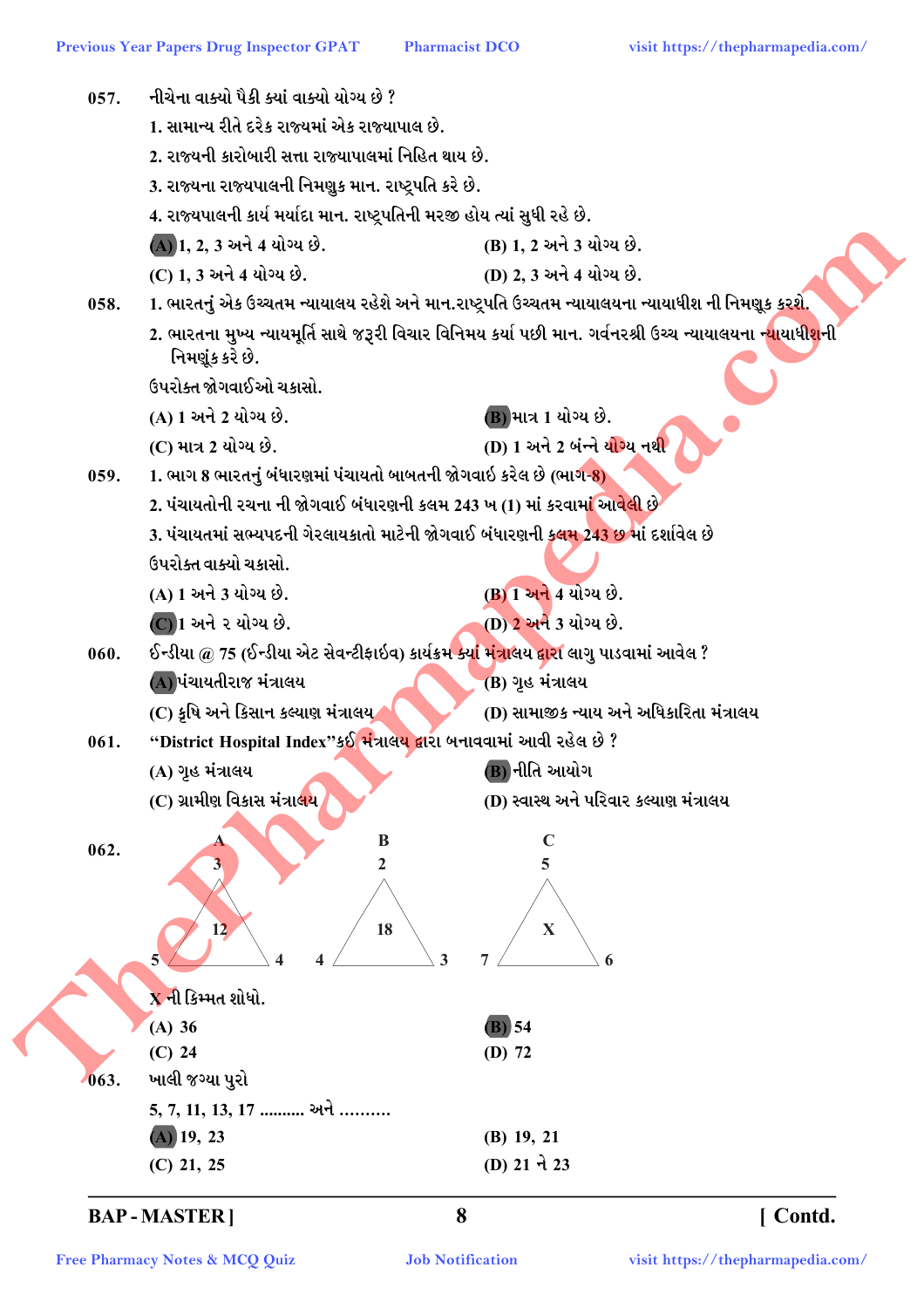**Pharmacist DCO** 

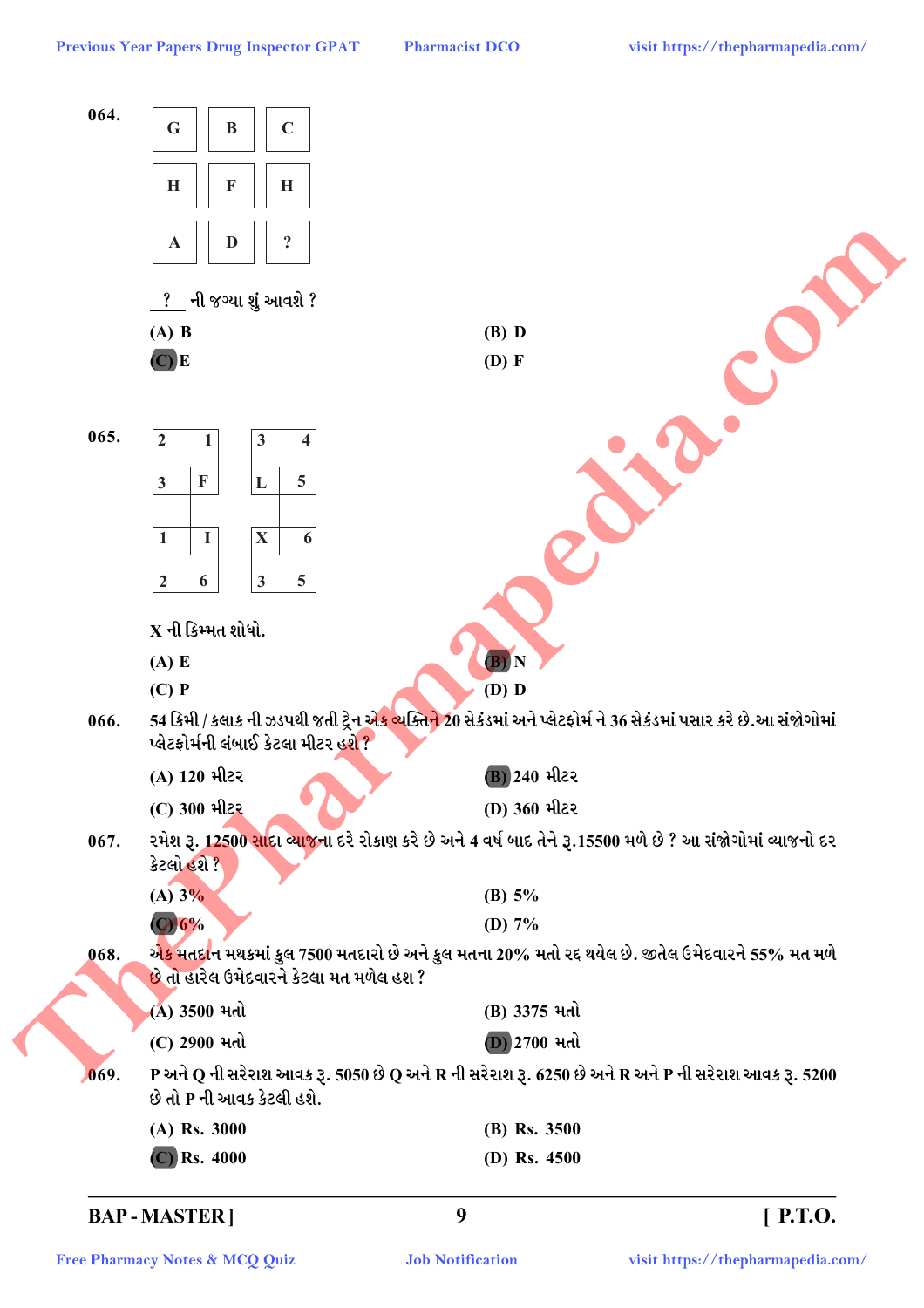| 070. | 1.5 હેક્ટર વિસ્તારના ગ્રાઉન્ડમાં 10 સેમી વરસાદ પડે છે તો કુલ કેટલુ પાણી પડેલ હશે ? |                                                                                                                     |  |
|------|------------------------------------------------------------------------------------|---------------------------------------------------------------------------------------------------------------------|--|
|      | (A) 15 ધન મીટર                                                                     | (B) 150 ધન મીટર                                                                                                     |  |
|      | (C) 1500 ધન મીટર                                                                   | (D) 15000 ધન મીટર                                                                                                   |  |
| 071. | $(112 \times 5^4)$ =  ખાલી જગ્યા પુરો.                                             |                                                                                                                     |  |
|      | (A) 67,000                                                                         | (B) 70,000                                                                                                          |  |
|      | $(C)$ 76,500                                                                       | (D) $77,200$                                                                                                        |  |
| 072. | ચાર આંકડાની કઈ સંખ્યા છે જે 88 વડે ભાગી શકાય છે ?                                  |                                                                                                                     |  |
|      | $(A)$ 9944                                                                         | $(B)$ 9768                                                                                                          |  |
|      | $(C)$ 9988                                                                         | $(D)$ 9916                                                                                                          |  |
| 073. | છે તો કુલ કેટલા સીક્કા હશે.                                                        | એક માણસ પાસે 960 રૂા છે આ ૨કમ 1 રૂા., 5 રૂા. અને 10 રૂા. ના સીક્કા ના રૂપમાં છે. દરેક સીક્કા સરખી સંખ્યામાં         |  |
|      | $(A)$ 60                                                                           | $(B)$ 90                                                                                                            |  |
|      | $(C)$ 120                                                                          | $(D)$ 180                                                                                                           |  |
| 074. |                                                                                    | શાંત પાણીમાં એક મીટર બોટ 15 કિમી / કલાક ની જડપે જઇ શકે છે. આ બોટ વહેણન <mark>ી સાથે 30</mark> કિમી જઈને પરત મુળ     |  |
|      | સ્થાને 4 $\frac{1}{2}$ કલાકમાં આવે છે.આ સંજોગોમાં વહેણની ઝડપ કેટલી હશે ?           |                                                                                                                     |  |
|      | (A) 4 કિમી / કલાક                                                                  | <b>B)5 કિમી / કલાક</b>                                                                                              |  |
|      | (C) 6 કિમી / કલાક                                                                  | (D) 7 કિમી / કલાક                                                                                                   |  |
|      |                                                                                    |                                                                                                                     |  |
| 075. |                                                                                    | એક વિમાન 240 કિમી / કલાક ઝડપે પાંચ કલાકમાં A થી B સ્થળે પહોચે છે જો તે વિમાનને 1 $\frac{2}{3}$ કલાકમાં B થી A સ્થળે |  |
|      | આવતું હોયતો તેની સરેરાશ ઝડપ કેટલી જોઈએ.                                            |                                                                                                                     |  |
|      | (A) 360 કિમી / કલાક                                                                | (B) 480 કિમી / કલાક                                                                                                 |  |
|      | (C) 640 કિમી / કલાક                                                                | (D) 720 કિમી / કલાક                                                                                                 |  |
| 076. | સંજોગોમાં અમરની હાલની ઉ <mark>મર કેટ</mark> લી હશે?                                | હાલમાં સમીર અને અમર <mark>ની ઉ</mark> મર 5:4 ના પ્રમાણમાં છે ત્રણ વર્ષ બાદ તેઓની ઉમર 11:9 ના પ્રમાણમાં હશે આ        |  |
|      | $(A)$ 21 વર્ષ                                                                      | (B) 24 વર્ષ                                                                                                         |  |
|      | (C) 27 वर्ष                                                                        | (D) 30 વર્ષ                                                                                                         |  |
| 077. | નીચેના પૈ <mark>કી</mark> કોનો ઉપયોગ 'લુબ્રિકન્ટ' (Lubricant) તરીકે થાય છે ?       |                                                                                                                     |  |
|      | (A) ચેફાઈટ (Graphite)                                                              | (B) સીલીકા (Silica)                                                                                                 |  |
|      | (C) આર્યન ઓક્સાઈડ (Iron oxide)                                                     | (D) હીરો (Diamaond)                                                                                                 |  |
| 078. | <mark>સામા</mark> ન્ય સમુદ્રના પાણીની ખારાશ (Salinity) કેટલી હોય છે ?              |                                                                                                                     |  |
|      | (A) 3%                                                                             | $(B)$ 3.5%                                                                                                          |  |
|      | $(C)$ 4%                                                                           | (D) $4.5\%$                                                                                                         |  |
| 079. | દરેક એસીડ (Acids) માં કઈ બાબત જોવા મળે છે ?                                        |                                                                                                                     |  |
|      | (A) હાયડ્રોજન - Hydrogen                                                           | (B) કાર્બન - Carbon                                                                                                 |  |
|      | (C) सक्ष्दर - Sulphar                                                              | (D) ઓક્સીઝન - Oxigen                                                                                                |  |

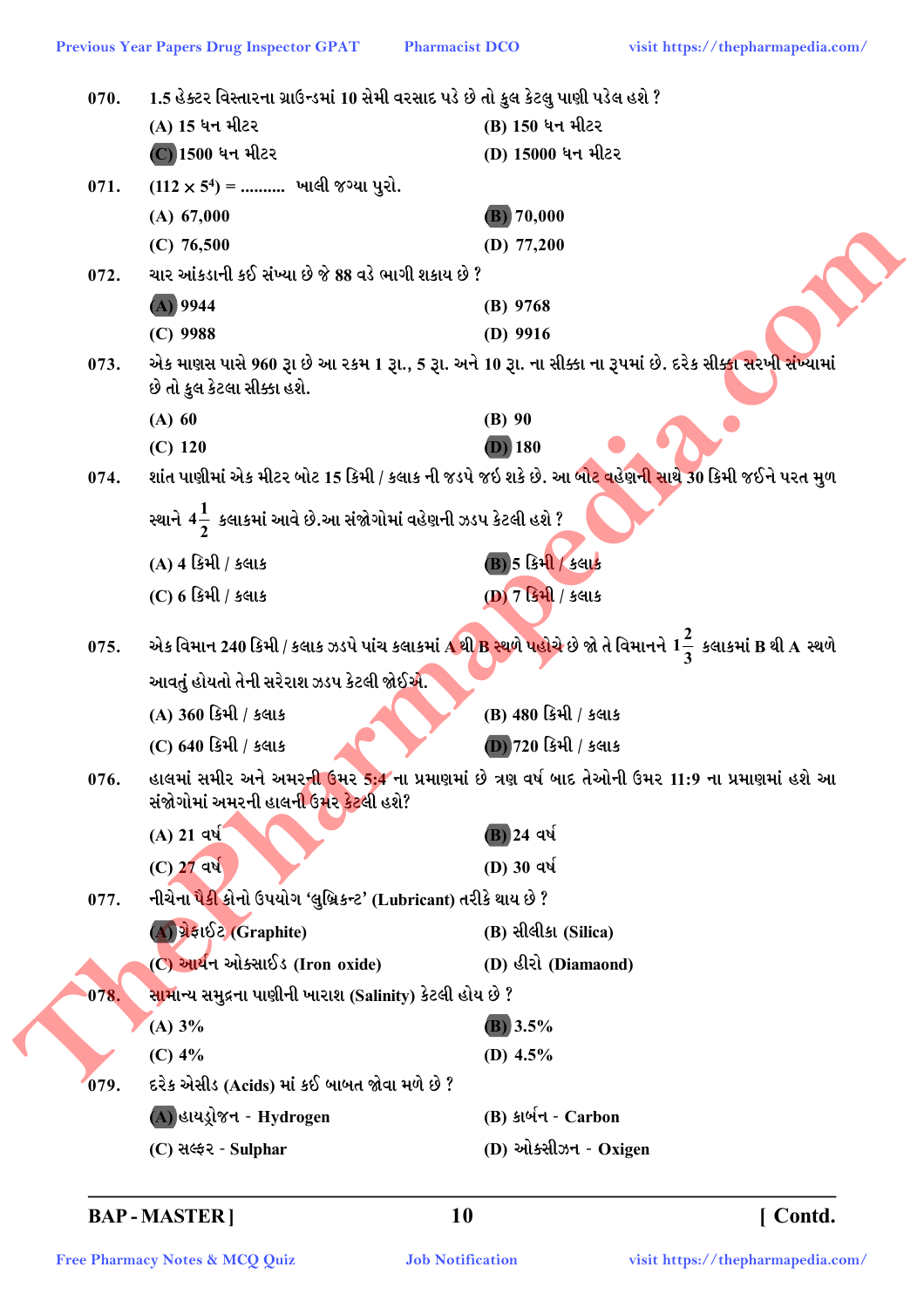| 080. | ફેન્થમ (Fanthom) એ………. માપવા ઉપયોગમાં લેવામાં આવે છે .                                      |                                                                                                                        |
|------|---------------------------------------------------------------------------------------------|------------------------------------------------------------------------------------------------------------------------|
|      | $(A)$ સાઉન્ડ (Sund)                                                                         | $(B)$ ઉડાઈ (Depth)                                                                                                     |
|      | (C) ईी उपन्सी (Frequency)                                                                   | (D) અંતર (Distance)                                                                                                    |
| 081. | 1 કિલોમીટર એટલે કેટલા માઇલ થાય છે ?                                                         |                                                                                                                        |
|      | $(A)$ 0.84                                                                                  | $(B)$ 0.50                                                                                                             |
|      | $(C)$ 1.6                                                                                   | $(D)$ 0.62                                                                                                             |
| 082. | સામાન્ય રીતે નીચેનાં માથી ક્યાં પદાર્થને ''પોલિઆમાઈડ'' (Polyamide) કહેવામાં આવે છે ?        |                                                                                                                        |
|      | (A) ટેરેલીન (Treylene)                                                                      | <b>B</b> ) નાયર્લોન (Naylon)                                                                                           |
|      | (C) રેયોન (Rayon)                                                                           | (D) ઓરીયોન (Orion)                                                                                                     |
| 083. | ઉપયોગી છે ?                                                                                 | કપડા,વાસણ ચોખ્ખા કરવાં જે ડીટરજન્ટ (Detergents) ઉપયોગમાં લેવામાં આવે છે તેમાં નીચેના પૈ <mark>કી</mark> કઈ વસ્તુ વધારે |
|      | (A) બાયોકાર્બોનેટ (Bicarbonates)                                                            | <b>(B) બીસમુ</b> થીસ (Bismuthates)                                                                                     |
|      | (C) સલ્ફોનેટસ (Sulphonates)                                                                 | (D) નાયટ્રેટસ (Nitrates)                                                                                               |
| 084. | નીચેના પૈકી બાબત નેચરલ ઈકોસીસ્ટમ (Natural Ecosystem) નથી ?                                  |                                                                                                                        |
|      | (A) २९१ (Desert)                                                                            | (B) માછીમારી માટેનું તળાવ (Fishing Pond)                                                                               |
|      | (C) જંગલો (Forest)                                                                          | (D) પર્વતો (Hills)                                                                                                     |
| 085. | કોમ્પુટરમાં ફાઇલોને વ્યવસ્થીત રીતે રાખવા / ગોઠવવા કોન <mark>ો ઉપયોગ ક</mark> રવામાં આવે છે. |                                                                                                                        |
|      | (A) રીસાયકલ બીન                                                                             | (B) ફોલ્ડર                                                                                                             |
|      | (C) ઈન્ડેક્સ                                                                                | <b>(D)</b> લીસ્ટ                                                                                                       |
| 086. | "MICR"નો શુ અર્થ થાય છે ?                                                                   |                                                                                                                        |
|      | (A) Magnetic Ink Colour Reader                                                              | (B) Magnetic Ink Character Reader                                                                                      |
|      | (C) Magnetic Ink Code Reader                                                                | (D) Magnetic Ink Cases Reader                                                                                          |
| 087. | Junk e - mail ને બીજા ક્ <mark>યા નામથી ઓ</mark> ળખવામાં આવેલ છે ?                          |                                                                                                                        |
|      | $(A)$ Spam                                                                                  | (B) Spoof                                                                                                              |
|      | (C) Spool                                                                                   | (D) Sniffer Script                                                                                                     |
| 088. | ભાર <mark>તની</mark> રમ <mark>તગમતની સે</mark> લિબ્રિટીઓ અને રમતને ગોઠવો                    |                                                                                                                        |
|      | 1. સાઈના નહેવાલ                                                                             | a. સ્વીમીંગ                                                                                                            |
|      | 2. મેરી કોમ <sup>1</sup>                                                                    | b. બોક્સીંગ                                                                                                            |
|      | <u>3. બુલા ચૌધરી</u>                                                                        | c. બેડમિન્ટન                                                                                                           |
|      | 4. મિતાલી રાજ                                                                               | d. ક્રિકેટ                                                                                                             |
|      | $(A)$ 1 - d, 2 - c, 3 - b, 4 - a                                                            | (B) $1 - a$ , $2 - d$ , $3 - c$ , $4 - b$                                                                              |
|      | (C) $1 - b$ , $2 - a$ , $3 - d$ , $4 - c$                                                   | (D) $1 - c$ , $2 - b$ , $3 - a$ , $4 - d$                                                                              |
| 089. |                                                                                             | ભારતને ટોકીયો ખાતે રમાયેલ પેરાલેમ્પીક્સ-21 (Paralyampics) માં કેટલા ગોલ્ડ મેડલ અને કુલ કેટલા મેડલ મળેલ છે ?            |
|      | (A) 5 ગોલ્ડ અને કુલ 19                                                                      | (B) 8 ગોલ્ડ અને કુલ 24                                                                                                 |
|      | (C) 6 ગોલ્ડ અને કુલ 21                                                                      | (D) 4 ગોલ્ડ અને કુલ 22                                                                                                 |
|      |                                                                                             |                                                                                                                        |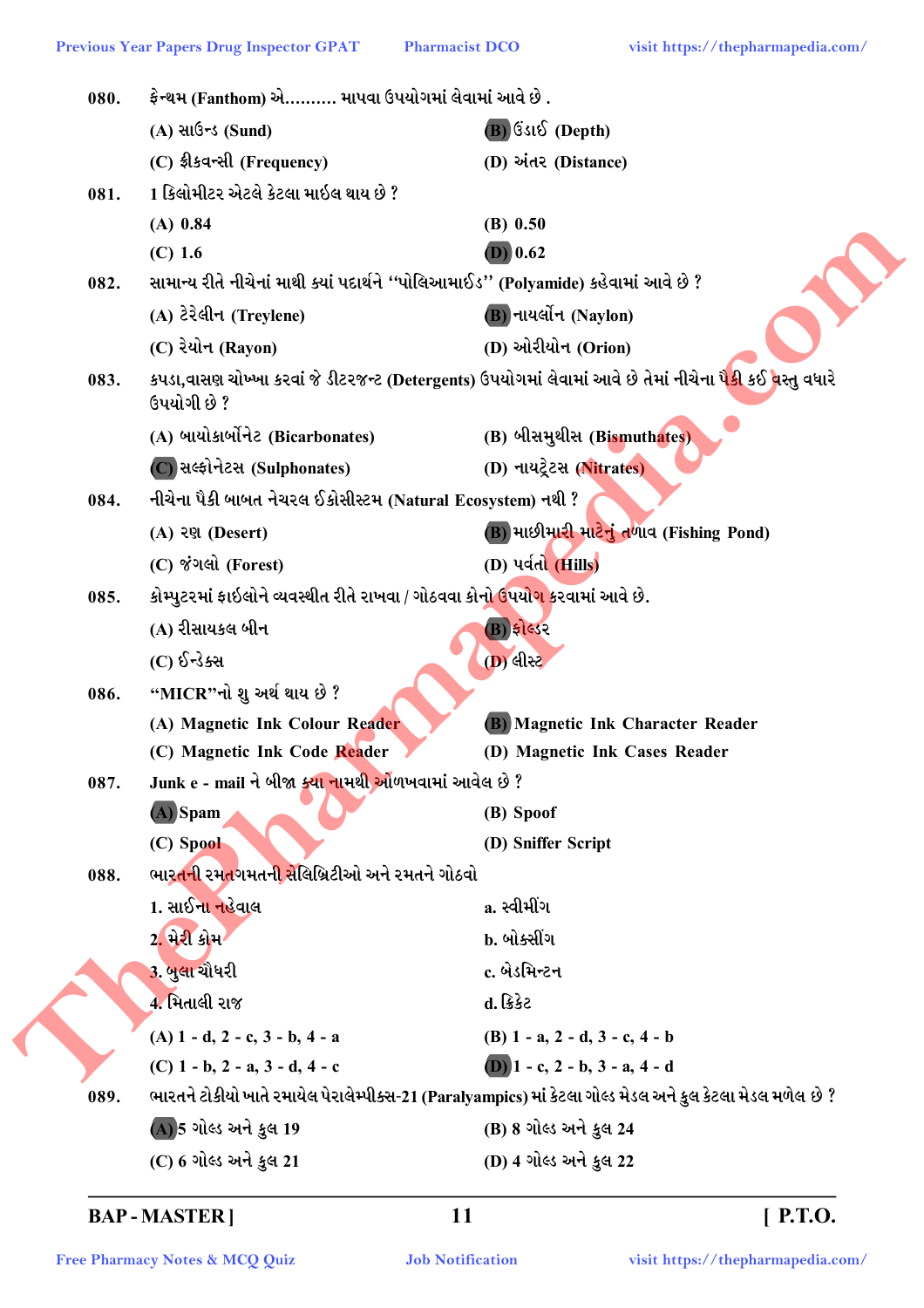| 090. | 13 મી BRICS સમેલન (BRICS Summit) ક્યાં દેશમાં મળવાનું છે                                   |                                                                                                        |
|------|--------------------------------------------------------------------------------------------|--------------------------------------------------------------------------------------------------------|
|      | (A) ભારત                                                                                   | (B) સાઉથ આફીકા                                                                                         |
|      | (C) ચીન                                                                                    | (D) બ્રાઝીલ                                                                                            |
| 091. |                                                                                            | ''વતન પ્રેમ યોજના'' હેઠળ ભારતનું ક્યું રાજ્ય લોક ઉપયોગી કાર્યો કરવા રૂા.1000 કરોડનું આયોજન કરનાર છે ?  |
|      | (A) ઉત્તર પ્રદેશ                                                                           | (B) મહારાષ્ટ્ર                                                                                         |
|      | (C) ગુજરાત                                                                                 | (D) કેરળા                                                                                              |
| 092. | ''A Rude life : The Memoir'' પુસ્તક ના લેખક કોણ છે ?                                       |                                                                                                        |
|      | (A) રાજદીપ સરદેસાઈ                                                                         | (B) વિર સંધવી                                                                                          |
|      | (C) સાગારીકા ધોષ                                                                           | (D) બરખા દત્ત                                                                                          |
| 093. | હાલમાં ક્યા રાજ્ય દ્રારા ''Oriline Gambling"ઉપર પ્રતિબંધ મુકેલ છે ?                        |                                                                                                        |
|      | (A) તેલંગણા                                                                                | (B) કર્નાટક                                                                                            |
|      | $(C)$ કેરળા                                                                                | (D) તામીલનાડુ                                                                                          |
| 094. | પેરા-ઓલમ્પીક ખેલાડી કિષ્ણા નાગર દ્રારા '' બેડ મીન્ટન''ની રમતમાં ક્યો મેડલ જીતેલ છે :       |                                                                                                        |
|      | (A) બ્રોઝ (Bronze)                                                                         | (B) સીલ્વર (Silver)                                                                                    |
|      | (C) ગોલ્ડ (Gold)                                                                           | (D) ડાયમન્ડ (Diamand)                                                                                  |
| 095. |                                                                                            | ADB દ્રારા ''ટકાઉ આવાસ પ્રોજેકટ (Sustainable Housing Project)" માટે ક્યા રાજ્યને 150 મીલીયન ડોલરની     |
|      | લોન મંજુર કરેલ છે ?                                                                        |                                                                                                        |
|      | (A) આંધ્ર પ્રદેશ                                                                           | (B) ગુજરાત                                                                                             |
|      | (C) મહારાષ્ટ્ર                                                                             | (D) તામીલનાડુ                                                                                          |
| 096. | ટોકીયો ખાતેની '' પેરાઓલમ્પીક્સમાં'' સૌ <mark>થી વ</mark> ધારે મેડલ ક્યા દેશને મળેલ છે ?    |                                                                                                        |
|      | (A) જાપાન                                                                                  | (B) અમેરીકા                                                                                            |
|      | (C) ચીન                                                                                    | (D) નેધરલેન્ડ                                                                                          |
| 097. | હાલમાં કયા દેશ દ્વારા ''વર્કીંગ પ્રોફેશનલ'' માટે ''ગ્રીન વીઝા (Green Visa)'' શરૂ કરેલ છે ? |                                                                                                        |
|      | (A)યુ.એ.ઈ (UAE)                                                                            | (B) આયરલેન્ડ                                                                                           |
|      | $(C)$ કતાર                                                                                 | (D) સાઉદી અરેબીયા                                                                                      |
| 098. | 24 મી Financial Stability and Development Council (FSDC) ના અધ્યક્ષ સ્થાને કોણ હોય છે.     |                                                                                                        |
|      | (A) માન. વડોપ્રધાનશ્રી                                                                     | (B) માન. નાણામંત્રીશ્રી                                                                                |
|      | (C) નાણા મંત્રાલાયના માન. સચિવશ્રી                                                         | (D) RBI ના ગર્વનરશ્રી                                                                                  |
| 099. |                                                                                            | ''આત્મનિર્ભર કૃષી યોજના અને આત્માનિર્ભર બાગવાની યોજના'' હાલમાં ક્યા રાજ્ય દ્રારા શરૂ કરવામાં આવેલ છે ? |
|      | (A) મધ્ય પ્રદેશ                                                                            | (B) હરીયાણા                                                                                            |
|      | (C) અરૂણાચલ પ્રદેશ                                                                         | (D) ગુજરાત                                                                                             |
| 100. | દેશ છે ?                                                                                   | "ZAPAD 2021" મલ્ટીનેશન મીલિટરી એક્સરસાઈઝ (Multination Military Exercise) માટે કયો દેશ યજમાન            |
|      | (A) સીંગાપોર (Singapore)                                                                   | <b>(B) રશીયા (Russia)</b>                                                                              |
|      | (C) ईान्स (France)                                                                         | (D) જર્મની (Germany)                                                                                   |
|      |                                                                                            |                                                                                                        |

[Contd.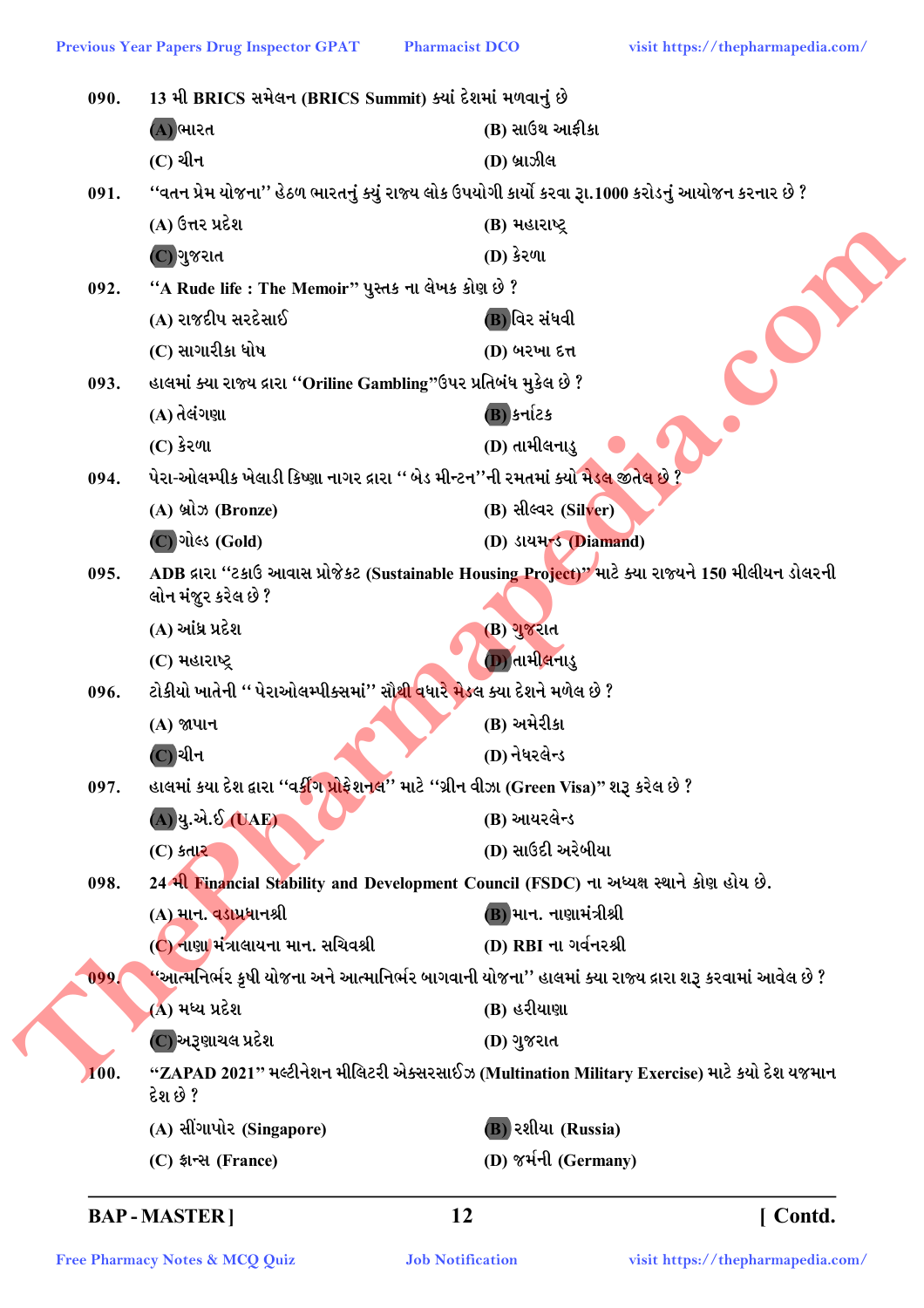| 101. |                                                                      | Which is the most economical granulation process in terms of time, labour and equipments?   |
|------|----------------------------------------------------------------------|---------------------------------------------------------------------------------------------|
|      | (A) Slugging                                                         | (B) Wet granulation                                                                         |
|      | (C) Dry granulation                                                  | (D) None of the above                                                                       |
| 102. | Excessive moisture present in tablet granules is responsible for     |                                                                                             |
|      | (A) Capping                                                          | (B) Lamination                                                                              |
|      | $(C)$ Sticking                                                       | (D) All the the above                                                                       |
| 103. |                                                                      | One of the following equation is used to predict the stability of a drug product at room    |
|      | temperature from experiments carried out at accelerated temperature  |                                                                                             |
|      | (A) Stokes's equation<br>(C) Young equation                          | (B) Arrhenius equation<br>(D) Michaelis Menten equation                                     |
| 104. |                                                                      |                                                                                             |
|      | Which of the capsule size has the smallest capacity?                 |                                                                                             |
|      | $(A)$ 5                                                              | $(B)$ 3                                                                                     |
|      | $(C)$ 0                                                              | $(D)$ 000                                                                                   |
| 105. | Contact angle for complete wetting is                                | $(B)$ 90 $^{\circ}$                                                                         |
|      | (A) $180^{\circ}$                                                    | $\bf{D}$ ) $\bf{0}^{\circ}$                                                                 |
|      | $(C)$ 60 $^{\circ}$                                                  |                                                                                             |
| 106. | water: gum is                                                        | For the preparation of primary emulsion containing volatile oil, the ratio of volatile oil: |
|      | (A) Ratio 2:2:1                                                      | (B) Ratio 1:1:2                                                                             |
|      | (C) Ratio 2:1:2                                                      | (D) Ratio 4:1:2                                                                             |
| 107. | Creep test is used to analyze the viscoelastic properties of         |                                                                                             |
|      | (A) Emulsion                                                         | (B) Lotion                                                                                  |
|      | (C) Ointment                                                         | (D) Suspension                                                                              |
| 108. | Sodium thiosulfate is added to eye drops as                          |                                                                                             |
|      | (A) Buffering agent                                                  | <b>(B)</b> Antioxidant                                                                      |
|      | (C) Reducing agent                                                   | (D) Stabilizing agent                                                                       |
| 109. |                                                                      | What is the range of angle of repose for excellent flowing property of powder?              |
|      | $\overline{(\overline{A})}$ 25°-30°                                  | (B) $31^{\circ} - 35^{\circ}$                                                               |
|      | $(C)$ Above $50^{\circ}$                                             | (D) Below $20^{\circ}$                                                                      |
| 110. | Coulter counter method is used to determine                          |                                                                                             |
|      | (A) Particle interaction                                             | (B) Viscosity                                                                               |
|      | (C) Particle number                                                  | <b>(D)</b> Particle size                                                                    |
| 111. | Porosity is expressed in                                             |                                                                                             |
|      | (A) Percentage                                                       | (B) Millimetre                                                                              |
|      | (C) Gram/ millimetre                                                 | (D) Newton                                                                                  |
| 112. | <b>Chemically SPANS are called as</b>                                |                                                                                             |
|      | A) Sorbiton ester of fatty acids                                     | (B) Alcohol PEG esters                                                                      |
|      | (C) Fatty acids of PEG esters                                        | (D) Polyoxy ethylene sorbiton esters                                                        |
| 113. |                                                                      | Which one of the following physical property is NOT a rheological property?                 |
|      | (A) Body and slip                                                    | (B) Spreadability                                                                           |
|      | (C) Surface tension                                                  | (D) Viscosity                                                                               |
| 114. | A maximum sedimentation rate will be observed when zeta potential is |                                                                                             |
|      | (A) Positive                                                         | (B) Negative                                                                                |
|      |                                                                      |                                                                                             |

**BAP - MASTER ] 13 [ P.T.O.**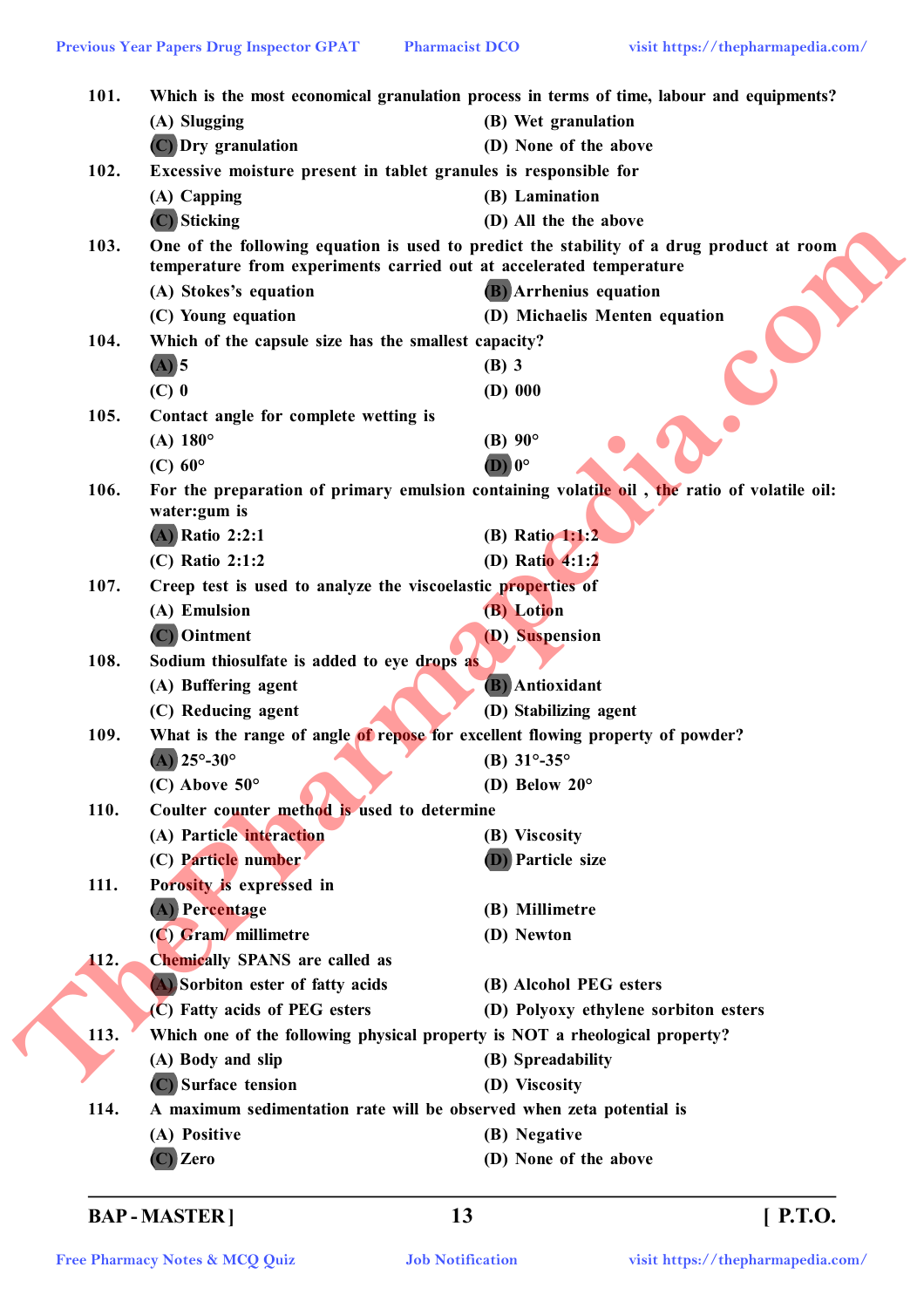**115. Which of the following is NOT a derived property of the powder? (A) Porosity (B) Angle of repose (C) Density (D) Average size 116. In conductivity test, if bulb glows on passing electric current, what would be the type of emulsion? (A) w/o emulsion (B) o/w emulsion (C) o/w/o emulsion (D) Microemulsion 117. Osmotic pressure of a substance is a (A) Colligative property (B) Additive property (C) Constitutive property (D) None of the above 118. Aromatic waters are (A) Unsaturated solution of volatile oil in water (B) Saturated solution of non-volatile oil in water (C) Saturated solution of volatile oil in water (D) None of the above 119. Caking of the suspension is observed in (A) Flocculated suspension (B) Deflocculated suspension (C) Partially flocculated suspension (D) None of the above 120. The solubility of drug in water is increased in the presence of large amount of the water soluble additives, because of (A) Complexation (B) Cosolvency (C) Solubilization (D) Hydrotropy 121. If the red blood cells are placed in hypotonic solution, they will (A) Shrink (B) Swell (C) Rupture (D) Remain unchanged 122.** The alcoholic concentration of spirit is than aromatic waters **(A) Less (B) Almost equal (C) More (D) None of the above 123. In cGMP subpart G is related to the (A) Packaging and labelling control (B) Laboratory controls (C) Records and reports (D) Holding and distribution 124. The Cmax in plasma concentration Vs. time curve indicates (A) Rate of absorption= rate of elimination (B) Complete absorption of the drug (C) Beginning of drug excretion (D) Saturation of metabolizing enzymes 125. Mottling in tablets means (A) Inadequate spreading of coating solution (B) Partial/complete separation of bottom portion of tablet (C) Unequal distribution of colour on a tablet (D) Formation of dull film, due to excessive humidity 126. The ratio of rate of urinary excretion to plasma drug concentration is (A) Clearance (B) Renal clearance Thermal Variat Pressure Controller Controller Controller Controller Controller Controller Controller Controller Controller Controller Controller Controller Controller Controller Controller Controller Controller Controlle** 

**(C) Hepatic clearance (D) Non renal clearance**

**BAP - MASTER ] 14 [ Contd.**

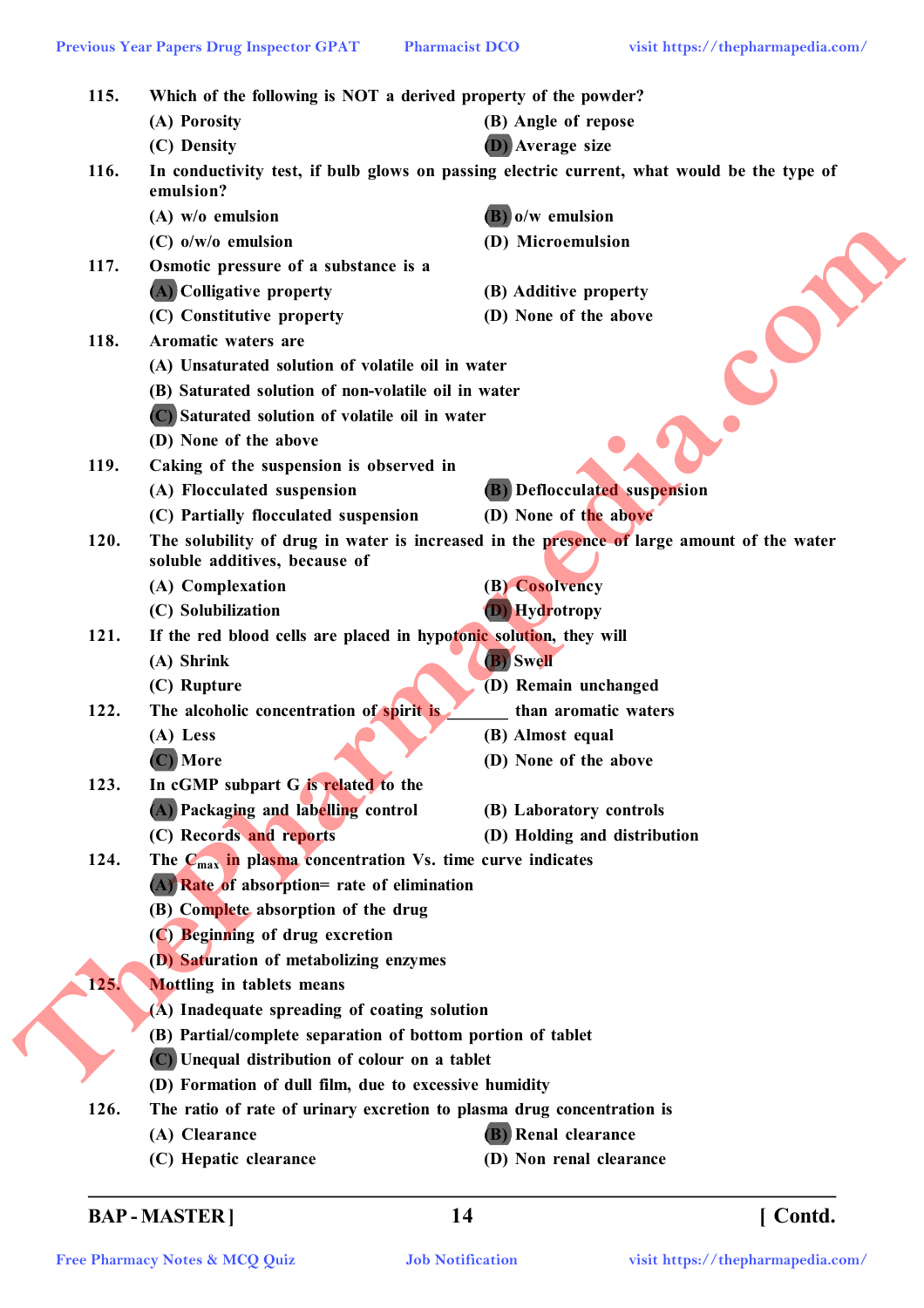| 127. | The formulation that contain same therapeutically active ingredients and elicit identical<br>pharmacological effect are said to be |                                                                                             |  |
|------|------------------------------------------------------------------------------------------------------------------------------------|---------------------------------------------------------------------------------------------|--|
|      | (A) Chemically equivalent                                                                                                          | (B) Biologically equivalent                                                                 |  |
|      | (C) Therapeutically equivalent                                                                                                     | (D) Pharmaceutically equivalent                                                             |  |
| 128. | Following is NOT used as a measure of flow property of powder                                                                      |                                                                                             |  |
|      | (A) Compressibility index                                                                                                          | (B) Hausner's ratio                                                                         |  |
|      | (C) Angle of repose                                                                                                                | (D) Bulk density                                                                            |  |
| 129. | Which equation is related to the air permeability method                                                                           |                                                                                             |  |
|      | (A) Kozeny Carman equation                                                                                                         | (B) BET equation                                                                            |  |
|      | (C) Kelvin equation                                                                                                                | (D) Stoke's equation                                                                        |  |
| 130. | Wetting agent has HLB value between                                                                                                |                                                                                             |  |
|      | $(A)$ 1 to 3                                                                                                                       | $(B)$ 3 to 6                                                                                |  |
|      | $(C)$ 7 to 9                                                                                                                       | (D) 8 to 18                                                                                 |  |
| 131. | Zeta potential is used in colloids for determining the                                                                             |                                                                                             |  |
|      | (A) Particle size                                                                                                                  | (B) Particle shape                                                                          |  |
|      | (C) Stability of dispersion                                                                                                        | (D) Thickness of colloids                                                                   |  |
| 132. | Which kind of drugs are absorbed through endocytosis?                                                                              |                                                                                             |  |
|      | (A) Molecular weight ranging 100-400 Dalton                                                                                        |                                                                                             |  |
|      | (B) Water-soluble drugs                                                                                                            |                                                                                             |  |
|      | (C) Macromolecular drugs or drugs as oily droplets                                                                                 |                                                                                             |  |
|      | (D) Polar drugs                                                                                                                    |                                                                                             |  |
| 133. | What is the driving force of Pore Convection/Transport?                                                                            |                                                                                             |  |
|      | (A) Hydrostatic pressure                                                                                                           | (B) Concentration Gradient                                                                  |  |
|      | (C) Electrochemical gradient                                                                                                       | (D) Charge equilibration                                                                    |  |
| 134. | Which of the following process is also called "cell drinking"?                                                                     |                                                                                             |  |
|      | (A) Pinocytosis                                                                                                                    | (B) Phagocytosis                                                                            |  |
|      | (C) Convective transport                                                                                                           | (D) Active transport                                                                        |  |
| 135. | Which bond(s) participate in drug receptor interaction?                                                                            |                                                                                             |  |
|      | (A) Ionic bond                                                                                                                     | (B) Hydrogen bond                                                                           |  |
|      | (C) Covalent bond                                                                                                                  | (D) All of the above                                                                        |  |
| 136. | What is the equation of bioavailable fraction?                                                                                     |                                                                                             |  |
|      | (A) 1/Bioavailable dose                                                                                                            | (B) 1/Administered dose                                                                     |  |
|      |                                                                                                                                    | (C) Bioavailable dose/ Administered dose (D) Administered dose/ Bioavailable dose           |  |
| 137. |                                                                                                                                    | The minimum urinary sampling time for the calculation of various pharmacokinetic parameters |  |
|      | in compartment model using sigma minus method                                                                                      |                                                                                             |  |
|      | (A) Two times of biological half life of the drug                                                                                  |                                                                                             |  |
|      | (B) Three times of biological half life of the drug                                                                                |                                                                                             |  |
|      | (C) Five times of biological half life of the drug                                                                                 |                                                                                             |  |
|      | (D) Seven times of biological half life of the drug                                                                                |                                                                                             |  |
| 138. | The metric equivalent value of 1 teaspoonful is                                                                                    |                                                                                             |  |
|      | 4 millilitre                                                                                                                       | (B) 8 millilitre                                                                            |  |
|      |                                                                                                                                    |                                                                                             |  |

# **BAP - MASTER ] 15 [ P.T.O.**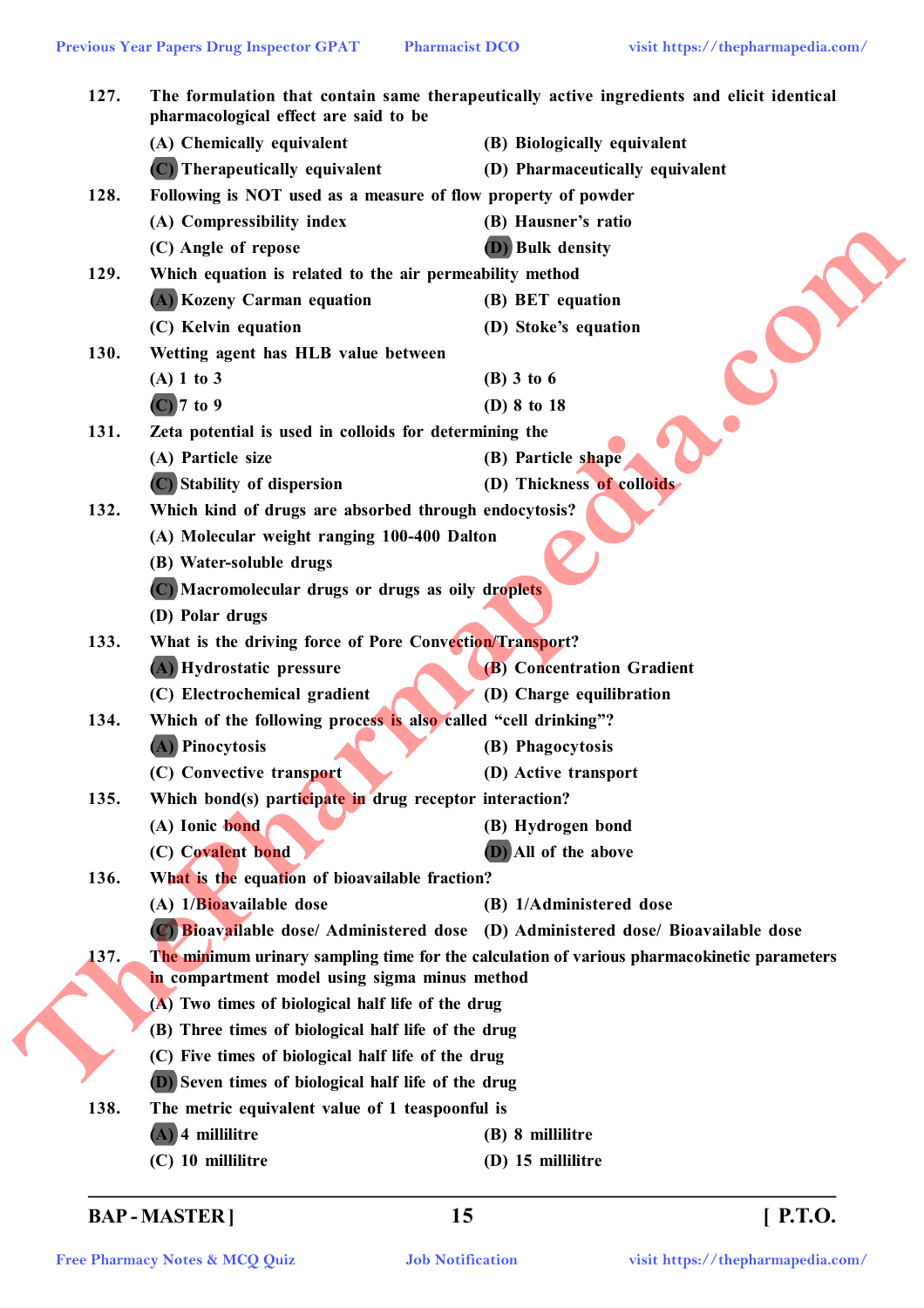| 139. | cosmetics?                                                                                                                                        | Which of the following statement is INCORRECT about UV filters used in sun screen           |  |
|------|---------------------------------------------------------------------------------------------------------------------------------------------------|---------------------------------------------------------------------------------------------|--|
|      | (A) They absorb UV radiations                                                                                                                     | (B) They scatter UV radiations                                                              |  |
|      | (C) They may be organic or inorganic                                                                                                              | (D) None of the above                                                                       |  |
| 140. | Which property of the material changes upon polymorphic conversion?                                                                               |                                                                                             |  |
|      | (A) Wettability                                                                                                                                   | (B) Compressibility                                                                         |  |
|      | (C) Crystal shape                                                                                                                                 | (D) All of the above                                                                        |  |
| 141. | is termed as                                                                                                                                      | Any material that is inserted in a cap to make a seal between the closure and the container |  |
|      | (A) Roll on closure                                                                                                                               | (B) Pilfer proof closure                                                                    |  |
|      | (C) Closure liners                                                                                                                                | (D) All of the above                                                                        |  |
| 142. | Material / device used to prevent double impression on the tablet's surface is                                                                    |                                                                                             |  |
|      | (A) Silica                                                                                                                                        | (B) Chromium plated punch                                                                   |  |
|      | (C) Rotational device                                                                                                                             | <b>(D)</b> Antiturning device                                                               |  |
| 143. | According to USP, how much excess mobile liquid is to be filled in a 5 ml injection (single<br>dose) so as to withdraw accurately labelled liquid |                                                                                             |  |
|      | $(A)$ 0.1 ml                                                                                                                                      | $(B)$ 0.3 ml                                                                                |  |
|      | $(C)$ 0.5 ml                                                                                                                                      | $(D)$ 0.8 ml                                                                                |  |
| 144. | The gastric emptying of the hot meal will be                                                                                                      |                                                                                             |  |
|      | (A) Normal                                                                                                                                        | (B) Faster                                                                                  |  |
|      | (C) Slower                                                                                                                                        | (D) Erratic                                                                                 |  |
| 145. | Peak plasma concentration $(C_{max})$ of a drug is achieved when                                                                                  |                                                                                             |  |
|      | (A) Absorption rate is higher than elimination rate                                                                                               |                                                                                             |  |
|      | (B) Elimination rate is higher than absorption rate                                                                                               |                                                                                             |  |
|      | (C) Absorption rate is equal to elimination rate                                                                                                  |                                                                                             |  |
|      | (D) Metabolism is greater than elimination of the drug                                                                                            |                                                                                             |  |
| 146. | Interface does not exist between / is not possible between                                                                                        |                                                                                             |  |
|      | (A) Gas-Gas                                                                                                                                       | (B) Gas-Liquid                                                                              |  |
|      | (C) Liquid-Liquid                                                                                                                                 | (D) Solid-Liquid                                                                            |  |
| 147. | The GIT absorption of the riboflavin is more if it is taken                                                                                       |                                                                                             |  |
|      | (A) In fasting state                                                                                                                              | (B) After meal                                                                              |  |
|      | (C) After exercise                                                                                                                                | (D) None of the above                                                                       |  |
| 148. | Which form of Ampicillin is absorbed quickly?                                                                                                     |                                                                                             |  |
|      | (A) Anhydrous                                                                                                                                     | (B) Dihydrate                                                                               |  |
|      | (C) Trihydrate                                                                                                                                    | (D) None of the above                                                                       |  |
| 149. | Helium Pycnometer is used to determine                                                                                                            |                                                                                             |  |
|      | (A) Size                                                                                                                                          | <b>True density</b>                                                                         |  |
|      | (C) Sedimentation rate                                                                                                                            | (D) Surface area                                                                            |  |
| 150. | Which sugar is more sweet?                                                                                                                        |                                                                                             |  |
|      | (A) Sucrose                                                                                                                                       | (B) Dextrose                                                                                |  |
|      | (C) Invert Sugar                                                                                                                                  | (D) None of the above                                                                       |  |

**BAP - MASTER ] 16 [ Contd.**

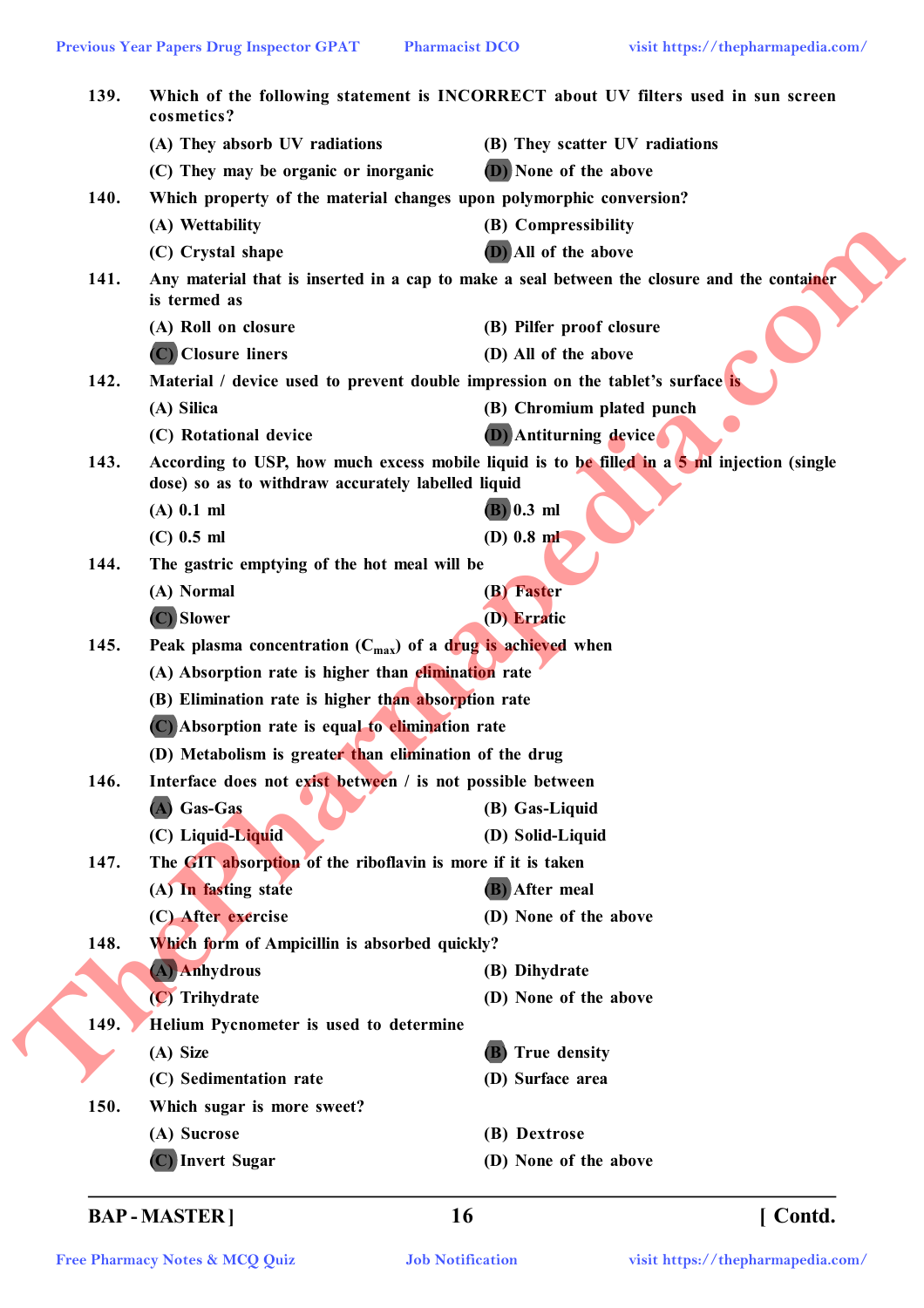| 151.  | In paper chromatography, when the movement of mobile phase is in outward from a central<br>spot, the development is called |                                                                                             |  |
|-------|----------------------------------------------------------------------------------------------------------------------------|---------------------------------------------------------------------------------------------|--|
|       | (A) Radial                                                                                                                 | (B) Ascending                                                                               |  |
|       | (C) Descending                                                                                                             | (D) None of the above                                                                       |  |
| 152.  | Rast camphor method is used to determine                                                                                   |                                                                                             |  |
|       | (A) Solubility                                                                                                             | (B) Melting Point                                                                           |  |
|       | (C) Molecular Weight                                                                                                       | (D) None of the above                                                                       |  |
| 153.  | Entropy change depends on                                                                                                  |                                                                                             |  |
|       | (A) Heat Transfer                                                                                                          | (B) Mass Transfer                                                                           |  |
|       | (C) Thermodynamic State                                                                                                    | (D) Change of Pressure and Volume                                                           |  |
| 154.  | Which of the following indicates total heat of a substance?                                                                |                                                                                             |  |
|       | (A) Internal Energy                                                                                                        | (B) Entropy                                                                                 |  |
|       | (C) Enthalpy                                                                                                               | (D) Thermal Capacity                                                                        |  |
| 155.  | The refractive index of water is                                                                                           |                                                                                             |  |
|       | (A) 1.0                                                                                                                    | $(B)$ 2.66                                                                                  |  |
|       | $(C)$ 5.0                                                                                                                  | $(D)$ 1.33                                                                                  |  |
| 156.  | The system that forms maximum boiling azeotrope is                                                                         |                                                                                             |  |
|       | (A) Acetone-Chloroform                                                                                                     | (B) Ethanol-Acetone                                                                         |  |
|       | (C) n-Hexane-n-Heptane                                                                                                     | (D) Carbon Disulphide-Acetone                                                               |  |
| 157.  | the two half-cells of an electrochemical cell?                                                                             | Which of the following is not employed as an electrolyte in the salt bridge used to connect |  |
|       | (A) $NH4NO3$                                                                                                               | $(B)$ KNO <sub>3</sub>                                                                      |  |
|       | $(C)$ KCl                                                                                                                  | $(D)$ $H_2SO_4$                                                                             |  |
| .158. | Which among the following salt solution is basic in nature?                                                                |                                                                                             |  |
|       | (A) Ammonium Chloride                                                                                                      | (B) Ammonium Sulphate                                                                       |  |
|       | (C) Ammonium Nitrate                                                                                                       | <b>D)</b> Sodium Acetate                                                                    |  |
| 159.  | An increase in the concentration of the reactants of a reaction leads to change in                                         |                                                                                             |  |
|       | (A) Heat of Reaction                                                                                                       | (B) Threshold Energy                                                                        |  |
|       | (C) Collision Frequency                                                                                                    | (D) Activation Energy                                                                       |  |
| 160.  | Inter atomic distance is maximum in                                                                                        |                                                                                             |  |
|       | $(A)$ Ice                                                                                                                  | (B) Water                                                                                   |  |
|       | (C) Steam                                                                                                                  | (D) Same in Ice, Water and Steam                                                            |  |
| 161.  | Nitrogen liquifies at:                                                                                                     |                                                                                             |  |
|       | $(A) - 196$ °C                                                                                                             | $(B) -180^{\circ}C$                                                                         |  |
|       | $(C) -150$ °C                                                                                                              | (D) -120 $^{\circ}$ C                                                                       |  |
| 162.  | Which of the following is a secondary cell?                                                                                |                                                                                             |  |
|       | (A) Leclanche Cell                                                                                                         | (B) Lead Storage Battery                                                                    |  |
|       | (C) Concentration Cell                                                                                                     | (D) All of the above                                                                        |  |
| 163.  | The value of Henry's Law constant is                                                                                       |                                                                                             |  |
|       | (A) Greater for gases with higher solubility                                                                               |                                                                                             |  |
|       |                                                                                                                            |                                                                                             |  |
|       |                                                                                                                            |                                                                                             |  |
|       | <b>(B)</b> Greater for gases with lower solubility<br>(C) Constant for all gases                                           |                                                                                             |  |

**BAP - MASTER ] 17 [ P.T.O.**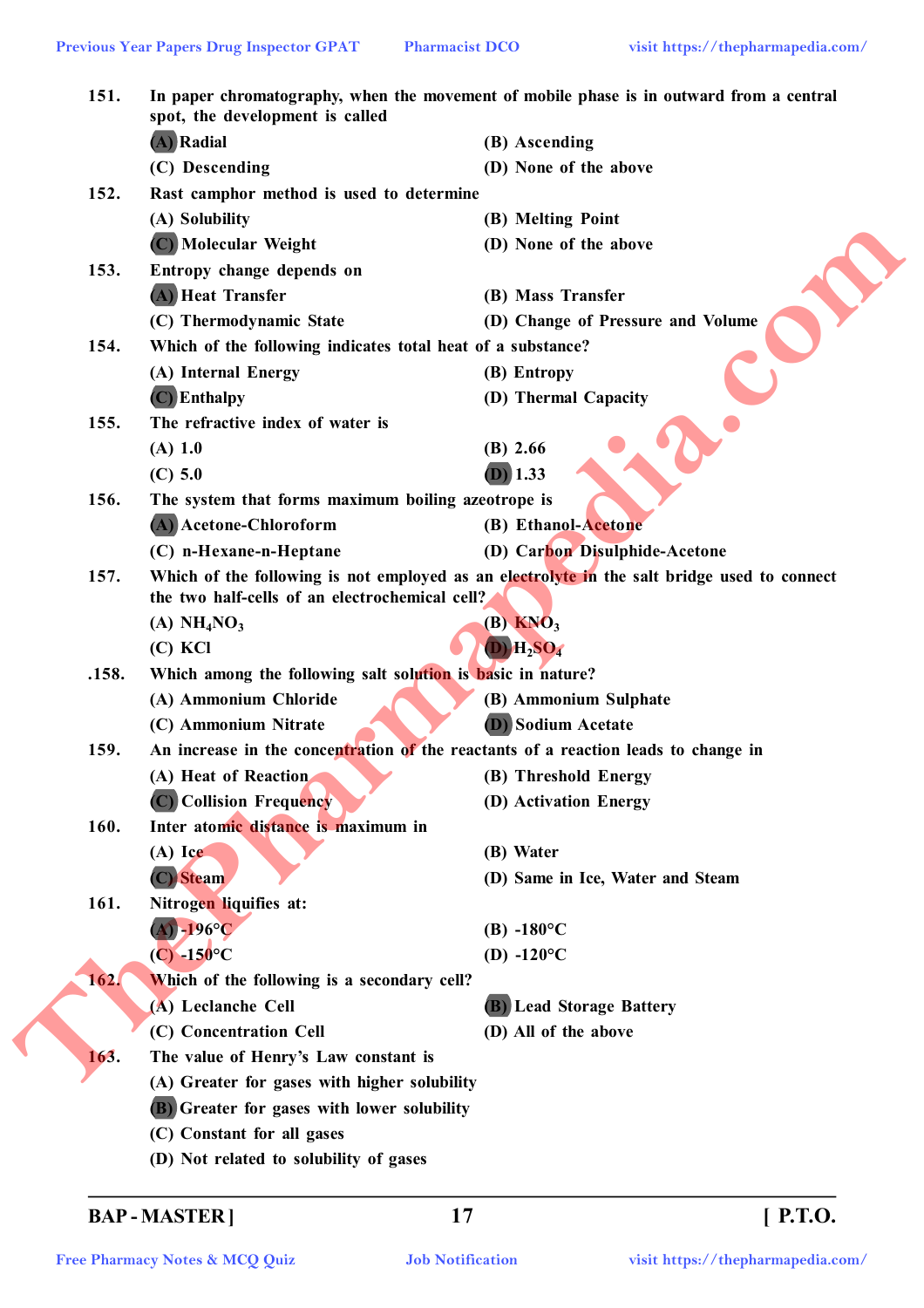**164. Huckel's rule is related to (A) Acidity (B) Basicity (C) Aromaticity (D) Reactivity 165. Which of the following can have a meso structure? (A) Oxalic Acid (B) Citric Acid (C) Tartaric Acid (D) Cinnamic Acid 166. Which of the following has a bridged ring system? (A) Heptane (B) Norbornane (C) Octane (D) Decane 167. Starch is made up of (A) Amylose & Amylopectin (B) Dextrose & Amylose (C) Dextrose & Mannose (D) Polyglucose 168. Which of the following is an aromatic amino acid? (A) Alanine (B) Tyrosine (C) Valine (D) Leucine 169. Which of the following is a peptide hormone? (A) Estrogen (B) Progesterone (C) Cortisone (D) Oxytocin 170. What causes denaturation of proteins (A) Increased Temperature (B) Addition of Acids (C) Exposure to UV lights (D) All of the above 171. Which of the following is the correct statement about aromatic hydrocarbons? (A) They have only -bonds (B) They have only -bonds (C)** They have one  $\sigma \&$  two  $\pi$ -bonds (D) They have  $\sigma \&$  delocalized  $\pi$ -bonds **172. Benzoic acid reacts with concentrated HNO3 and concentrated H2SO<sup>4</sup> to give (A) o-nitrobenzoic Acid (B) p-nitrobenzoic Acid (C) m-nitrobenzoic Acid (D) o,p-ninitrobenzoic Acid 173. When a mixture of sodium benzoate and soda lime is heated, the major product obtained is (A) Calcium Benzoate (B) Benzene (C) Sodium Benzoate (D) Methane 174. Separation of enantiomeric carboxylic acids can be achieved by reaction with (A) Hydrochloric Acid (B) Formaldehyde (C) Morphine (D) Dextran 175. Which of the following is an ester? (A) Acetylsalicylic Acid (B) Benzocaine (C) Cocaine (D) All of the above 176. Which of the following is not a non-sedating antihistaminic? (A) Levocetirizine (B) Fexofenadine (C) Pheniramine (D) Loratidine 177. Which of the following is/are haematinic? (A) Folic Acid (B) Calcium Gluconate The Controller Construction Construction Construction Construction Construction Construction Construction Construction Construction Construction Construction Construction Construction Construction Construction Constructio** 

- **(C) Ascorbic Acid (D) Magnesium oxide**
	-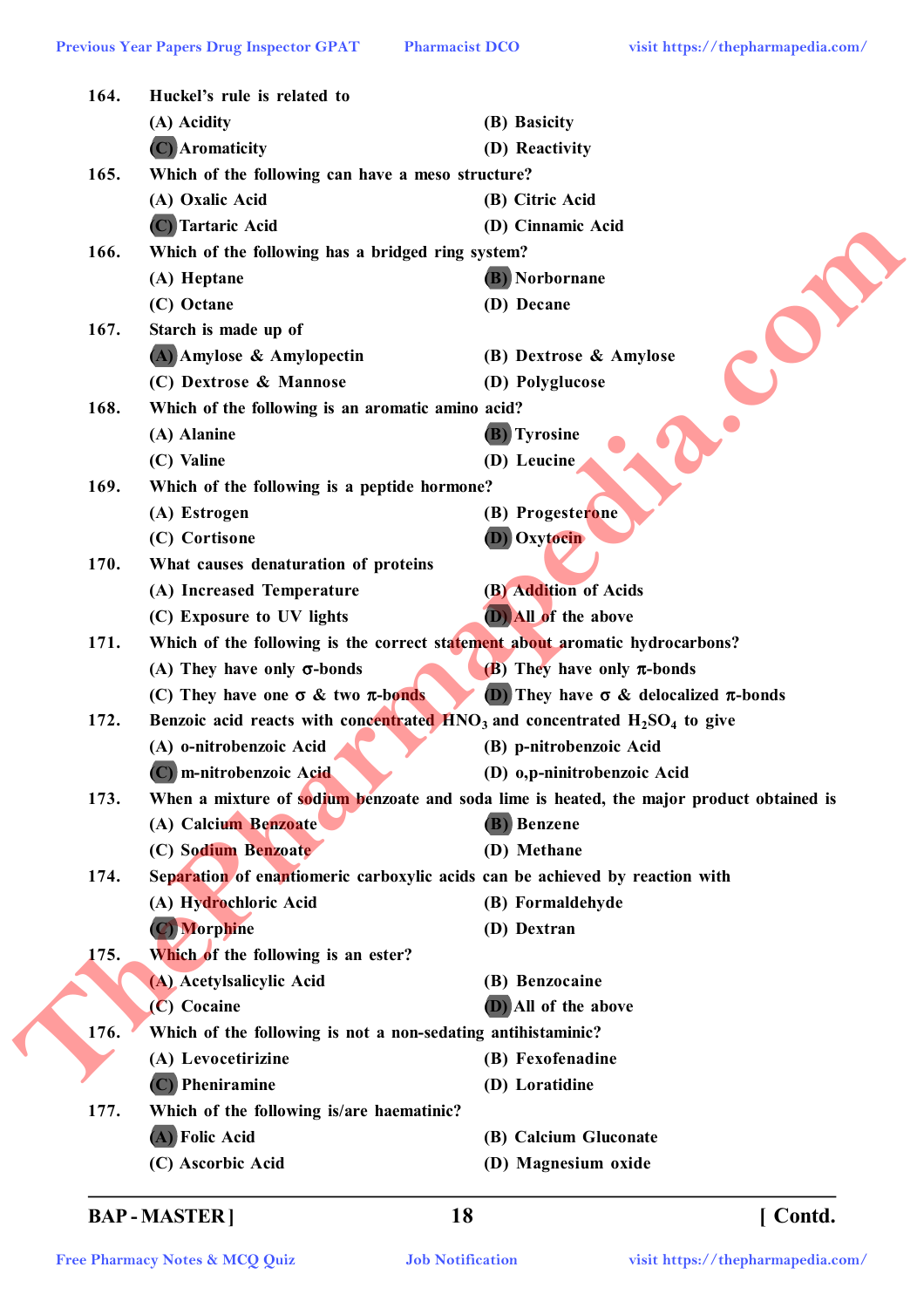| 178. |                                                              | Which of the following is both an acidifying agent as well as expectorant?                |  |  |
|------|--------------------------------------------------------------|-------------------------------------------------------------------------------------------|--|--|
|      | (A) Potassium Iodide                                         | <b>(B)</b> Ammonium Chloride                                                              |  |  |
|      | (C) Sodium Potassium Tartrate                                | (D) Oxalic Acid                                                                           |  |  |
| 179. | Which of the following is a synthetic antibiotic?            |                                                                                           |  |  |
|      | (A) Ampicillin                                               | (B) Tetracycline                                                                          |  |  |
|      | (C) Streptomycin                                             | Chloramphenicol                                                                           |  |  |
| 180. | Which of the following is not used topically?                |                                                                                           |  |  |
|      | (A) Sulphacetamide                                           | <b>(B)</b> Sulphadiazine                                                                  |  |  |
|      | (C) Mafenide                                                 | (D) Silver Sulfadiazine                                                                   |  |  |
| 181. | Which of the following is an antimetabolite?                 |                                                                                           |  |  |
|      | (A) 5-Fluorouracil                                           | (B) Doxorubicin                                                                           |  |  |
|      | (C) Vincristine                                              | (D) Actinomycin-D                                                                         |  |  |
| 182. | Which of the following is a first line antitubercular agent? |                                                                                           |  |  |
|      | (A) Isoniazid                                                | (B) p-amino salicylic Acid                                                                |  |  |
|      | (C) Moxifloxacin                                             | (D) Ethionamide                                                                           |  |  |
| 183. | Which of the following is tetracycline prodrug?              |                                                                                           |  |  |
|      | (A) Minocycline                                              | <b>(B)</b> Rolitetracycline                                                               |  |  |
|      | (C) Oxytetracycline                                          | (D) Doxycycline                                                                           |  |  |
| 184. | Gray baby syndrome is an adverse effect of                   |                                                                                           |  |  |
|      | (A) Tetracycline                                             | (B) Ciprofloxacin                                                                         |  |  |
|      | (C) Chloramphenicol                                          | <b>(D)</b> Cephalexin                                                                     |  |  |
| 185. | Which of the following action is due to Prostaglandins?      |                                                                                           |  |  |
|      | (A) Anti-amoebic                                             | (B) Smooth Muscle Relaxation                                                              |  |  |
|      | (C) Anti-Inflammatory                                        | <i>Vasodilation</i><br>(D)                                                                |  |  |
| 186. | Nystatin belongs to which class of antifungal agents?        |                                                                                           |  |  |
|      | (A) Imidazole                                                | (B) Triazole                                                                              |  |  |
|      | (C) Polyene                                                  | (D) None of the above                                                                     |  |  |
| 187. | Accuracy of an analytical method is expressed in terms of:   |                                                                                           |  |  |
|      | (A) Relative Error                                           | (B) Mean                                                                                  |  |  |
|      | (C) Relative Standard Deviation                              | (D) Median                                                                                |  |  |
| 188. |                                                              | In titration of weak acid by strong base, which of the following indicator would be best? |  |  |
|      | (A) Methyl Orange                                            | <b>(B)</b> Phenolphthalein                                                                |  |  |
|      | (C) Methyl Red                                               | (D) Phenol Red                                                                            |  |  |
| 189. | Acid present in lemon, orange and grapes is                  |                                                                                           |  |  |
|      | (A) Citric Acid                                              | (B) Lactic Acid                                                                           |  |  |
|      | (C) Tartaric Acid                                            | (D) Acetic Acid                                                                           |  |  |
| 190. |                                                              | Which of the following technique(s) is are based on the scattering of radiation           |  |  |
|      | (A) Turbidimetry                                             | (B) UV spectroscopy                                                                       |  |  |
|      | (C) Nephelometry                                             | $(D)$ Both $(A)$ and $(C)$                                                                |  |  |
| 191. | Oxidizing power of $KMnO4$ is maximum in                     |                                                                                           |  |  |
|      | (A) Acidic Condition                                         | (B) Alkaline Condition                                                                    |  |  |
|      | (C) Neutral Condition                                        | (D) None of the above                                                                     |  |  |
|      |                                                              |                                                                                           |  |  |

# **BAP - MASTER ] 19 [ P.T.O.**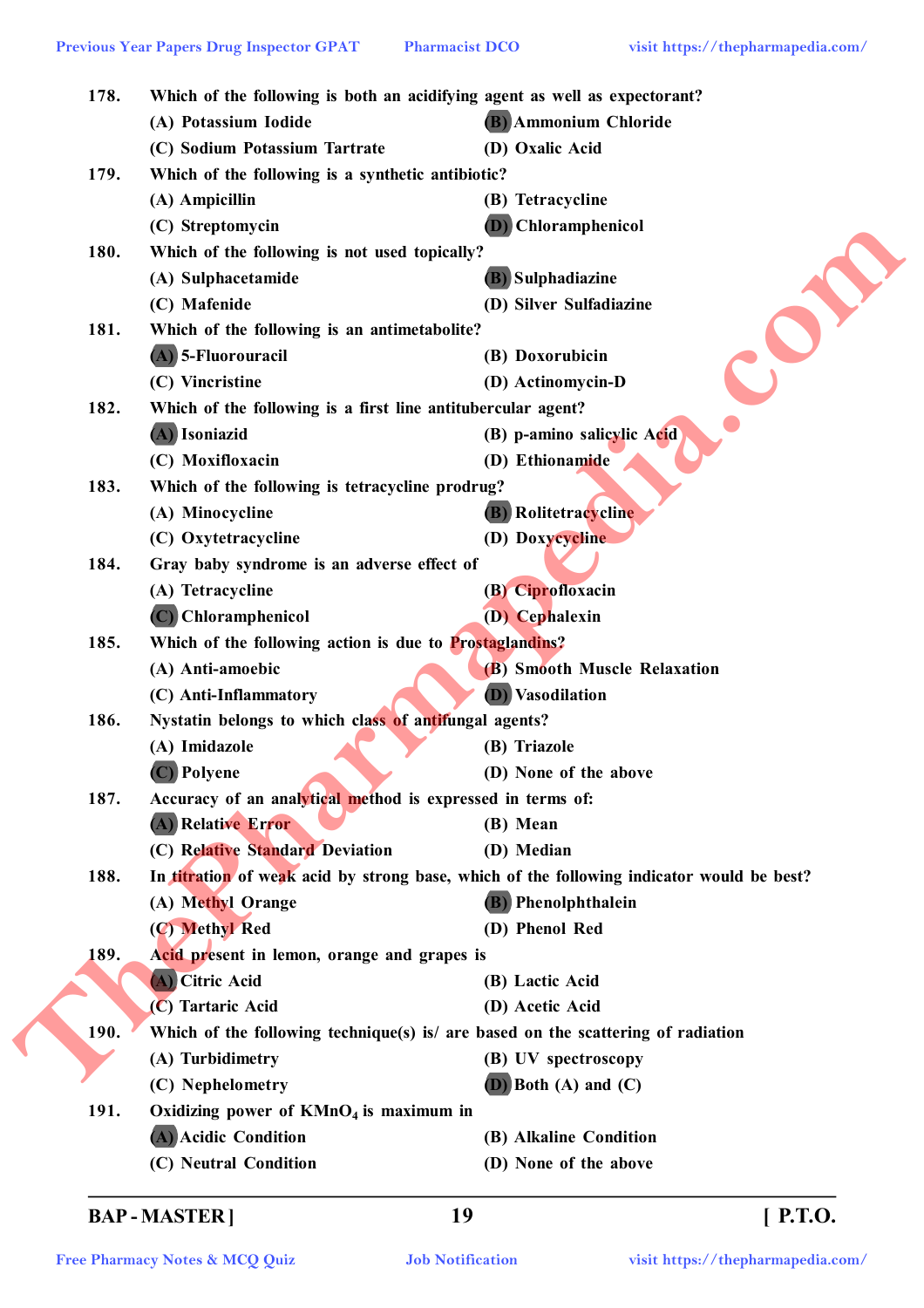| 192. | In iodometric titration, the indicator used is              |                                                                                           |  |  |
|------|-------------------------------------------------------------|-------------------------------------------------------------------------------------------|--|--|
|      | (A) Starch Solution                                         | (B) Sodium Diphenyl Sulphonate                                                            |  |  |
|      | (C) Ferroin                                                 | (D) N-Phenylanthranilic Acid                                                              |  |  |
| 193. |                                                             | Which of the following dyes is used as an indicator in precipitation titration?           |  |  |
|      | (A) Fluorescein                                             | (B) Dinitrophenol                                                                         |  |  |
|      | (C) Bromocresol                                             | (D) Chlorophenol                                                                          |  |  |
| 194. |                                                             | Which of the following is used as a masking agent in complexometric titration?            |  |  |
|      | (A) Ascorbic Acid                                           | (B) Oxalic Acid                                                                           |  |  |
|      | (C) Citric Acid                                             | (D) Acetic Acid                                                                           |  |  |
| 195. | Vacuum UV lies between                                      |                                                                                           |  |  |
|      | $(A)$ 200-400 nm                                            | $(B)$ 400-600 nm                                                                          |  |  |
|      | $(C)$ 600-800 nm                                            | $(D)$ 10-200 nm                                                                           |  |  |
| 196. |                                                             | Which of the following factor affect the vibrational stretching frequency of the diatomic |  |  |
|      | molecule?                                                   |                                                                                           |  |  |
|      | (A) Force Constant                                          | (B) Atomic Population                                                                     |  |  |
|      | (C) Temperature                                             | (D) Magnetic Field                                                                        |  |  |
| 197. | Signal splitting in NMR arises from:                        |                                                                                           |  |  |
|      | (A) Shielding Effect                                        | (B) Spin-Spin Decoupling                                                                  |  |  |
|      | (C) Spin-Spin Coupling                                      | (D) Deshielding Effect                                                                    |  |  |
| 198. | The nuclei that doesn't give NMR signal is                  |                                                                                           |  |  |
|      | (A) $15_{N}$                                                | $11_B$                                                                                    |  |  |
|      | (C) $19_F$                                                  | $(D)$ 31 <sub>P</sub>                                                                     |  |  |
| 199. | Which of the following is not a chromophore?                |                                                                                           |  |  |
|      | (A) Carbonyl                                                | <b>B</b> ) Hydroxyl                                                                       |  |  |
|      | (C) Benzoyl                                                 | (D) Azo                                                                                   |  |  |
| 200. | Phenols can quantitatively be determined by:                |                                                                                           |  |  |
|      | (A) Iodometry                                               | (B) Iodimetry                                                                             |  |  |
|      | <b>Bromometry</b>                                           | (D) Cerimetry                                                                             |  |  |
| 201. | According to WHO, QC is a part of                           |                                                                                           |  |  |
|      | $(A)$ GLP                                                   | $(B)$ GCP                                                                                 |  |  |
|      | $(C)$ GMP                                                   | (D) None of the above                                                                     |  |  |
| 202. | <b>Chemically Milk of Magnesia is</b>                       |                                                                                           |  |  |
|      | $(A)$ MgO                                                   | (B) MgOH                                                                                  |  |  |
|      | $\overline{C}$ Mg(OH)2                                      | $(D)$ MgH <sub>2</sub>                                                                    |  |  |
| 203. | Which of the following is a triose?                         |                                                                                           |  |  |
|      | (A) Glucose                                                 | (B) Ribulose                                                                              |  |  |
|      | (C) Ribose                                                  | <b>(D)</b> Glyceraldehyde                                                                 |  |  |
| 204. | The catalyst used in Friedel-Craft Alkylation of Benzene is |                                                                                           |  |  |
|      | (A) Aluminium Chloride                                      | (B) Aluminium Isopropoxide                                                                |  |  |
|      | (C) Sodium Borohydride                                      | (D) None of the above                                                                     |  |  |
| 205. | Biuret test confirms the presence of                        |                                                                                           |  |  |
|      | (A) Ester Bond                                              | <b>(B)</b> Peptide Bond                                                                   |  |  |
|      |                                                             |                                                                                           |  |  |

# **BAP - MASTER ] 20 [ Contd.**

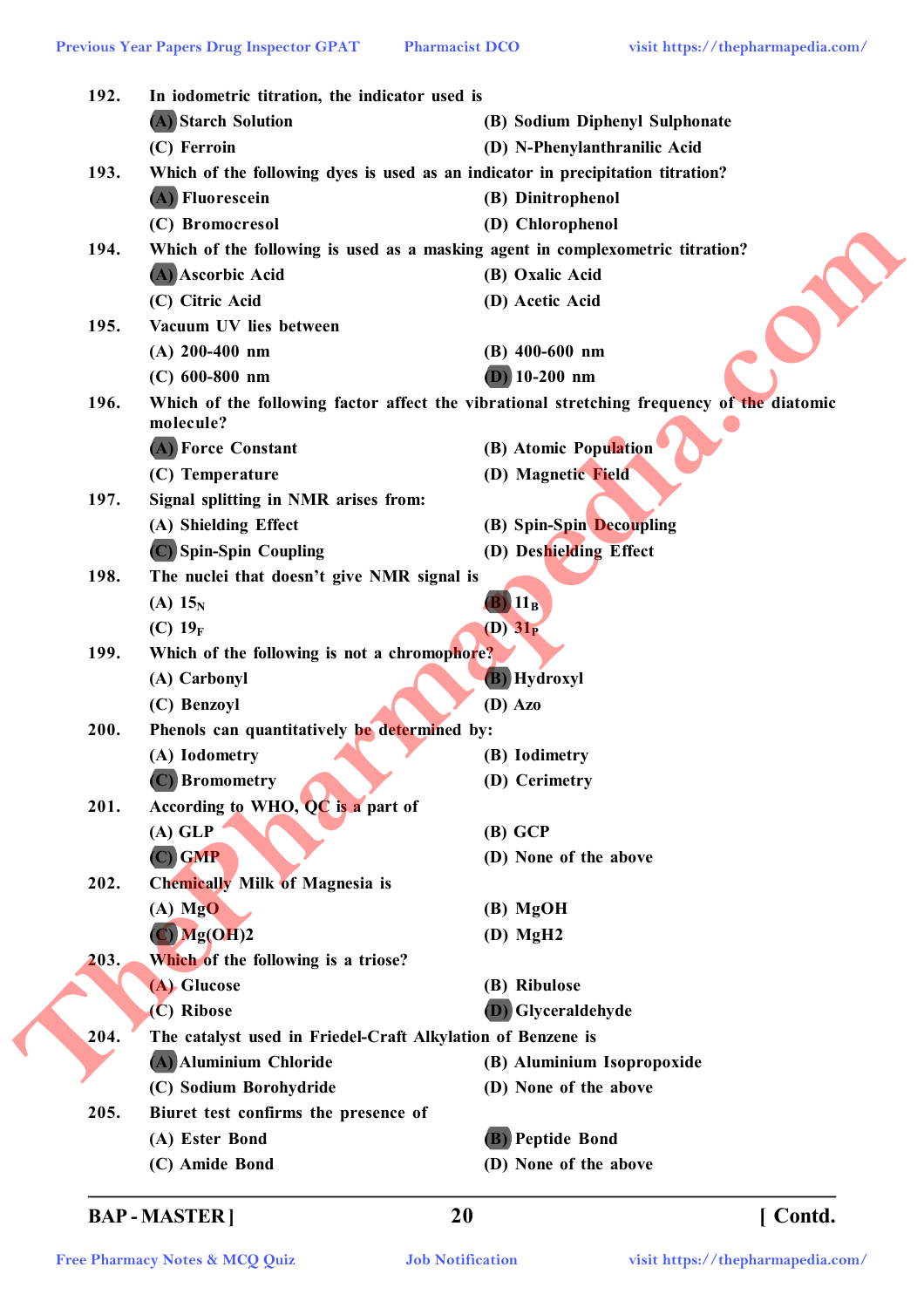| 206. | Urinary elimination of a basic drug is enhanced by adjusting<br>$(A)$ Urinary pH to more acidic |    |                            | (B) Urinary pH to more basic                                                     |  |
|------|-------------------------------------------------------------------------------------------------|----|----------------------------|----------------------------------------------------------------------------------|--|
|      | (C) Urinary pH like pKa of the drug                                                             |    |                            | (D) None of the above                                                            |  |
| 207. |                                                                                                 |    |                            | The postganglionic sympathetic neurotransmitter released in sweat gland is       |  |
|      | (A) Acetylcholine                                                                               |    |                            | (B) Adrenaline                                                                   |  |
|      | (C) Adrenaline and Acetylcholine                                                                |    |                            | (D) Noradrenalin                                                                 |  |
| 208. | The shortest acting cholinesterase inhibitor is                                                 |    |                            |                                                                                  |  |
|      | (A) Physostigmine                                                                               |    |                            | (B) Ambenonium                                                                   |  |
|      | (C) Donepezil                                                                                   |    |                            | <b>(D)</b> Edrophonium                                                           |  |
| 208. | Which is correct sequence of stages of general anaesthesia                                      |    |                            |                                                                                  |  |
|      | <b>Stage</b>                                                                                    |    | <b>State</b>               |                                                                                  |  |
|      | I                                                                                               | Р. | Excitement & delirium      |                                                                                  |  |
|      | $\mathbf{I}$                                                                                    | Q. | Surgical anaesthesia       |                                                                                  |  |
|      | III                                                                                             |    | R. Analgesia               |                                                                                  |  |
|      | IV                                                                                              | S. | <b>Medullary paralysis</b> |                                                                                  |  |
|      | (A) I-R, II-Q, III-S, IV-P                                                                      |    |                            | $(B)$ I-R, II-P, III-Q, IV-S                                                     |  |
|      | (C) I-P, II-R, III-S, IV-Q                                                                      |    |                            | (D) I-Q, II-R, III-P, IV-S                                                       |  |
| 210. | Digitalis therapy is contraindicated in presence of                                             |    |                            |                                                                                  |  |
|      | (A) Hypokalaemia                                                                                |    |                            | (B) Hypothyroidism                                                               |  |
|      | (C) Myocarditis                                                                                 |    |                            | <b>D</b> ) All of the above                                                      |  |
| 211. | Following statements about Amiloride are correct - EXCEPT                                       |    |                            |                                                                                  |  |
|      | $(A)$ It enhances Na <sup>+</sup> reabsorption                                                  |    |                            | (B) It blocks Na <sup>+</sup> channel at distal tubule                           |  |
|      | $(C)$ It inhibits $K^+$ excretion.                                                              |    |                            | (D) It is used as a diuretic                                                     |  |
| 212. |                                                                                                 |    |                            | Among the following drugs which is long-acting Beta-2 agonist used in asthma.    |  |
|      | (A) Remiterol                                                                                   |    |                            | <b>(B)</b> Salmeterol                                                            |  |
|      | (C) Fenoterol                                                                                   |    |                            | (D) Pirbuterol                                                                   |  |
| 213. |                                                                                                 |    |                            | Prolactin release is inhibited by Prolactin Release Inhibitory Hormone, which is |  |
|      | (A) Oxytocin                                                                                    |    |                            | (B) Opioid peptide                                                               |  |
|      | (C) Dopamine                                                                                    |    |                            | (D) None of the above                                                            |  |
| 214. |                                                                                                 |    |                            | Prolonged use of proton pump inhibitors inhibit absorption of which vitamin      |  |
|      | (A) Vitamin C                                                                                   |    |                            | <b>(B)</b> Vitamin B12                                                           |  |
|      | (C) Vitamin A                                                                                   |    |                            | (D) Vitamin D                                                                    |  |
| 215. | Peripheral neuropathy is caused by the deficiency of                                            |    |                            |                                                                                  |  |
|      | $(A)$ Vitamin $B_6$                                                                             |    |                            | (B) Vitamin E                                                                    |  |
|      | $\left(\mathbb{C}\right)$ Both $(A)$ and $(B)$                                                  |    |                            | (D) None of the above                                                            |  |
| 216. | Which of the following is Copper chelator                                                       |    |                            |                                                                                  |  |
|      | (A) Desferroxamine                                                                              |    |                            | (B) D-penicillamine                                                              |  |
|      | (C) EDTA                                                                                        |    |                            | (D) Deferiprone                                                                  |  |
| 217. | All the following drugs are immunostimulant EXCEPT                                              |    |                            |                                                                                  |  |
|      | (A) Levamisole                                                                                  |    |                            | (B) Sargramostim                                                                 |  |
|      | (C) Interferon- $\alpha$                                                                        |    |                            | <b>(D)</b> Leuprolide                                                            |  |

# **BAP - MASTER ] 21 [ P.T.O.**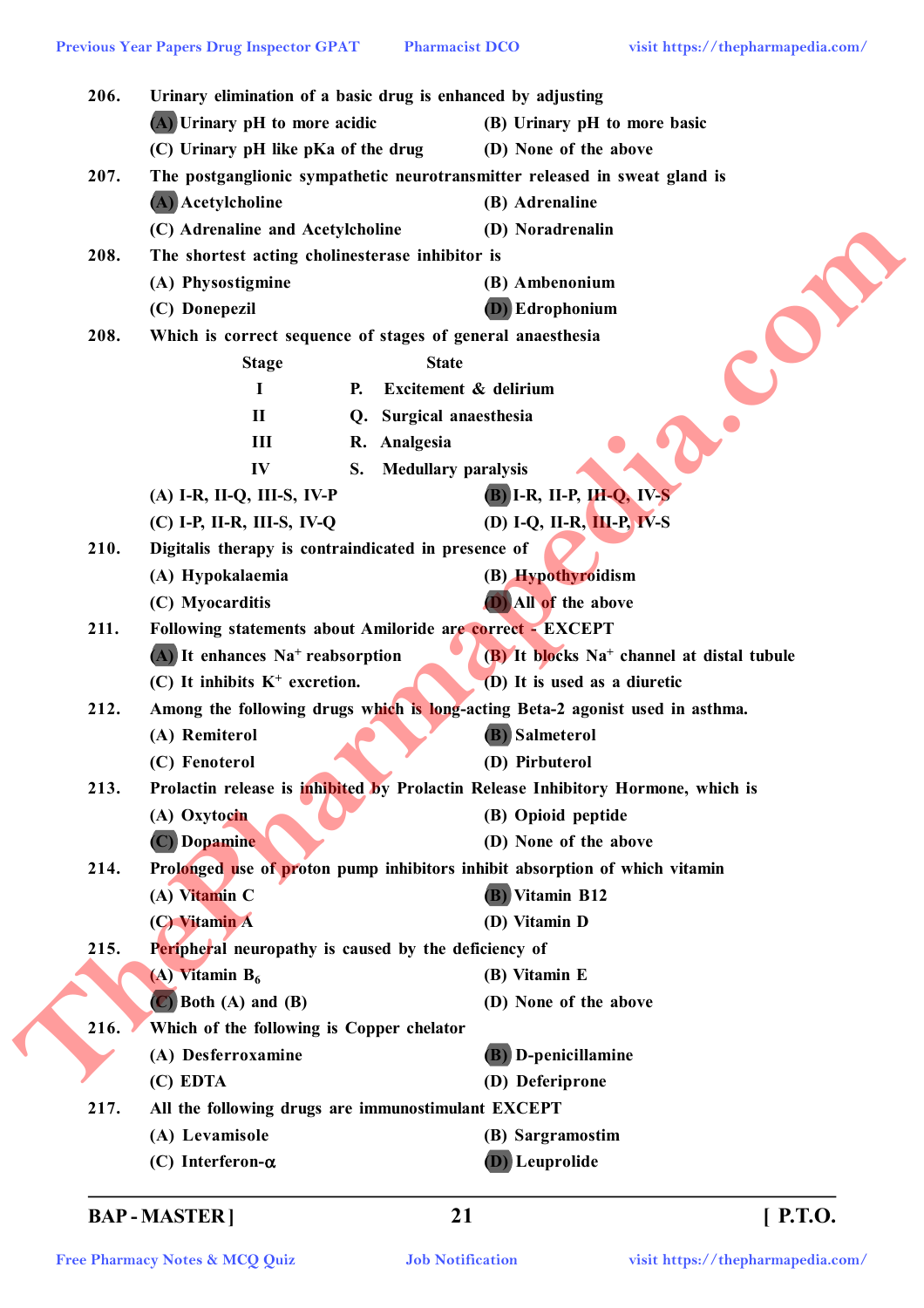| 218. | Theophylline is not a first choice of drug in Asthma, because it<br>(A) has narrow therapeutic window. | (B) Has high propensity for drug interactions.                                                     |  |
|------|--------------------------------------------------------------------------------------------------------|----------------------------------------------------------------------------------------------------|--|
|      | (C) It can cause arrythmia.                                                                            | (D) All of the above.                                                                              |  |
| 219. |                                                                                                        | All the following conditions are contraindicated for Corticosteroid therapy EXCEPT                 |  |
|      | (A) Diabetes mellitus                                                                                  | (B) Shock                                                                                          |  |
|      | (C) Peptic ulcer                                                                                       | (D) Osteoporosis                                                                                   |  |
| 220. | Which is NOT the types of adaptation                                                                   |                                                                                                    |  |
|      | (A) Hypertrophy                                                                                        | (B) Hyperplasia                                                                                    |  |
|      | $(C)$ Apoptosis                                                                                        | (D) Atrophy                                                                                        |  |
| 221. | The effect of vasodilation is found in                                                                 |                                                                                                    |  |
|      | (A) Serotonin                                                                                          | (B) Histamine                                                                                      |  |
|      | $(C)$ Both $(A)$ and $(B)$                                                                             | (D) None of the above                                                                              |  |
| 222. | Leucocytosis refers to                                                                                 |                                                                                                    |  |
|      | (A) Increase in number of WBC.                                                                         | (B) Decrease in number of WBC.                                                                     |  |
|      | (C) Decrease in size of WBC.                                                                           | (D) Increase in size of WBC                                                                        |  |
| 223. | The Vasculitis, a fungal infection in CNS is caused by                                                 |                                                                                                    |  |
|      | (A) Mucormycosis                                                                                       | (B) Aspergillosis                                                                                  |  |
|      | $(C)$ Both $(A)$ and $(B)$                                                                             | (D) None of the above                                                                              |  |
| 224. | Following are the causes of primary Gout - EXCEPT                                                      |                                                                                                    |  |
|      | (A) It is associated with crystallization of monosodium urate within $\&$ around joints.               |                                                                                                    |  |
|      | (B) It is caused due to known reason of increased uric acid production                                 |                                                                                                    |  |
|      | (C) Increased uric acid synthesis for idiopathic reason.                                               |                                                                                                    |  |
|      | transferase.                                                                                           | (D) It is caused due to peripheral deficiency of Hypoxanthine guanine phosphoribosyl               |  |
| 225. | Which statement about Type-2 Diabetes mellitus is INCORRECT?                                           |                                                                                                    |  |
|      | (A) It is caused by peripheral resistance to Insulin actions.                                          |                                                                                                    |  |
|      | (B) It is caused due to inadequate secretion of Pancreatic-β- cells.                                   |                                                                                                    |  |
|      |                                                                                                        | $\overline{C}$ ) It is an autoimmune disease characterized by Pancreatic $\beta$ -cell destruction |  |
|      | (D) It is the most common form than Type-1 Diabetes.                                                   |                                                                                                    |  |
| 226. | Which statement about Cyclooxygenase (COX) enzyme is INCORRECT?                                        |                                                                                                    |  |
|      | (A) It is involved in Prostaglandin synthesis.                                                         |                                                                                                    |  |
|      | <b>(B)</b> $COX-2$ is expressed constitutively $\&$ serves homeostatic function.                       |                                                                                                    |  |
|      | (C) The products of COX-1, prostacyclin have cytoprotective functions.                                 |                                                                                                    |  |
|      | prostaglandin $PGE_2$ & $PGI_2$ .                                                                      | (D) NSAID-induced gastropathy $\&$ gastritis occur due to inhibition of COX and synthesis of       |  |
| 227. | Select a drug from the list which act as an Enzyme inhibitor                                           |                                                                                                    |  |
|      | (A) Omeprazole                                                                                         | (B) Carbamazepine                                                                                  |  |
|      | (C) Rifampicin                                                                                         | (D) None of the above                                                                              |  |
| 228. |                                                                                                        | Following antihypertensive agents are unsafe in hypertensive pregnant women - EXCEPT               |  |
|      | (A) Hydrochlorothiazide                                                                                | (B) Captopril                                                                                      |  |
|      | (C) Atenolol                                                                                           | (D) Methyldopa                                                                                     |  |

# **BAP - MASTER ] 22 [ Contd.**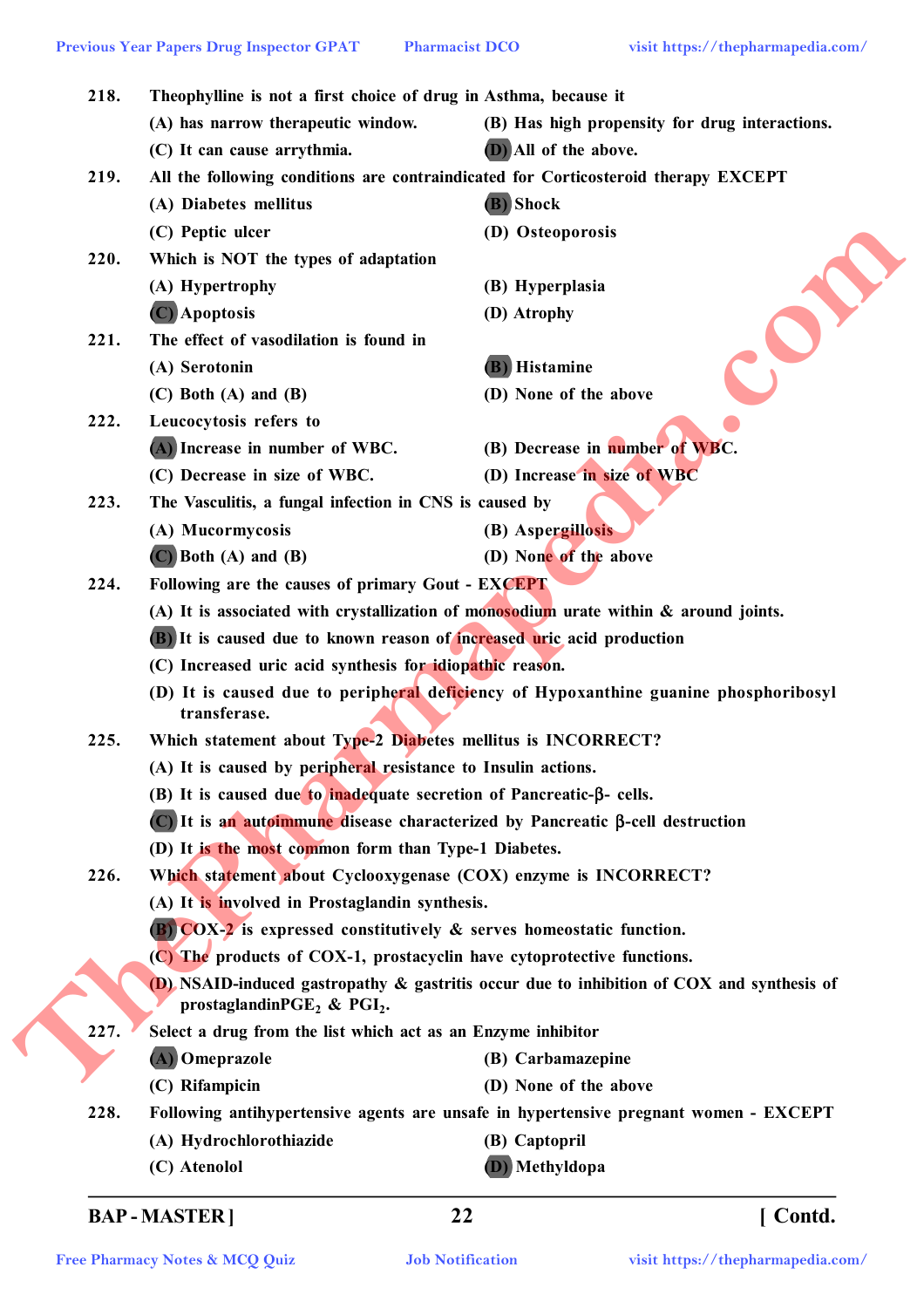| 229. | Which of the following statement is INCORRECT about Adverse Drug Reaction (ADR)<br>Type-A. |                                                                                                                                                                                                                                                                                             |  |
|------|--------------------------------------------------------------------------------------------|---------------------------------------------------------------------------------------------------------------------------------------------------------------------------------------------------------------------------------------------------------------------------------------------|--|
|      | (A) These are drug-dose dependent reactions.                                               |                                                                                                                                                                                                                                                                                             |  |
|      | (B) These are pharmacologically predictable.                                               |                                                                                                                                                                                                                                                                                             |  |
|      | (C) These are manageable by Dose adjustment.                                               |                                                                                                                                                                                                                                                                                             |  |
|      | (D) These usually leads to high mortality.                                                 |                                                                                                                                                                                                                                                                                             |  |
| 230. |                                                                                            | In children due to greater metabolic clearance than adults which drug is required to be<br>given in higher doses to achieve plasma concentration like those observed in adults.                                                                                                             |  |
|      | (A) Phenytoin                                                                              | (B) Carbamazepine                                                                                                                                                                                                                                                                           |  |
|      | (C) Theophylline                                                                           | (D) All of the above                                                                                                                                                                                                                                                                        |  |
| 231. |                                                                                            | A patient was on an anticoagulant therapy with Warfarin (W). He was prescribed Zafirlukast<br>(Z) for the management of bronchial asthma. However, after initiation of Zafirlukast, blood<br>levels of warfarin elevated. What could be the cause of elevation of blood levels of warfarin? |  |
|      | (A) Z displaces W from its protein bound form.                                             |                                                                                                                                                                                                                                                                                             |  |
|      | (B) Z reduces metabolism of W.                                                             |                                                                                                                                                                                                                                                                                             |  |
|      | (C) Z reduces elimination of W                                                             |                                                                                                                                                                                                                                                                                             |  |
|      | (D) None of the above                                                                      |                                                                                                                                                                                                                                                                                             |  |
| 232. |                                                                                            | Which drug is used as an antidote in Paracetamol overdose / poisoning?                                                                                                                                                                                                                      |  |
|      | (A) Acetylcysteine                                                                         | (B) Methionine                                                                                                                                                                                                                                                                              |  |
|      | $(C)$ Both $(A)$ and $(B)$                                                                 | (D) None of the above                                                                                                                                                                                                                                                                       |  |
| 233. |                                                                                            | Metoclopramide, an antiemetic drug has agonistic action on which receptor                                                                                                                                                                                                                   |  |
|      | $(A)$ $D_2$ Receptor                                                                       | $(B)$ 5HT <sub>3</sub> Receptor                                                                                                                                                                                                                                                             |  |
|      | $(C)$ 5HT <sub>4</sub> Receptor                                                            | (D) All of the above                                                                                                                                                                                                                                                                        |  |
| 234. |                                                                                            | Which anticholinesterase agent is used for the diagnosis of Myasthenia Gravis?                                                                                                                                                                                                              |  |
|      | (A) Neostigmine                                                                            | (B) Edrophonium                                                                                                                                                                                                                                                                             |  |
|      | (C) Physostigmine                                                                          | (D) Ambenonium                                                                                                                                                                                                                                                                              |  |
| 235. | Tumour marker CA125 is indicative of which cancer                                          |                                                                                                                                                                                                                                                                                             |  |
|      | (A) Ovarian cancer                                                                         | (B) Pancreatic cancer                                                                                                                                                                                                                                                                       |  |
|      | (C) Thyroid carcinoma                                                                      | (D) Bladder cancer                                                                                                                                                                                                                                                                          |  |
| 236. |                                                                                            | Inspiratory capacity is the sum of Inspiratory Reserve Volume and                                                                                                                                                                                                                           |  |
|      | (A) Expiratory Reserve Volume                                                              | <b>(B)</b> Tidal Volume                                                                                                                                                                                                                                                                     |  |
|      | (C) Residual Volume                                                                        | (D) All of the above                                                                                                                                                                                                                                                                        |  |
| 237. |                                                                                            | The layer of mucous membrane that comes in direct contact with the contents of GI-tract is                                                                                                                                                                                                  |  |
|      | (A) Epithelium layer                                                                       | (B) Lamina propria                                                                                                                                                                                                                                                                          |  |
|      | (C) Muscularis mucosae                                                                     | (D) None of the above                                                                                                                                                                                                                                                                       |  |
| 238. |                                                                                            | Following are various refraction abnormalities of eye - EXCEPT                                                                                                                                                                                                                              |  |
|      | (A) Myopia                                                                                 | <b>(B)</b> Emmetropia                                                                                                                                                                                                                                                                       |  |
|      | (C) Hyperopia                                                                              | (D) Astigmatism                                                                                                                                                                                                                                                                             |  |
| 239. |                                                                                            | Which type of cells in bone tissue participate in resorption of bone?                                                                                                                                                                                                                       |  |
|      | (A) Osteogenic cells                                                                       | (B) Osteoblast cells                                                                                                                                                                                                                                                                        |  |
|      | (C) Osteogenic cells                                                                       | (D) Osteoblast cells                                                                                                                                                                                                                                                                        |  |
| 240. |                                                                                            | Chemicals that stimulate gustatory receptor cells are known as                                                                                                                                                                                                                              |  |
|      | (A) Tastants                                                                               | (B) Demulcents                                                                                                                                                                                                                                                                              |  |
|      | (C) Bitters                                                                                | (D) None of the above                                                                                                                                                                                                                                                                       |  |

**BAP - MASTER ] 23 [ P.T.O.**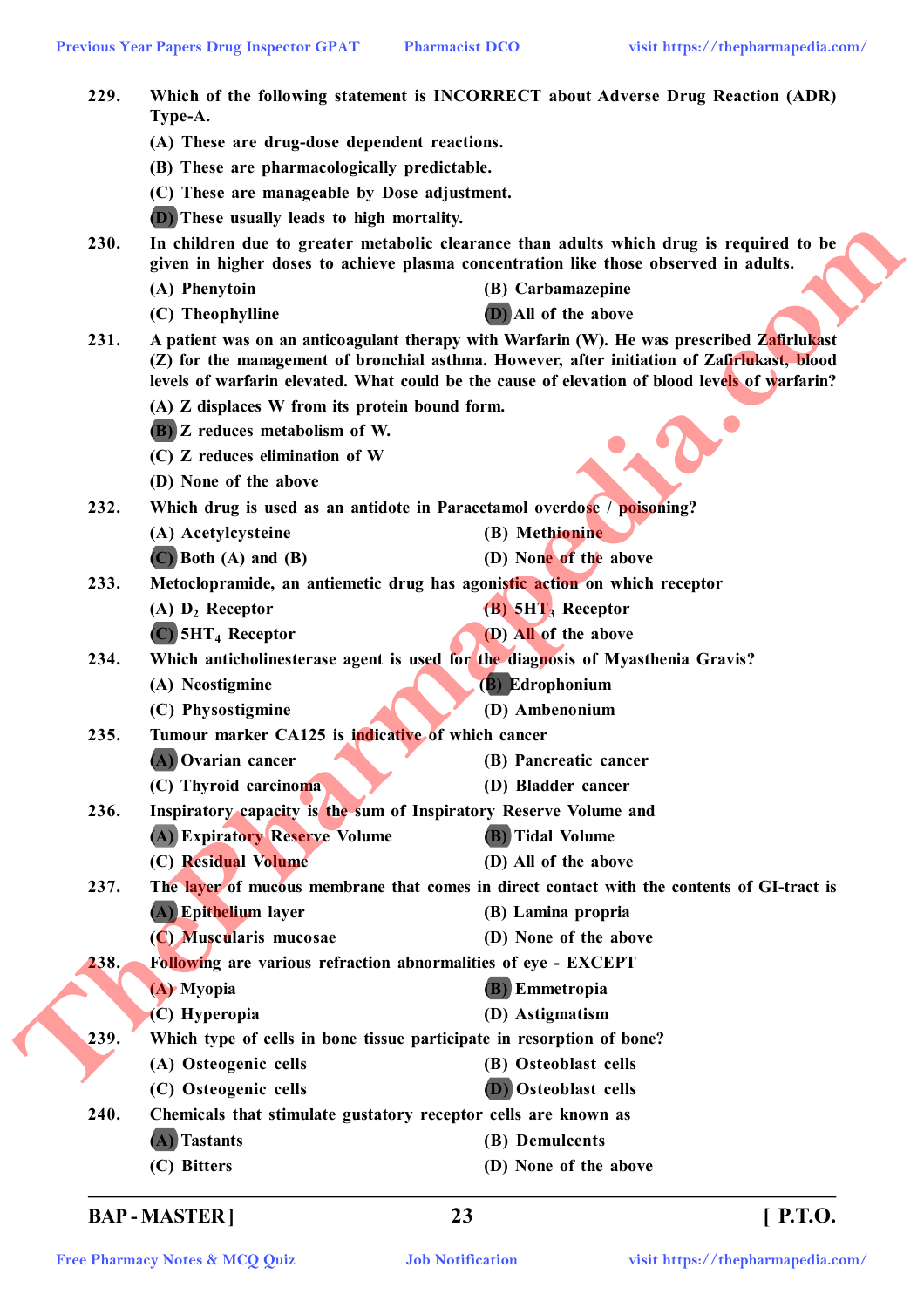|      | <b>Previous Year Papers Drug Inspector GPAT</b>                                                                                           | <b>Pharmacist DCO</b>                                                                | visit https://thepharmapedia.com/                                                                     |  |
|------|-------------------------------------------------------------------------------------------------------------------------------------------|--------------------------------------------------------------------------------------|-------------------------------------------------------------------------------------------------------|--|
| 241. | The type of membrane transport that uses ion gradients as the energy source is:                                                           |                                                                                      |                                                                                                       |  |
|      | (A) Facilitated diffusion                                                                                                                 | (B) Passive diffusion                                                                |                                                                                                       |  |
|      | (C) Primary active transport                                                                                                              |                                                                                      | (D) Secondary active transport                                                                        |  |
| 242. | An integral membrane protein can be extracted with                                                                                        |                                                                                      |                                                                                                       |  |
|      | (A) A buffer of alkaline or acid pH                                                                                                       |                                                                                      |                                                                                                       |  |
|      | (B) A chelating agent that removes divalent cations                                                                                       |                                                                                      |                                                                                                       |  |
|      | (C) A solution containing detergent                                                                                                       |                                                                                      |                                                                                                       |  |
|      | (D) A solution of high ionic strength                                                                                                     |                                                                                      |                                                                                                       |  |
| 243. |                                                                                                                                           | the following vitamin deficiency can be the cause of this problem?                   | During regular check-up, a child is detected with interrupted bone mineralization, which of           |  |
|      | (A) Calciferol                                                                                                                            | (B) Riboflavin                                                                       |                                                                                                       |  |
|      | (C) Tocoferol                                                                                                                             | (D) Folic acid                                                                       |                                                                                                       |  |
| 244. |                                                                                                                                           | Which of the following are the major events in electron transport chain?             |                                                                                                       |  |
|      | (A) Electron flow and release of energy                                                                                                   |                                                                                      |                                                                                                       |  |
|      | (B) Proton gradient formation                                                                                                             |                                                                                      |                                                                                                       |  |
|      | (C) PMF (proton motive force) driven ATP synthesis                                                                                        |                                                                                      |                                                                                                       |  |
|      | (D) All of the above                                                                                                                      |                                                                                      |                                                                                                       |  |
| 245. | Which of the following statements about Michaelis-Menten kinetics is correct?                                                             |                                                                                      |                                                                                                       |  |
|      | (A) $K_{m}$ , the Michaelis constant, is defined as the concentration of substrate required for the<br>reaction to reach maximum velocity |                                                                                      |                                                                                                       |  |
|      | complex                                                                                                                                   |                                                                                      | (B) $K_{m}$ , the Michaelis constant, is defined as the dissociation constant of the enzyme-substrate |  |
|      |                                                                                                                                           | (C) $K_{m}$ , the Michaelis constant, is expressed in terms of the reaction velocity |                                                                                                       |  |
|      | $(D)$ K <sub>m</sub> the Michaelis constant, is a measure of the enzyme affinity for its substrate                                        |                                                                                      |                                                                                                       |  |
| 246. | Marfan syndrome is caused by mutations in the gene which encodes for                                                                      |                                                                                      |                                                                                                       |  |
|      | the contract of the contract of the contract of<br>(A) Collagen                                                                           | (B) Dystopin                                                                         |                                                                                                       |  |
|      | (C) Elastin                                                                                                                               | $(D)$ Fibrillin                                                                      |                                                                                                       |  |
| 247. | Dimethyl sulfoxide (DMSO) is used as                                                                                                      |                                                                                      |                                                                                                       |  |
|      | (A) Gelling agent                                                                                                                         | (B) Alkylating agent                                                                 |                                                                                                       |  |
|      | (C) Cryoprotectant                                                                                                                        | (D) Chelating agent                                                                  |                                                                                                       |  |
| 248. |                                                                                                                                           | Which of the following is NOT the part of growth medium for animal culture?          |                                                                                                       |  |
|      | (A) Starch                                                                                                                                | (B) Serum                                                                            |                                                                                                       |  |
|      | (C) Carbon source                                                                                                                         | (D) Inorganic salts                                                                  |                                                                                                       |  |
| 249. | In which phase secondary metabolites are produced?                                                                                        |                                                                                      |                                                                                                       |  |
|      | (A) Lag phase                                                                                                                             | (B) Log phase                                                                        |                                                                                                       |  |
|      | $(C)$ Exponential phase                                                                                                                   | <b>D</b> ) Stationary phase                                                          |                                                                                                       |  |
| 250. |                                                                                                                                           | Who developed the chemical technique to synthesize polynucleotides?                  |                                                                                                       |  |
|      | (A) Barbara McClintock                                                                                                                    | (B) James Watson                                                                     |                                                                                                       |  |
|      | (C) Fredrick Sanger                                                                                                                       | (D) H. Gobind Khorana                                                                |                                                                                                       |  |
| 251. |                                                                                                                                           | The first hormone produced in bacteria by using recombinant DNA technology is:       |                                                                                                       |  |
|      | $(A)$ Insulin                                                                                                                             | (B) Adrenaline                                                                       |                                                                                                       |  |
|      | (C) Thyroxine                                                                                                                             | (D) Testosterone                                                                     |                                                                                                       |  |

**BAP - MASTER ] 24 [ Contd.**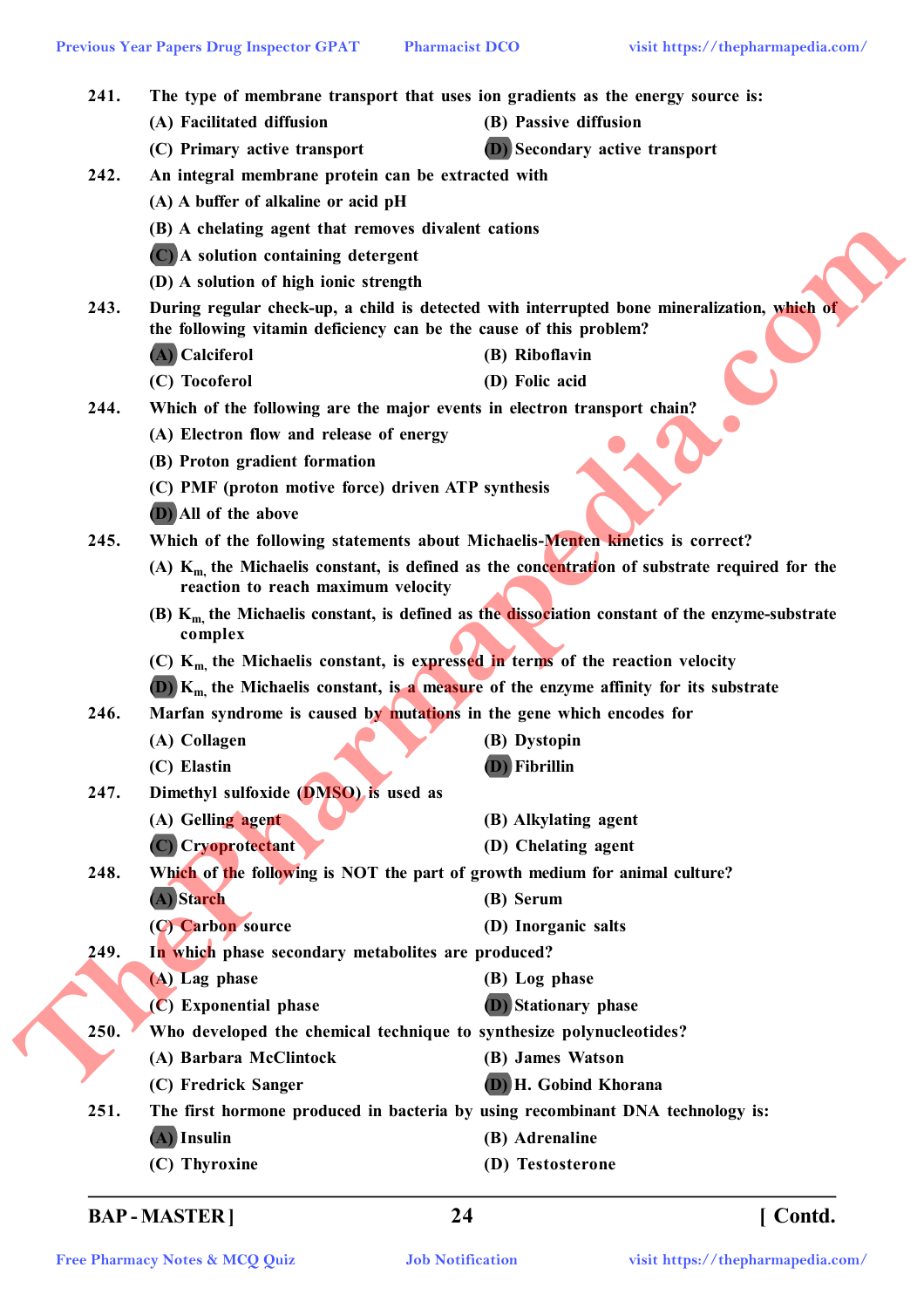| 252. | ribosomes?                                                                                      | Which of the following is affected by the use of antibiotics that inhibit or inactivate cellular |  |  |
|------|-------------------------------------------------------------------------------------------------|--------------------------------------------------------------------------------------------------|--|--|
|      | (A) ATP production                                                                              | (B) DNA replication                                                                              |  |  |
|      | (C) Transcription                                                                               | <b>D</b> ) Protein synthesis                                                                     |  |  |
| 253. | At the temperature of 160°C for one hour, complete sterilization occurs in                      |                                                                                                  |  |  |
|      | (A) Autoclave                                                                                   | (B) Hot air oven                                                                                 |  |  |
|      | (C) Laminar flow                                                                                | (D) Incubator                                                                                    |  |  |
| 254. | Condensation of the light in light microscope is done by                                        |                                                                                                  |  |  |
|      | (A) Objective                                                                                   | (B) Condenser                                                                                    |  |  |
|      | (C) Ocular                                                                                      | (D) All of the above                                                                             |  |  |
| 255. | Which of the following are the acid fast microbes?                                              |                                                                                                  |  |  |
|      | (A) Mycobacteria                                                                                | (B) Bacterial spores                                                                             |  |  |
|      | (C) Nocardia                                                                                    | (D) All of the above                                                                             |  |  |
| 256. | known as:                                                                                       | A disease that can be transmitted by an infectious agent from one individual to another is       |  |  |
|      | (A) Epidemic                                                                                    | (B) Pandemic                                                                                     |  |  |
|      | (C) Communicable                                                                                | (D) None of the above                                                                            |  |  |
| 257. | equipments?                                                                                     | Which of the following method(s) is/are employed for sterilization of fermentation               |  |  |
|      | (A) Radiation                                                                                   | (B) Chemicals                                                                                    |  |  |
|      | (C) Heating                                                                                     | (D) All of the above                                                                             |  |  |
| 258. | The immunity acquired by inoculation of living organism of attenuated virulence is known<br>as: |                                                                                                  |  |  |
|      | (A) Artificial active immunity                                                                  | (B) Passive immunity                                                                             |  |  |
|      | (C) Natural active immunity                                                                     | (D) Local immunity                                                                               |  |  |
| 259. | The 'Guna' and 'Veerya' of 'Zingiber officinalis' is respectively                               |                                                                                                  |  |  |
|      | (A) Laghurooksha and Madhur                                                                     | (B) Laghusnigdha and Katu                                                                        |  |  |
|      | (C) Laghusnigdha and Ushna                                                                      | (D) Laghutikshna and Ushna                                                                       |  |  |
| 260. | The composition of Tikta Rasa' is                                                               |                                                                                                  |  |  |
|      | $(A)$ Vayu + Tej                                                                                | $(B)$ Vayu + Akasha                                                                              |  |  |
|      | $(C)$ Vayu + Prithvi                                                                            | (D) Prithvi + Tej                                                                                |  |  |
| 261. | All of the following contain indole moiety except                                               |                                                                                                  |  |  |
|      | (A) Reserpine                                                                                   | (B) Strychnine                                                                                   |  |  |
|      | (C) Physostigmine                                                                               | <b>(D)</b> Atropine                                                                              |  |  |
| 262. | What does 'Holistic' mean with reference to holistic medicine?                                  |                                                                                                  |  |  |
|      | (A) Medicine incorporating whole foods                                                          | (B) Medicine with natural remedies                                                               |  |  |
|      | (C) Addressing the whole person                                                                 | (D) Curing with the power of prayer                                                              |  |  |
| 263. | Opium alkaloid having 'Isoquinoline ring system' is                                             |                                                                                                  |  |  |
|      | (A) Papaverine                                                                                  | (B) Codeine                                                                                      |  |  |
|      | (C) Thebaine                                                                                    | (D) Morphine                                                                                     |  |  |

**BAP - MASTER ] 25 [ P.T.O.**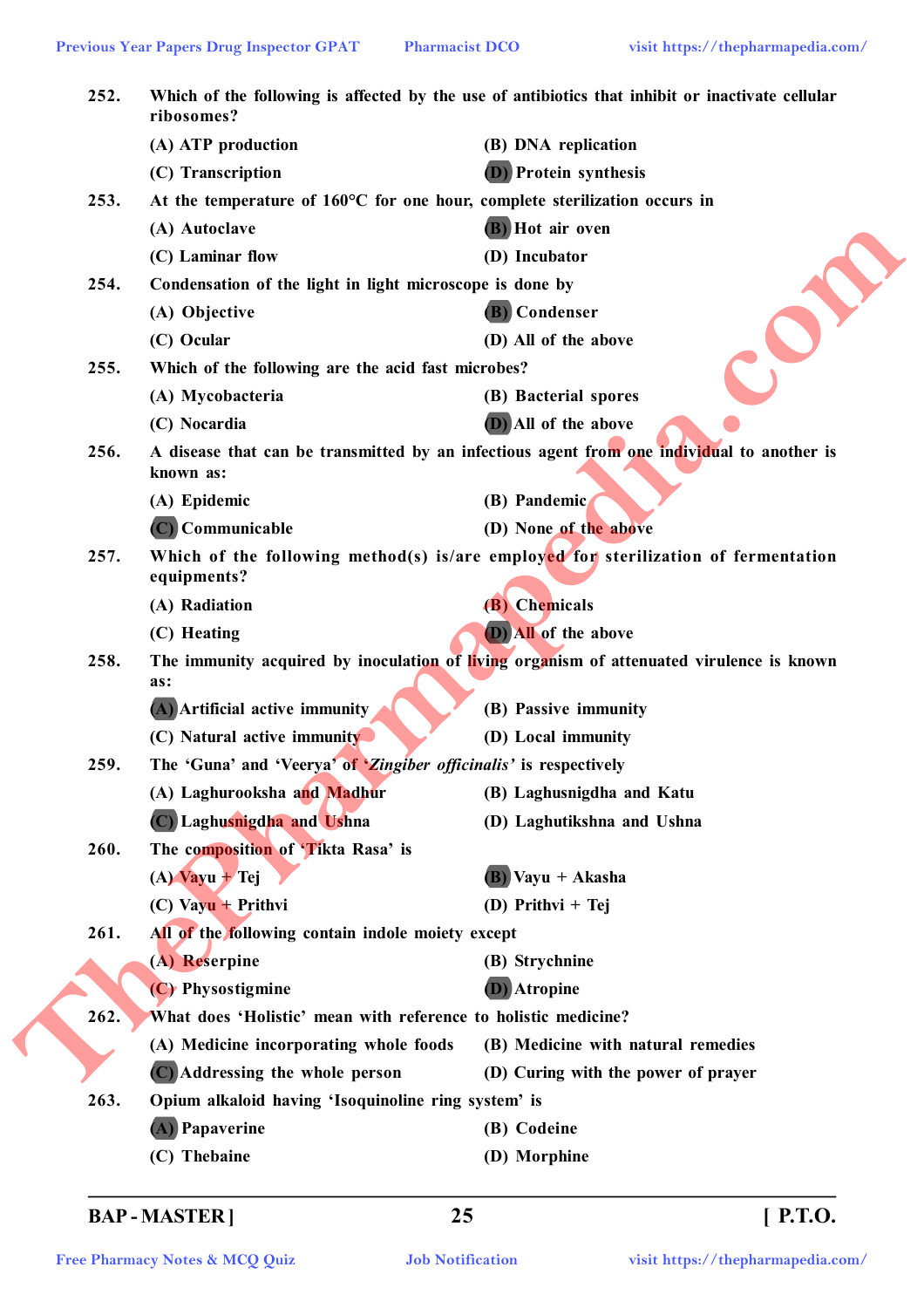|      | <b>Previous Year Papers Drug Inspector GPAT</b>                                                                | visit https://thepharmapedia.com/<br><b>Pharmacist DCO</b>                                  |  |  |  |
|------|----------------------------------------------------------------------------------------------------------------|---------------------------------------------------------------------------------------------|--|--|--|
| 264. | The microscopical examination of crude drugs involves                                                          |                                                                                             |  |  |  |
|      | (A) Determination of the size of different cells and tissues                                                   |                                                                                             |  |  |  |
|      | (B) Determination of the shape of different cells and tissues                                                  |                                                                                             |  |  |  |
|      | (C) Determination of the relative positions of different cells and tissues                                     |                                                                                             |  |  |  |
|      | (D) All of the above                                                                                           |                                                                                             |  |  |  |
| 265. |                                                                                                                | In which of the following forms, does the aglycone moiety of Sennoside A and Sennoside B is |  |  |  |
|      | present?                                                                                                       |                                                                                             |  |  |  |
|      | (A) Dextrorotatory and meso form                                                                               | (B) Levorotatory and meso form                                                              |  |  |  |
|      | (C) Dextrorotatory and trans form                                                                              | (D) Meso and trans form                                                                     |  |  |  |
| 266. | 'Cyanogenetic glycosides' are:                                                                                 |                                                                                             |  |  |  |
|      | (A) O-glycosides                                                                                               | (B) S-glycosides                                                                            |  |  |  |
|      | (C) C-glycosides                                                                                               | (D) N-glycosides                                                                            |  |  |  |
| 267. | 'Valerian herb' is used to treat                                                                               |                                                                                             |  |  |  |
|      | (A) Insomnia                                                                                                   | (B) Malaria                                                                                 |  |  |  |
|      | (C) Hyperlipidemia                                                                                             | (D) Ovarian cancer                                                                          |  |  |  |
| 268. | Which of the following drug(s) is/are used as 'anti-depressant'?                                               |                                                                                             |  |  |  |
|      | (A) Hypericum                                                                                                  | (B) St. John's Wort                                                                         |  |  |  |
|      | (C) Millepertuis                                                                                               | (D) All of the above                                                                        |  |  |  |
| 269. | Which of the following statement about 'Camptothecin' is incorrect:                                            |                                                                                             |  |  |  |
|      | (A) It has yellow needle shaped crystals                                                                       |                                                                                             |  |  |  |
|      | (B) It does not respond Dragendorff's and Mayer's reagent test                                                 |                                                                                             |  |  |  |
|      | (C) It is very weakly basic alkaloid                                                                           |                                                                                             |  |  |  |
|      | <b>(D)</b> It forms stable salts with mineral acids                                                            |                                                                                             |  |  |  |
| 270. | Which of the following Cinchona alkaloid gives blue fluorescence on treatment with<br>concentrated $H_2SO_4$ ? |                                                                                             |  |  |  |
|      | (A) Cinchonidine                                                                                               | (B) Cinchoninenchonine                                                                      |  |  |  |
|      | C) Quinine                                                                                                     | (D) Qunidine                                                                                |  |  |  |
| 271. | Give the correct match from following:                                                                         |                                                                                             |  |  |  |
|      | <b>Drugs</b>                                                                                                   | <b>Uses</b>                                                                                 |  |  |  |
|      | Camptothecin<br>a.                                                                                             | Ι.<br><b>Rheumatoid arthritis</b>                                                           |  |  |  |
|      | <b>Boswellic acid</b><br>b.                                                                                    | П.<br>Leukemia                                                                              |  |  |  |
|      | c. Gingkolides                                                                                                 | Tranquilizer<br>Ш.                                                                          |  |  |  |
|      | Valepotriates<br>d.                                                                                            | Raynaud s disease<br>IV.                                                                    |  |  |  |
|      |                                                                                                                | <b>Alopecia</b><br>V.                                                                       |  |  |  |
|      |                                                                                                                | Prostate cancer<br>VI.                                                                      |  |  |  |
|      | $(A)$ a - IV, b - I, c - II, d - VI                                                                            | $(B)$ a - II, b - I, c - IV, d - III                                                        |  |  |  |
|      | $(C)$ a - III, b - II, c - I, d - IV                                                                           | (D) $a$ - III, $b$ - II, $c$ - I, $d$ - V                                                   |  |  |  |
| 272. | Which of the following nutraceutical(s) has 'Anti-inflammatory activity'                                       |                                                                                             |  |  |  |
|      | (A) Capsaicin                                                                                                  | (B) Quercetin                                                                               |  |  |  |
|      | (C) Linolenic acid                                                                                             | (D) All of the above                                                                        |  |  |  |
| 273. |                                                                                                                | W.H.O. guidelines for the general limits of 'Harmful organic matter' in herbal drugs is:    |  |  |  |
|      | (A) Totally free from it                                                                                       | $(B)$ 10 ppm                                                                                |  |  |  |
|      | $(C)$ 10 <sup>2</sup> ppm                                                                                      | (D) $10^3$ ppm                                                                              |  |  |  |
|      |                                                                                                                |                                                                                             |  |  |  |

# **BAP - MASTER ] 26 [ Contd.**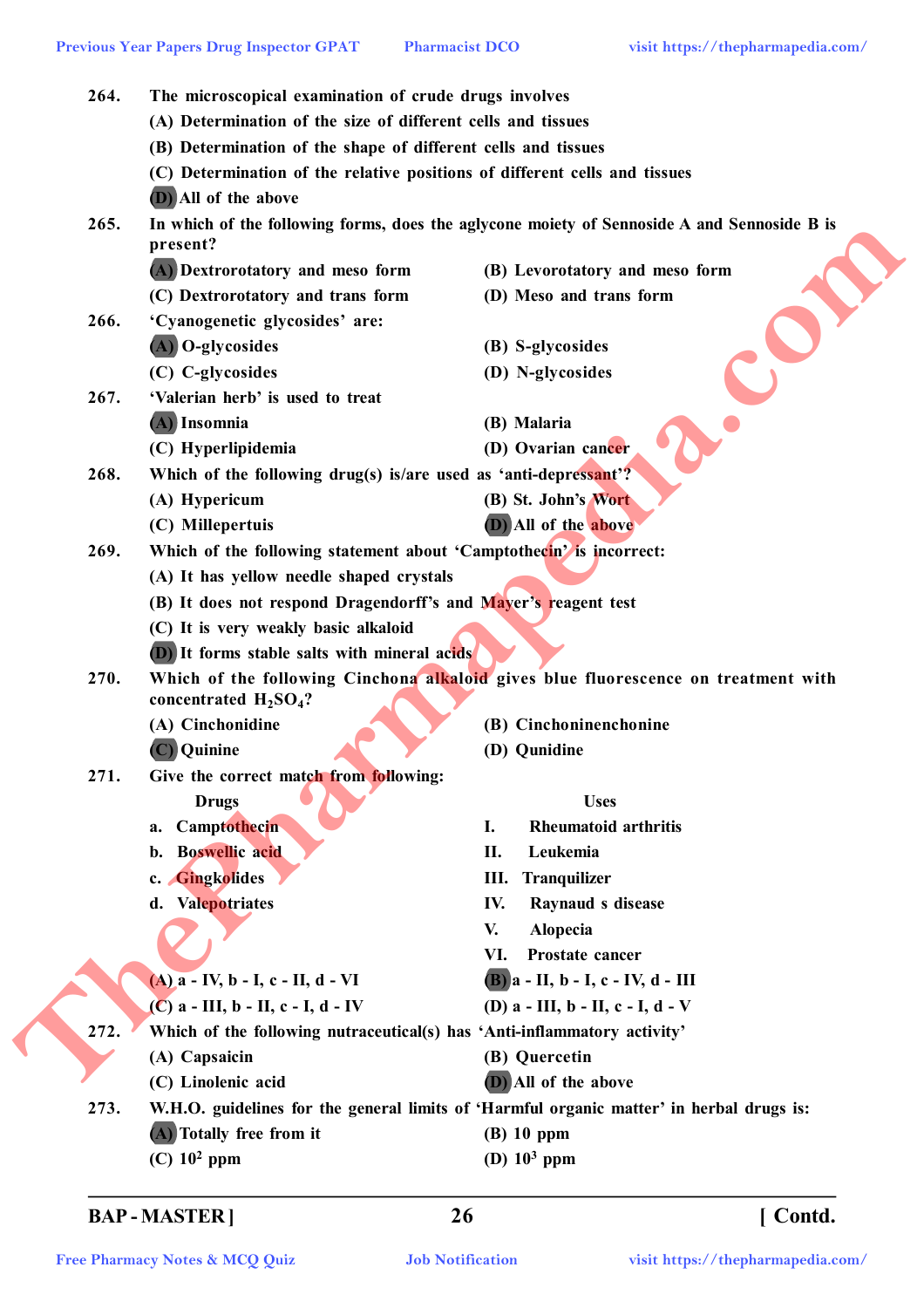| Volatile oils<br>Major terpenoids present<br>Clove oil<br>Anethol<br>Ι.<br>a.<br><b>Fennel</b> oil<br>П.<br><b>Eugenol</b><br>b.<br><b>III.</b> Cineole<br><b>Eucalyptus oil</b><br>c.<br><b>IV.</b> Menthol<br>d.<br>Peppermint oil<br>Limonene<br>V.<br>VI. Farnesol<br>(B) $a$ - III, $b$ - II, $c$ - VI, $d$ - IV<br>$(A)$ a - IV, b - I, c - II, d - III<br>$(D)$ a - II, b - I, c - III, d - IV<br>(C) $a - I$ , $b - II$ , $c - VI$ , $d - V$<br>275.<br>'Glycyrrhizin', a sweet principle of liquorice is<br>(A) K and Mg salts of glycyrrhizinic acid<br>(B) Na and Mg salts of glycyrrhetinic acid<br>(D) K and Ca salts of glycyrrhizinic acid<br>(C) Na and Ca salts of glycyrrhetinic acid<br>276.<br>Give the correct match from following:<br><b>Biological source</b><br><b>Enzymes</b><br><b>Bromelain</b><br><b>B.</b> subtilis<br>I.<br>a.<br>E. coli<br>L-asparaginase<br>II.<br>b.<br><b>Sutilains</b><br><b>III.</b> Ananascomosus<br>c.<br>IV. C. histolyticum<br>Collagenase<br>d.<br>S. scrofa<br>V.<br>VI. B. taurus<br>$(B)$ a - III, b - II, c - I, d - IV<br>$(A)$ a - IV, b - I, c - II, d - III<br>(D) $a - I$ , $b - II$ , $c - VI$ , $d - V$<br>(C) a - III, b - II, c - IV, d - VI<br>277.<br>Give the correct match from following:<br><b>Biological Sources</b><br>Carbohydrate drugs<br>Gum ghatti<br>I.<br><i>Anogeissuslatifolia</i><br>a.<br>Indian gum<br>Cyamopsistetragonolobus<br>П.<br>b.<br><b>III.</b> Sterculiaurens<br>Gum karaya<br>c.<br>Guar gum<br>Plantago ovata<br>d.<br>IV.<br>Acacia arabica<br>V.<br>VI. Aegle marmelos<br>$(A)$ <b>a</b> - III, <b>b</b> - II, <b>c</b> - I, <b>d</b> - V<br>(B) a - III, b - VI, c - I, d - II<br>$(C)$ $\overline{a}$ - $\overline{I}$ , $\overline{b}$ - IV, c - II, d - III<br>$(D)$ a - I, b - V, c - III, d - II<br>278.<br>Which of the following has largest value of Stomatal index determined for upper leaf surface?<br>(A) Digitalis lutea<br>(B) Digitalis purpurea<br>(C) Digitalis lanata<br>(D) Digitalis thapsi<br>'Gallotannin' in nutgall and 'Ellagitannin' in oak are<br>279.<br>(A) Hydrolysable and condensed tannins respectively | 274. | Give the correct match from following               |  |  |  |  |
|------------------------------------------------------------------------------------------------------------------------------------------------------------------------------------------------------------------------------------------------------------------------------------------------------------------------------------------------------------------------------------------------------------------------------------------------------------------------------------------------------------------------------------------------------------------------------------------------------------------------------------------------------------------------------------------------------------------------------------------------------------------------------------------------------------------------------------------------------------------------------------------------------------------------------------------------------------------------------------------------------------------------------------------------------------------------------------------------------------------------------------------------------------------------------------------------------------------------------------------------------------------------------------------------------------------------------------------------------------------------------------------------------------------------------------------------------------------------------------------------------------------------------------------------------------------------------------------------------------------------------------------------------------------------------------------------------------------------------------------------------------------------------------------------------------------------------------------------------------------------------------------------------------------------------------------------------------------------------------------------------------------------------------------------------------------------------------------------------------------------------------------------------|------|-----------------------------------------------------|--|--|--|--|
|                                                                                                                                                                                                                                                                                                                                                                                                                                                                                                                                                                                                                                                                                                                                                                                                                                                                                                                                                                                                                                                                                                                                                                                                                                                                                                                                                                                                                                                                                                                                                                                                                                                                                                                                                                                                                                                                                                                                                                                                                                                                                                                                                      |      |                                                     |  |  |  |  |
|                                                                                                                                                                                                                                                                                                                                                                                                                                                                                                                                                                                                                                                                                                                                                                                                                                                                                                                                                                                                                                                                                                                                                                                                                                                                                                                                                                                                                                                                                                                                                                                                                                                                                                                                                                                                                                                                                                                                                                                                                                                                                                                                                      |      |                                                     |  |  |  |  |
|                                                                                                                                                                                                                                                                                                                                                                                                                                                                                                                                                                                                                                                                                                                                                                                                                                                                                                                                                                                                                                                                                                                                                                                                                                                                                                                                                                                                                                                                                                                                                                                                                                                                                                                                                                                                                                                                                                                                                                                                                                                                                                                                                      |      |                                                     |  |  |  |  |
|                                                                                                                                                                                                                                                                                                                                                                                                                                                                                                                                                                                                                                                                                                                                                                                                                                                                                                                                                                                                                                                                                                                                                                                                                                                                                                                                                                                                                                                                                                                                                                                                                                                                                                                                                                                                                                                                                                                                                                                                                                                                                                                                                      |      |                                                     |  |  |  |  |
|                                                                                                                                                                                                                                                                                                                                                                                                                                                                                                                                                                                                                                                                                                                                                                                                                                                                                                                                                                                                                                                                                                                                                                                                                                                                                                                                                                                                                                                                                                                                                                                                                                                                                                                                                                                                                                                                                                                                                                                                                                                                                                                                                      |      |                                                     |  |  |  |  |
|                                                                                                                                                                                                                                                                                                                                                                                                                                                                                                                                                                                                                                                                                                                                                                                                                                                                                                                                                                                                                                                                                                                                                                                                                                                                                                                                                                                                                                                                                                                                                                                                                                                                                                                                                                                                                                                                                                                                                                                                                                                                                                                                                      |      |                                                     |  |  |  |  |
|                                                                                                                                                                                                                                                                                                                                                                                                                                                                                                                                                                                                                                                                                                                                                                                                                                                                                                                                                                                                                                                                                                                                                                                                                                                                                                                                                                                                                                                                                                                                                                                                                                                                                                                                                                                                                                                                                                                                                                                                                                                                                                                                                      |      |                                                     |  |  |  |  |
|                                                                                                                                                                                                                                                                                                                                                                                                                                                                                                                                                                                                                                                                                                                                                                                                                                                                                                                                                                                                                                                                                                                                                                                                                                                                                                                                                                                                                                                                                                                                                                                                                                                                                                                                                                                                                                                                                                                                                                                                                                                                                                                                                      |      |                                                     |  |  |  |  |
|                                                                                                                                                                                                                                                                                                                                                                                                                                                                                                                                                                                                                                                                                                                                                                                                                                                                                                                                                                                                                                                                                                                                                                                                                                                                                                                                                                                                                                                                                                                                                                                                                                                                                                                                                                                                                                                                                                                                                                                                                                                                                                                                                      |      |                                                     |  |  |  |  |
|                                                                                                                                                                                                                                                                                                                                                                                                                                                                                                                                                                                                                                                                                                                                                                                                                                                                                                                                                                                                                                                                                                                                                                                                                                                                                                                                                                                                                                                                                                                                                                                                                                                                                                                                                                                                                                                                                                                                                                                                                                                                                                                                                      |      |                                                     |  |  |  |  |
|                                                                                                                                                                                                                                                                                                                                                                                                                                                                                                                                                                                                                                                                                                                                                                                                                                                                                                                                                                                                                                                                                                                                                                                                                                                                                                                                                                                                                                                                                                                                                                                                                                                                                                                                                                                                                                                                                                                                                                                                                                                                                                                                                      |      |                                                     |  |  |  |  |
|                                                                                                                                                                                                                                                                                                                                                                                                                                                                                                                                                                                                                                                                                                                                                                                                                                                                                                                                                                                                                                                                                                                                                                                                                                                                                                                                                                                                                                                                                                                                                                                                                                                                                                                                                                                                                                                                                                                                                                                                                                                                                                                                                      |      |                                                     |  |  |  |  |
|                                                                                                                                                                                                                                                                                                                                                                                                                                                                                                                                                                                                                                                                                                                                                                                                                                                                                                                                                                                                                                                                                                                                                                                                                                                                                                                                                                                                                                                                                                                                                                                                                                                                                                                                                                                                                                                                                                                                                                                                                                                                                                                                                      |      |                                                     |  |  |  |  |
|                                                                                                                                                                                                                                                                                                                                                                                                                                                                                                                                                                                                                                                                                                                                                                                                                                                                                                                                                                                                                                                                                                                                                                                                                                                                                                                                                                                                                                                                                                                                                                                                                                                                                                                                                                                                                                                                                                                                                                                                                                                                                                                                                      |      |                                                     |  |  |  |  |
|                                                                                                                                                                                                                                                                                                                                                                                                                                                                                                                                                                                                                                                                                                                                                                                                                                                                                                                                                                                                                                                                                                                                                                                                                                                                                                                                                                                                                                                                                                                                                                                                                                                                                                                                                                                                                                                                                                                                                                                                                                                                                                                                                      |      |                                                     |  |  |  |  |
|                                                                                                                                                                                                                                                                                                                                                                                                                                                                                                                                                                                                                                                                                                                                                                                                                                                                                                                                                                                                                                                                                                                                                                                                                                                                                                                                                                                                                                                                                                                                                                                                                                                                                                                                                                                                                                                                                                                                                                                                                                                                                                                                                      |      |                                                     |  |  |  |  |
|                                                                                                                                                                                                                                                                                                                                                                                                                                                                                                                                                                                                                                                                                                                                                                                                                                                                                                                                                                                                                                                                                                                                                                                                                                                                                                                                                                                                                                                                                                                                                                                                                                                                                                                                                                                                                                                                                                                                                                                                                                                                                                                                                      |      |                                                     |  |  |  |  |
|                                                                                                                                                                                                                                                                                                                                                                                                                                                                                                                                                                                                                                                                                                                                                                                                                                                                                                                                                                                                                                                                                                                                                                                                                                                                                                                                                                                                                                                                                                                                                                                                                                                                                                                                                                                                                                                                                                                                                                                                                                                                                                                                                      |      |                                                     |  |  |  |  |
|                                                                                                                                                                                                                                                                                                                                                                                                                                                                                                                                                                                                                                                                                                                                                                                                                                                                                                                                                                                                                                                                                                                                                                                                                                                                                                                                                                                                                                                                                                                                                                                                                                                                                                                                                                                                                                                                                                                                                                                                                                                                                                                                                      |      |                                                     |  |  |  |  |
|                                                                                                                                                                                                                                                                                                                                                                                                                                                                                                                                                                                                                                                                                                                                                                                                                                                                                                                                                                                                                                                                                                                                                                                                                                                                                                                                                                                                                                                                                                                                                                                                                                                                                                                                                                                                                                                                                                                                                                                                                                                                                                                                                      |      |                                                     |  |  |  |  |
|                                                                                                                                                                                                                                                                                                                                                                                                                                                                                                                                                                                                                                                                                                                                                                                                                                                                                                                                                                                                                                                                                                                                                                                                                                                                                                                                                                                                                                                                                                                                                                                                                                                                                                                                                                                                                                                                                                                                                                                                                                                                                                                                                      |      |                                                     |  |  |  |  |
|                                                                                                                                                                                                                                                                                                                                                                                                                                                                                                                                                                                                                                                                                                                                                                                                                                                                                                                                                                                                                                                                                                                                                                                                                                                                                                                                                                                                                                                                                                                                                                                                                                                                                                                                                                                                                                                                                                                                                                                                                                                                                                                                                      |      |                                                     |  |  |  |  |
|                                                                                                                                                                                                                                                                                                                                                                                                                                                                                                                                                                                                                                                                                                                                                                                                                                                                                                                                                                                                                                                                                                                                                                                                                                                                                                                                                                                                                                                                                                                                                                                                                                                                                                                                                                                                                                                                                                                                                                                                                                                                                                                                                      |      |                                                     |  |  |  |  |
|                                                                                                                                                                                                                                                                                                                                                                                                                                                                                                                                                                                                                                                                                                                                                                                                                                                                                                                                                                                                                                                                                                                                                                                                                                                                                                                                                                                                                                                                                                                                                                                                                                                                                                                                                                                                                                                                                                                                                                                                                                                                                                                                                      |      |                                                     |  |  |  |  |
|                                                                                                                                                                                                                                                                                                                                                                                                                                                                                                                                                                                                                                                                                                                                                                                                                                                                                                                                                                                                                                                                                                                                                                                                                                                                                                                                                                                                                                                                                                                                                                                                                                                                                                                                                                                                                                                                                                                                                                                                                                                                                                                                                      |      |                                                     |  |  |  |  |
|                                                                                                                                                                                                                                                                                                                                                                                                                                                                                                                                                                                                                                                                                                                                                                                                                                                                                                                                                                                                                                                                                                                                                                                                                                                                                                                                                                                                                                                                                                                                                                                                                                                                                                                                                                                                                                                                                                                                                                                                                                                                                                                                                      |      |                                                     |  |  |  |  |
|                                                                                                                                                                                                                                                                                                                                                                                                                                                                                                                                                                                                                                                                                                                                                                                                                                                                                                                                                                                                                                                                                                                                                                                                                                                                                                                                                                                                                                                                                                                                                                                                                                                                                                                                                                                                                                                                                                                                                                                                                                                                                                                                                      |      |                                                     |  |  |  |  |
|                                                                                                                                                                                                                                                                                                                                                                                                                                                                                                                                                                                                                                                                                                                                                                                                                                                                                                                                                                                                                                                                                                                                                                                                                                                                                                                                                                                                                                                                                                                                                                                                                                                                                                                                                                                                                                                                                                                                                                                                                                                                                                                                                      |      |                                                     |  |  |  |  |
|                                                                                                                                                                                                                                                                                                                                                                                                                                                                                                                                                                                                                                                                                                                                                                                                                                                                                                                                                                                                                                                                                                                                                                                                                                                                                                                                                                                                                                                                                                                                                                                                                                                                                                                                                                                                                                                                                                                                                                                                                                                                                                                                                      |      |                                                     |  |  |  |  |
|                                                                                                                                                                                                                                                                                                                                                                                                                                                                                                                                                                                                                                                                                                                                                                                                                                                                                                                                                                                                                                                                                                                                                                                                                                                                                                                                                                                                                                                                                                                                                                                                                                                                                                                                                                                                                                                                                                                                                                                                                                                                                                                                                      |      |                                                     |  |  |  |  |
|                                                                                                                                                                                                                                                                                                                                                                                                                                                                                                                                                                                                                                                                                                                                                                                                                                                                                                                                                                                                                                                                                                                                                                                                                                                                                                                                                                                                                                                                                                                                                                                                                                                                                                                                                                                                                                                                                                                                                                                                                                                                                                                                                      |      |                                                     |  |  |  |  |
|                                                                                                                                                                                                                                                                                                                                                                                                                                                                                                                                                                                                                                                                                                                                                                                                                                                                                                                                                                                                                                                                                                                                                                                                                                                                                                                                                                                                                                                                                                                                                                                                                                                                                                                                                                                                                                                                                                                                                                                                                                                                                                                                                      |      |                                                     |  |  |  |  |
|                                                                                                                                                                                                                                                                                                                                                                                                                                                                                                                                                                                                                                                                                                                                                                                                                                                                                                                                                                                                                                                                                                                                                                                                                                                                                                                                                                                                                                                                                                                                                                                                                                                                                                                                                                                                                                                                                                                                                                                                                                                                                                                                                      |      |                                                     |  |  |  |  |
|                                                                                                                                                                                                                                                                                                                                                                                                                                                                                                                                                                                                                                                                                                                                                                                                                                                                                                                                                                                                                                                                                                                                                                                                                                                                                                                                                                                                                                                                                                                                                                                                                                                                                                                                                                                                                                                                                                                                                                                                                                                                                                                                                      |      |                                                     |  |  |  |  |
|                                                                                                                                                                                                                                                                                                                                                                                                                                                                                                                                                                                                                                                                                                                                                                                                                                                                                                                                                                                                                                                                                                                                                                                                                                                                                                                                                                                                                                                                                                                                                                                                                                                                                                                                                                                                                                                                                                                                                                                                                                                                                                                                                      |      |                                                     |  |  |  |  |
|                                                                                                                                                                                                                                                                                                                                                                                                                                                                                                                                                                                                                                                                                                                                                                                                                                                                                                                                                                                                                                                                                                                                                                                                                                                                                                                                                                                                                                                                                                                                                                                                                                                                                                                                                                                                                                                                                                                                                                                                                                                                                                                                                      |      |                                                     |  |  |  |  |
|                                                                                                                                                                                                                                                                                                                                                                                                                                                                                                                                                                                                                                                                                                                                                                                                                                                                                                                                                                                                                                                                                                                                                                                                                                                                                                                                                                                                                                                                                                                                                                                                                                                                                                                                                                                                                                                                                                                                                                                                                                                                                                                                                      |      |                                                     |  |  |  |  |
|                                                                                                                                                                                                                                                                                                                                                                                                                                                                                                                                                                                                                                                                                                                                                                                                                                                                                                                                                                                                                                                                                                                                                                                                                                                                                                                                                                                                                                                                                                                                                                                                                                                                                                                                                                                                                                                                                                                                                                                                                                                                                                                                                      |      |                                                     |  |  |  |  |
| (C) Both hydrolysable tannins                                                                                                                                                                                                                                                                                                                                                                                                                                                                                                                                                                                                                                                                                                                                                                                                                                                                                                                                                                                                                                                                                                                                                                                                                                                                                                                                                                                                                                                                                                                                                                                                                                                                                                                                                                                                                                                                                                                                                                                                                                                                                                                        |      | (B) Condensed and hydrolysable tannins respectively |  |  |  |  |

**BAP - MASTER ] 27 [ P.T.O.**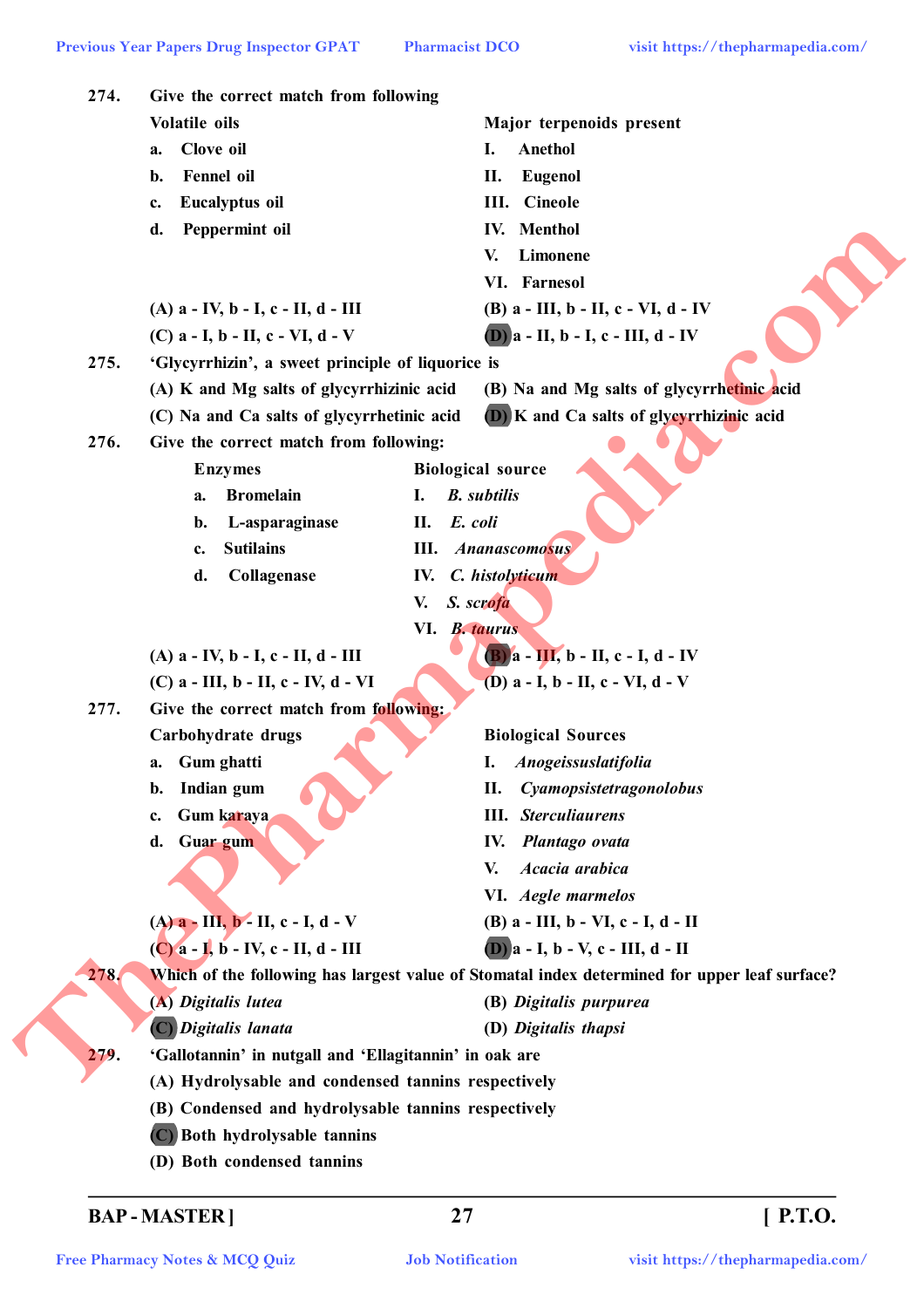| 280. | Give the correct match from following:                               |                                                                                                                                                                                 |  |  |
|------|----------------------------------------------------------------------|---------------------------------------------------------------------------------------------------------------------------------------------------------------------------------|--|--|
|      | <b>Category of alkaloids</b>                                         | <b>Alkaloids</b>                                                                                                                                                                |  |  |
|      | Imidazole<br>a.                                                      | I.<br>Papaverine                                                                                                                                                                |  |  |
|      | Indole<br>b.                                                         | Н.<br><b>Reserpine</b>                                                                                                                                                          |  |  |
|      | Isoquinoline<br>c.                                                   | III. Pilocarpine                                                                                                                                                                |  |  |
|      | <b>Steroidal</b><br>d.                                               | Conessine<br>IV.                                                                                                                                                                |  |  |
|      |                                                                      | <b>Arecoline</b><br>V.                                                                                                                                                          |  |  |
|      |                                                                      | VI. Pseudoephedrine                                                                                                                                                             |  |  |
|      | $(A)$ a - IV, b - I, c - II, d - III                                 | (B) $a$ - III, $b$ - II, $c$ - IV, $d$ - VI                                                                                                                                     |  |  |
|      | $(C)$ a - III, b - II, c - I, d - IV                                 | (D) $a - I$ , $b - II$ , $c - VI$ , $d - V$                                                                                                                                     |  |  |
| 281. | areas as per D & C Rules 1945?                                       | Which one of following is not the requirement for garments used by personnel in aseptic                                                                                         |  |  |
|      | (A) Garments shall be made of non-shedding and tight weave material  |                                                                                                                                                                                 |  |  |
|      | (B) Cotton garments shall be used                                    |                                                                                                                                                                                 |  |  |
|      | (C) Garments shall be single piece                                   |                                                                                                                                                                                 |  |  |
|      | (D) Pockets shall be avoided                                         |                                                                                                                                                                                 |  |  |
| 282. | shall be deemed to be                                                | As per D & C Act 1940 if a drug is imported under a name which belongs to another drug it                                                                                       |  |  |
|      | (A) Adulterated drug                                                 | <b>(B)</b> Spurious drug                                                                                                                                                        |  |  |
|      | (C) Misbranded drug                                                  | (D) Fake drug                                                                                                                                                                   |  |  |
| 283. | in                                                                   | Good manufacturing practices related to factory premises of Unani medicines are prescribed                                                                                      |  |  |
|      | (A) Schedule M                                                       | (B) Schedule N                                                                                                                                                                  |  |  |
|      | (C) Schedule R                                                       | (D) Schedule T                                                                                                                                                                  |  |  |
| 284. | 1940 and rules there under                                           | As per the provisions of Schedule K which one of the following classes of drugs is not<br>exempted from a sale licence required under the provisions of Chapter IV of D & C Act |  |  |
|      | (A) Mechanical contraceptives                                        | (B) Insecticides and disinfectants                                                                                                                                              |  |  |
|      | (C) Paracetamol tablets                                              | <b>D</b> ) Ibuprofen tablets                                                                                                                                                    |  |  |
| 285. | of typhoid is                                                        | Under Schedule F (Part XII-B) the prescribed period of deferment of blood donation in case                                                                                      |  |  |
|      | (A) 3 months after recovery                                          | (B) 6 months after recovery                                                                                                                                                     |  |  |
|      | (C) 9 months after recovery                                          | (D) 12 months after recovery                                                                                                                                                    |  |  |
| 286. |                                                                      | Which one of the following preparations is treated as preparation capable of being used as                                                                                      |  |  |
|      | <b>Preparations Act 1955</b>                                         | ordinary alcoholic beverage and hence is liable to a duty as per The Medicinal and Toilet                                                                                       |  |  |
|      | (A) Ayurvedic preparations made by distillation                      |                                                                                                                                                                                 |  |  |
|      | (B) Ayurvedic 'Asavas' preparations                                  |                                                                                                                                                                                 |  |  |
|      | (C) Ayurvedic 'Aristas' preparations                                 |                                                                                                                                                                                 |  |  |
|      | (D) Ayurvedic preparations containing 2% self generated proof spirit |                                                                                                                                                                                 |  |  |
| 287. |                                                                      | Which one of the following is the date of expiry for 'Asava Arista' Ayurvedic medicine                                                                                          |  |  |
|      |                                                                      |                                                                                                                                                                                 |  |  |
|      | $(A)$ 2 yrs                                                          | $(B)$ 3 yrs                                                                                                                                                                     |  |  |

# **BAP - MASTER ] 28 [ Contd.**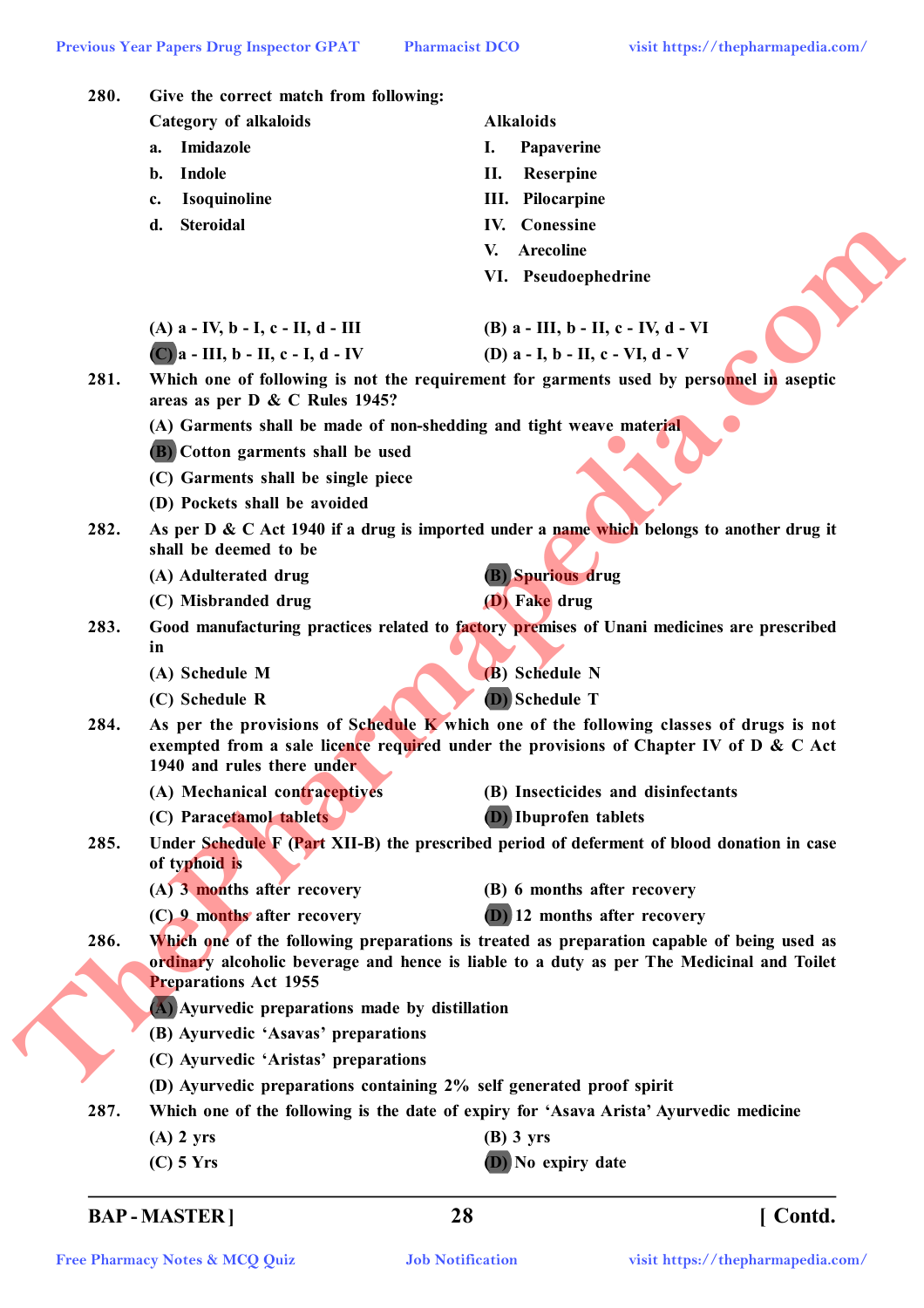| 288. | Which one of the following acts is not an offence under the Drugs and Magic Remedies Act<br>1954?                        |                                                                                                                                                                               |  |  |
|------|--------------------------------------------------------------------------------------------------------------------------|-------------------------------------------------------------------------------------------------------------------------------------------------------------------------------|--|--|
|      | (A) Advertisement of an astrologer                                                                                       |                                                                                                                                                                               |  |  |
|      | disorder in woman                                                                                                        | (B) Advertisement referring to use of a ayurvedic medicine for correction of menstrual                                                                                        |  |  |
|      |                                                                                                                          | (C) Advertisement referring to use of a homeopathic medicine for prevention of cataract                                                                                       |  |  |
|      |                                                                                                                          | (D) Advertisement referring to use of a Unani drug for treatment or prevention of AIDS                                                                                        |  |  |
| 289. |                                                                                                                          | Bureau of Indian Standards (BIS) is engaged in developing standards for the<br>sector(s)                                                                                      |  |  |
|      | (A) Chemicals                                                                                                            |                                                                                                                                                                               |  |  |
|      | (B) Food and Agriculture                                                                                                 |                                                                                                                                                                               |  |  |
|      | (C) Medical Equipment and Hospital Planning                                                                              |                                                                                                                                                                               |  |  |
|      | (D) All of the above                                                                                                     |                                                                                                                                                                               |  |  |
| 290. | pharmacists to regulate the entry of persons in this profession?                                                         | Which one of the following presently effective regulations provides for the registration of                                                                                   |  |  |
|      | (A) Drugs and Cosmetics Act 1940                                                                                         | (B) AICTE Act 1987                                                                                                                                                            |  |  |
|      | (C) Pharmacy Act 1948                                                                                                    | (D) Pharmacy Education Regulations 1991                                                                                                                                       |  |  |
| 291. | Which of the following product(s) is/are regulated by USFDA?                                                             |                                                                                                                                                                               |  |  |
|      | (A) Bottled water                                                                                                        | (B) Prescription drugs                                                                                                                                                        |  |  |
|      | (C) Non prescription drugs                                                                                               | (D) All of the above                                                                                                                                                          |  |  |
| 292. | may be formulated as EXCEPT                                                                                              | As per section 22 of Food Safety and Standards Act, 2006, Foods for special dietary uses                                                                                      |  |  |
|      | (A) Parenterals                                                                                                          | (B) Powders                                                                                                                                                                   |  |  |
|      | (C) Granules                                                                                                             | (D) Capsules                                                                                                                                                                  |  |  |
| 293. | Which one of the following criteria should an invention to be patentable not required to<br>meet as per Patent Act 1970? |                                                                                                                                                                               |  |  |
|      | (A) Novelty                                                                                                              | (B) Inventive step                                                                                                                                                            |  |  |
|      | (C) Industrially applicable                                                                                              | (D) Priority date                                                                                                                                                             |  |  |
| 294. | comprehensive set of plans to integrate and coordinate activities                                                        | Which one of the following management functions encompasses defining an organization's<br>goals, establishing an overall strategy for achieving those goals, and developing a |  |  |
|      | (A) Planning                                                                                                             | (B) Organizing                                                                                                                                                                |  |  |
|      | (C) Leading                                                                                                              | (D) Controlling                                                                                                                                                               |  |  |
| 295. | coordinated?                                                                                                             | Which one of the following defines how job tasks are formally divided, grouped, and                                                                                           |  |  |
|      | (A) An organizational structure                                                                                          | (B) World Trade Organization                                                                                                                                                  |  |  |
|      | $(C)$ Human resource policies                                                                                            | (D) Organizational culture                                                                                                                                                    |  |  |
| 296. | Which one of the following is considered as downward communication?                                                      |                                                                                                                                                                               |  |  |
|      | dead line                                                                                                                | (A) An email from a team leader to the members of his team, reminding team of an upcoming                                                                                     |  |  |
|      | (B) Suggestion boxes                                                                                                     |                                                                                                                                                                               |  |  |
|      | (C) Employee attitude surveys                                                                                            |                                                                                                                                                                               |  |  |
|      |                                                                                                                          |                                                                                                                                                                               |  |  |

# **BAP - MASTER ] 29 [ P.T.O.**